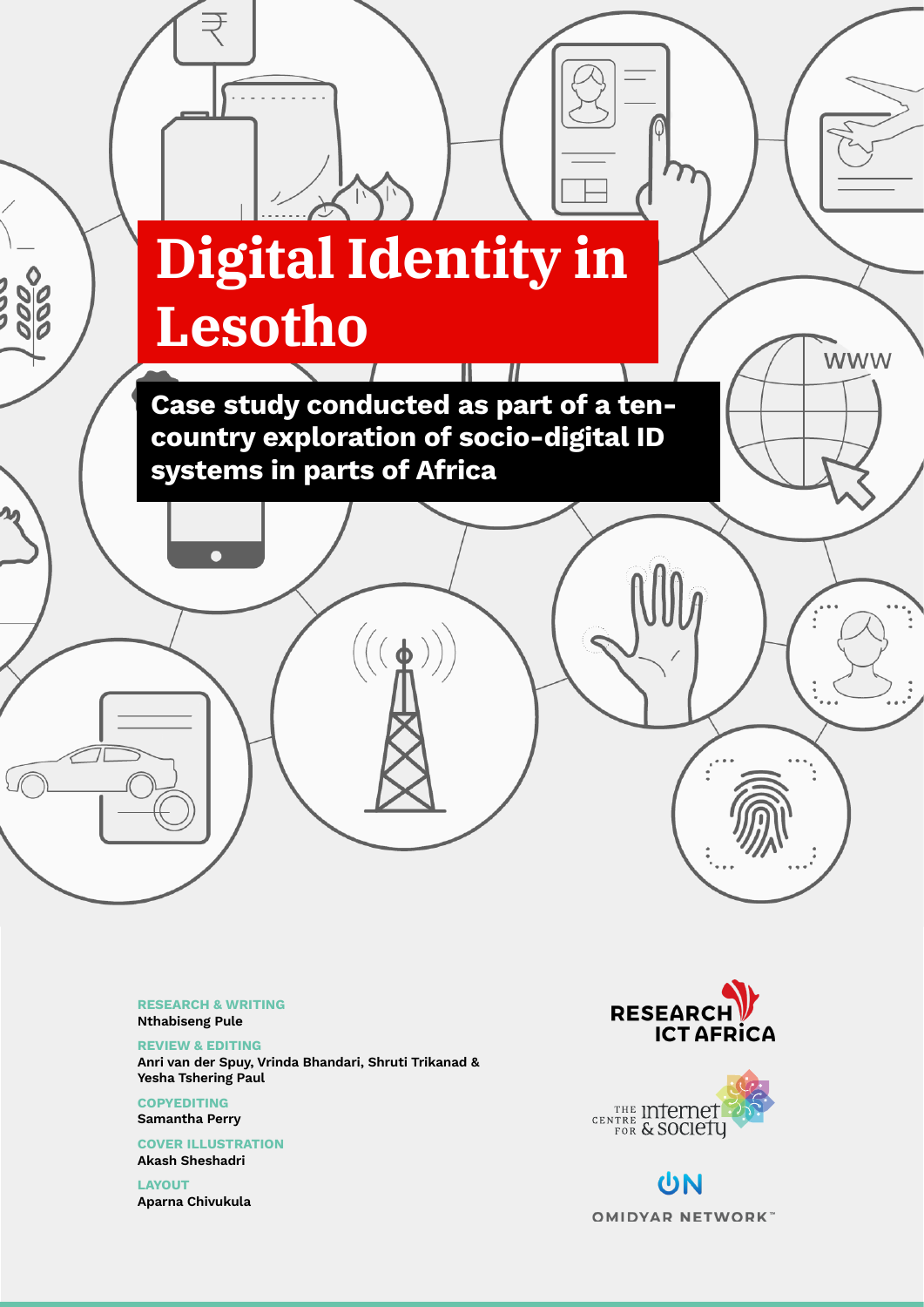## **Digital Identity in Lesotho**

### Case study conducted as part of a tencountry exploration of socio-digital ID systems in parts of Africa

A project of the Centre for Internet and Society (CIS), and Research ICT Africa (RIA)

→ [digitalid.design](http://digitalid.design) ← → [cis-india.org](http://cis-india.org) ← → [researchictafrica.net](http://researchictafrica.net) ←

Co <sup>Shared</sup> under<br>Commons Attribution 4.0 International license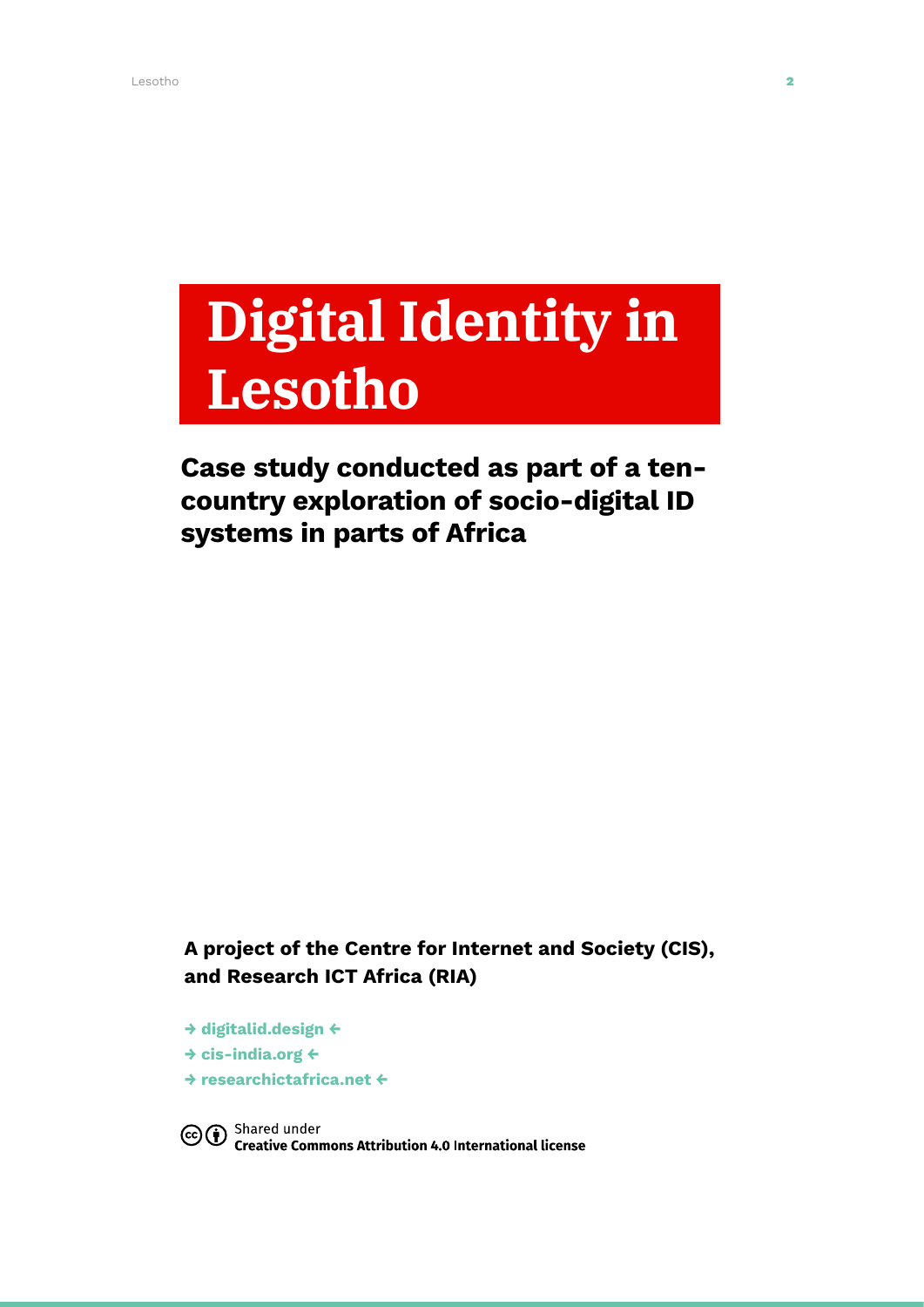## **Digital Identity in Lesotho**

### By Nthabiseng Pule, RIA

### Preamble

With an estimated 500 million people in Africa living without any form of legal identification (birth certificate or national ID),<sup>1</sup> the use of digital forms of identification has become increasingly popular because of their relative ease, low cost, and convenience compared to more analogue systems.

The Covid-19 pandemic has, if anything, increased the appetite for digital identification platforms and technologies.<sup>2</sup> The African Union Commission is currently working on a continental initiative to develop an interoperability framework for digital ID. Among other policy instruments, this effort draws its mandate from the *Digital Transformation Strategy* (DTS) *for Africa (2020-2030)*, which emphasises the importance of digitised legal identification mechanisms on the continent. The DTS highlights both the potential social and economic implications of digital IDs for Africans, noting that digital IDs not only support social development, but also enable meaningful participation in productive processes to generate economic growth, spur innovation, and support entrepreneurship. Besides being viewed as an enabler for realising all these policy objectives, digital IDs are seen as critical for the successful implementation of the African Continental Free Trade Area (AfCFTA).

With the growing enthusiasm for digital ID in Africa and across the world, there is a need to examine their impact on human rights, the rule of law, and the people who will be included (and excluded) from related systems. More critical analyses of digital ID's impacts in the global South, as well as the actors involved in designing and implementing them, are needed because digital identity programmes create an inherent power imbalance between the State and its people. The collection of personal data leave residents with little ability to exert

1 ID4D global dataset, 2018. See: *[https://datacatalog.worldbank.org/dataset/identification-development](https://datacatalog.worldbank.org/dataset/identification-development-global-dataset)[global-dataset](https://datacatalog.worldbank.org/dataset/identification-development-global-dataset)*

2 Martin, Schoemaker, Weitzberg & Cheesman, 2021.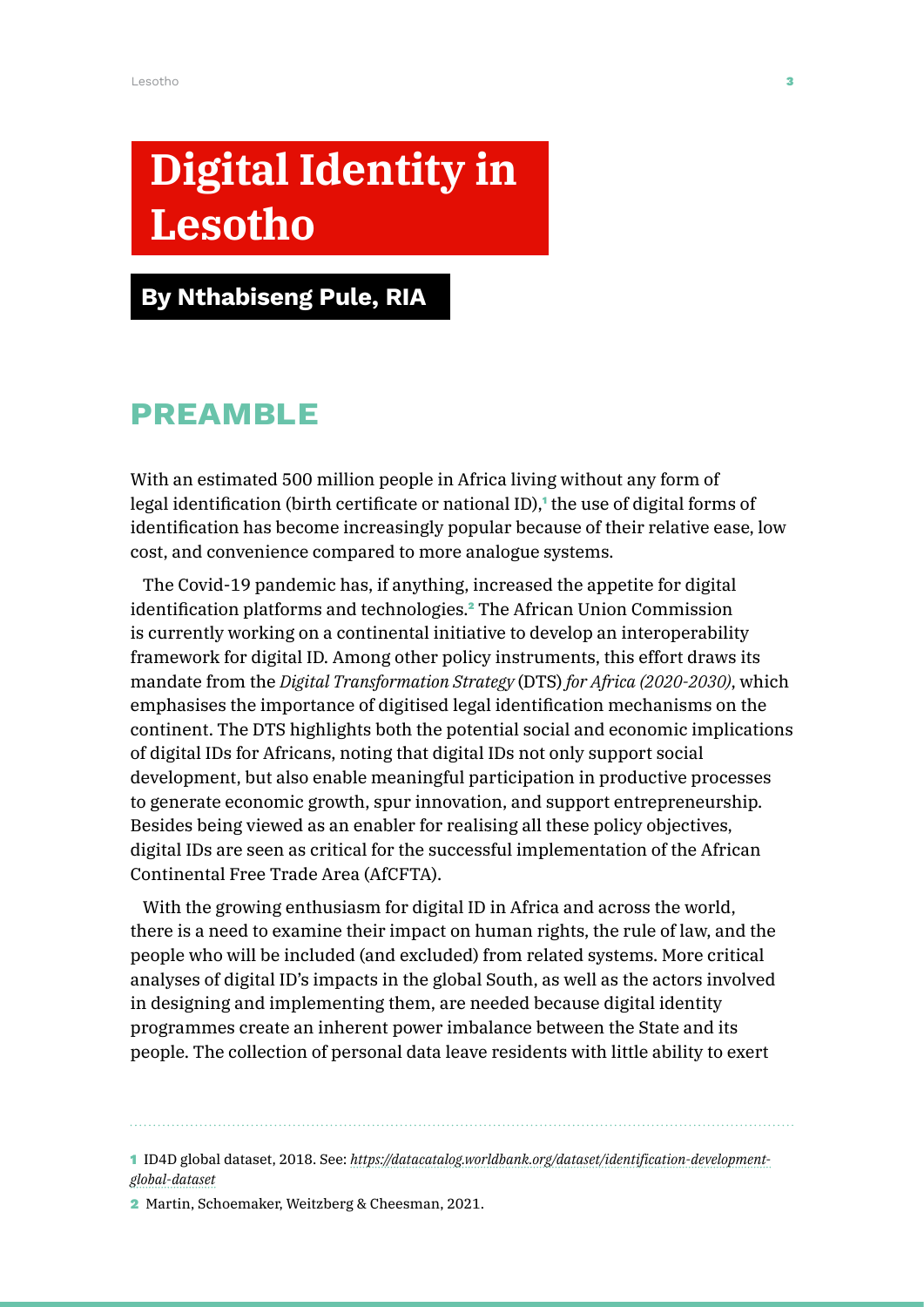agency in its collection, storage and use, particularly when their right to privacy is not safeguarded or their personal data protected. And while increasing access to legal identification might appear to be a positive development for countries, this is not unequivocally the case.

In addition to the very real challenges of living without legal identification – whether digitised or analogue – those who *do* have digital do have digital identity may face other challenges. Experiences depend on (historical) context,<sup>3</sup> with some digital identities being developed in an attempt to segregate or even coerce people, while others are designed under the guise of national security concerns. Some countries have IDs that are no longer fit for purpose in a digital age,<sup>4</sup> while digitisation can also introduce novel harms. These include not only the direct risks associated with the collection and storage of personal data but arguably greater harms of exclusion or discrimination. Unless active measures are taken to counter such harms far from improving lives and potentially livelihoods, the introduction of digital ID systems could exacerbate inequality when analogue options are discarded – especially in African contexts with low connectivity levels.

On the other hand, digital identity systems, like all ICTs, are actively designed and shaped and therefore not inevitably detrimental from a developmental, human rights, and/or inclusion perspective.<sup>5</sup> If digital identities are conceived and designed with human rights, developmental goals, sustainability, and safety at the forefront, they might have a more transformative impact for the continent.<sup>6</sup> Critically examining the design, development, and implementation of these evolving systems remains crucial therefore, along with whether policymakers are doing enough (from a governance perspective) to ensure the positive outcomes of engagement with these socio-digital systems, while mitigating the risks that accompany many digital identities on the continent.

### **The Project**

With this background in mind, Research ICT Africa (RIA) and the Centre for Internet and Society (CIS) partnered in 2020 and 2021 to investigate, map and report on aspects related to the state of digital identity in ten countries in Africa. The project looked at local (and digitised, in full or partially) foundational ID systems in Ghana, Kenya, Lesotho, Mozambique, Nigeria, Rwanda, South Africa,

<sup>3</sup> Breckenridge, 2014.

<sup>4</sup> African Union Commission, 2021.

<sup>5</sup> e.g., Lievrouw, 2014; Parikka, 2012; Freedman, 2002; Wacjman, 2000; Williams, 1985.

<sup>6</sup> c.f., Weitzberg, Cheesman, Martin, & Schoemaker, 2021.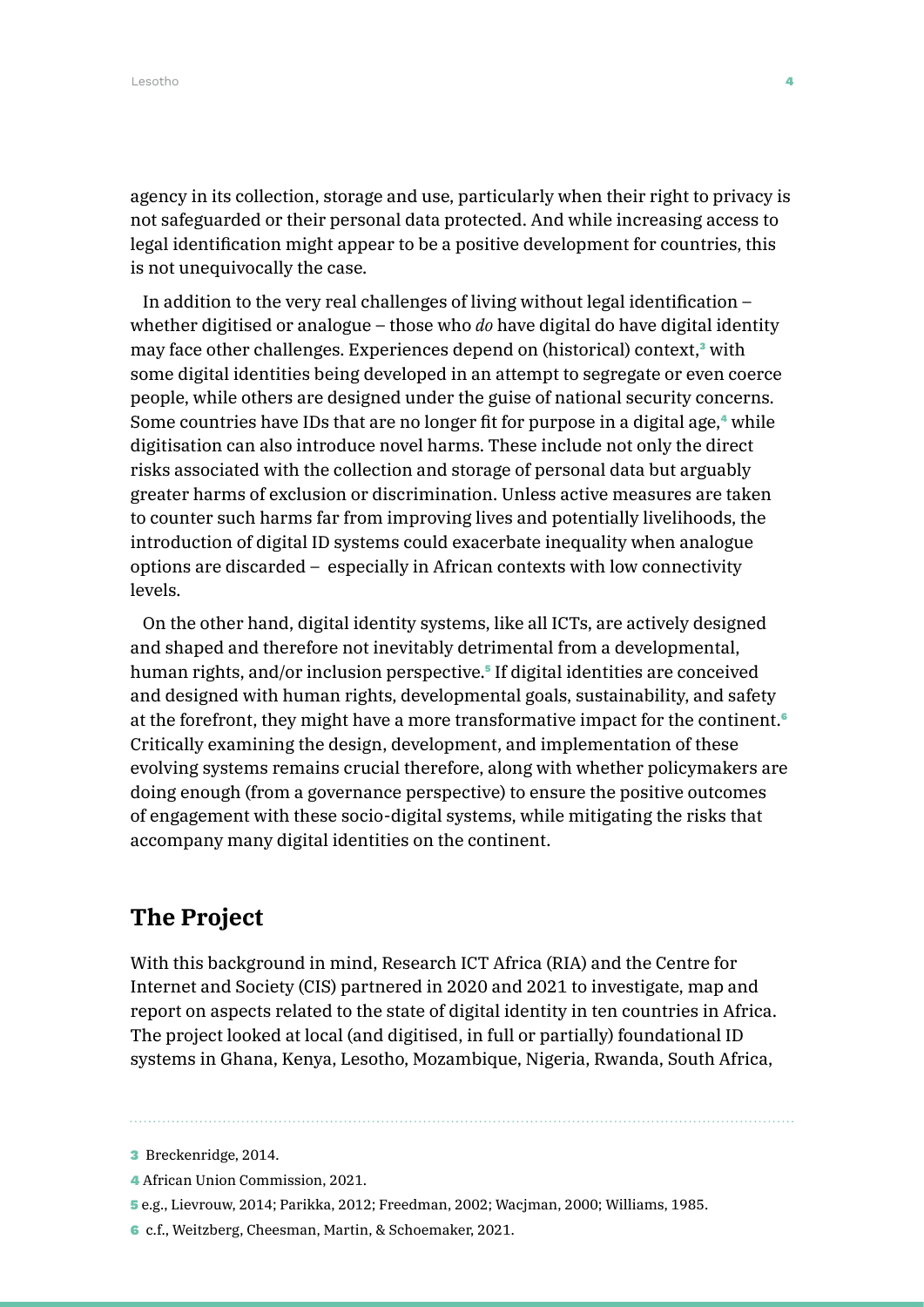Tanzania, Uganda, and Zimbabwe.

The research took place within parameters set by an Evaluation Framework for Digital Identities<sup> $\tau$ </sup> (the 'Framework'), which was developed by CIS with the purpose of assessing the alignment of digital identity systems for compliance with international rights and data protection norms. (CIS initially developed the Framework with a view of using it to assess India's Aadhar system, but the Framework has since been used in other contexts too.)<sup>8</sup> By using this Framework, the ten country partners evaluated certain aspects of the existing governance and implementation mechanisms of digital identity in their respective and unique contexts.

The Framework introduces a series of questions against which digital identity may be tested, aiming to address the various rights and freedoms that are potentially impacted by the state use of a biometric digital identity program. More detail about the Framework can be found in Annex II.

This report on the Lesotho case is one of the ten country case studies RIA and CIS commissioned in this project, and was researched and written by Nthabiseng Pule, RIA. Besides being an independent case study, the findings from this report were also used to inform a comparative report put together by the RIA and CIS teams to analyse the similarities, differences, and other aspects across the ten case studies – including key recommendations for policymakers, researchers, civil society actors, and other stakeholders.

An important limitation of the research is that the country case studies were conducted using the analytical lenses provided by the Framework, partly with the aim of assessing whether the Framework is relevant in African contexts, and might therefore not cover all aspects pertaining to digital identity in the context concerned. We elaborate on this limitation – which we feel significant in the contextually rich and diverse African context – in the comparative report.

#### PREAMBLE REFERENCES

African Union Commission (2021). *Draft AU Interoperability Framework for Digital ID* (August, 2021). [not published.]

Breckenridge, K. (2014). *Biometric State: The Global Politics of Identification and Surveillance in South Africa, 1850 to the Present*. Cambridge: Cambridge University Press.

<sup>7</sup> *<https://digitalid.design/evaluation-framework-02.html>*

<sup>8</sup> *<https://digitalid.design/evaluation-framework-case-studies/estonia.html>*, *[https://digitalid.design/evaluation](https://digitalid.design/evaluation-framework-case-studies/kenya.html)[framework-case-studies/kenya.html](https://digitalid.design/evaluation-framework-case-studies/kenya.html)*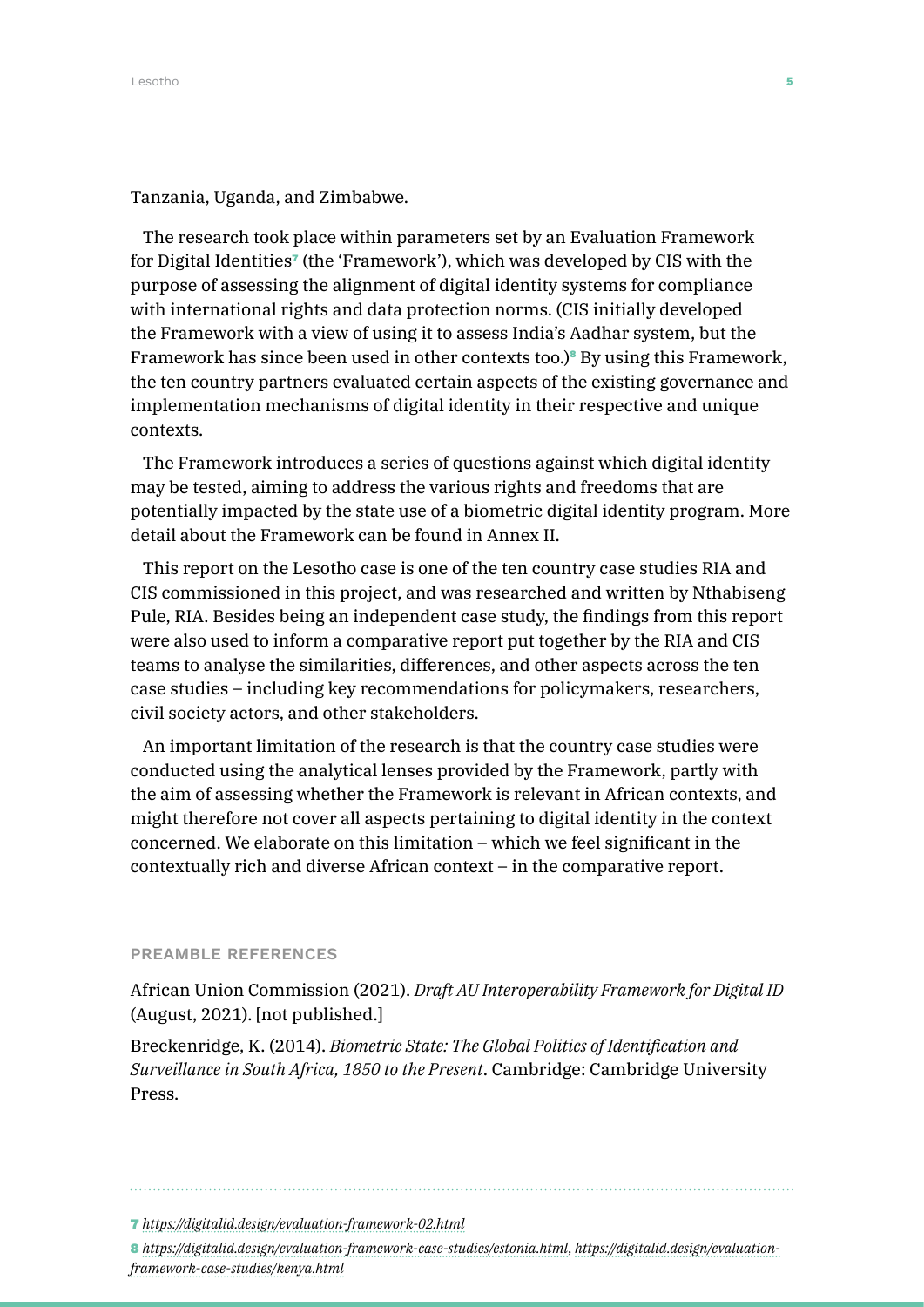Freedman, D. (2002) *A 'Technological Idiot'? Raymond Williams and Communications Technology, Information, Communication & Society*, vol. 5(3): 425-442.

Lievrouw, L.A. (2014) "*Materiality and media in communication and technology studies: An unfinished project*." In: Gillespie, T., Boczkowski, P.J., Foot, K.A. (Eds.) (2014) Media technologies: Essays on communication, materiality and society. London: MIT Press.

Martin, A.; Schoemaker, E.; Weitzberg, K. & Cheesman, M. (2021) *Researching digital identity in time of crisis (workshop report).* London: The Alan Turing Institute. Available at: [https://www.turing.ac.uk/sites/default/files/2021-08/3c\\_workshop\\_](https://www.turing.ac.uk/sites/default/files/2021-08/3c_workshop_reporttimes_of_crisis_.pdf) [reporttimes\\_of\\_crisis\\_.pdf](https://www.turing.ac.uk/sites/default/files/2021-08/3c_workshop_reporttimes_of_crisis_.pdf)

Parikka, J. (2012) *New Materialism as Media Theory: Medianatures and Dirty Matter, Communication and Critical/Cultural Studies, vol. 9*(1): 95-100.

Weitzberg, K.; Cheesman, M.; Martin, A. & Schoemaker, E. (2021) *Between surveillance and recognition: Rethinking digital identity in aid. Big Data & Society*, January-June: 1-7.

Williams, R. (1985) *Towards 2000*. Harmondsworth: Penguin.

### ACKNOWLEDGEMENTS

This report was made possible by the support received from Omidyar Network. The Evaluation Framework referenced in this report was developed by the Centre for Internet and Society. The case study was conducted by Nthabiseng Pule, RIA with the support of Research ICT Africa (Anri van der Spuy and Naila Govan-Vassen) and the Centre for Internet and Society (Shruti Trikanad, Vrinda Bhandari and Yesha Tshering Paul). The RIA and CIS teams do not necessarily agree with the views expressed in this country case study. The authors thank the people who made their time and expertise available to contribute to and review this report.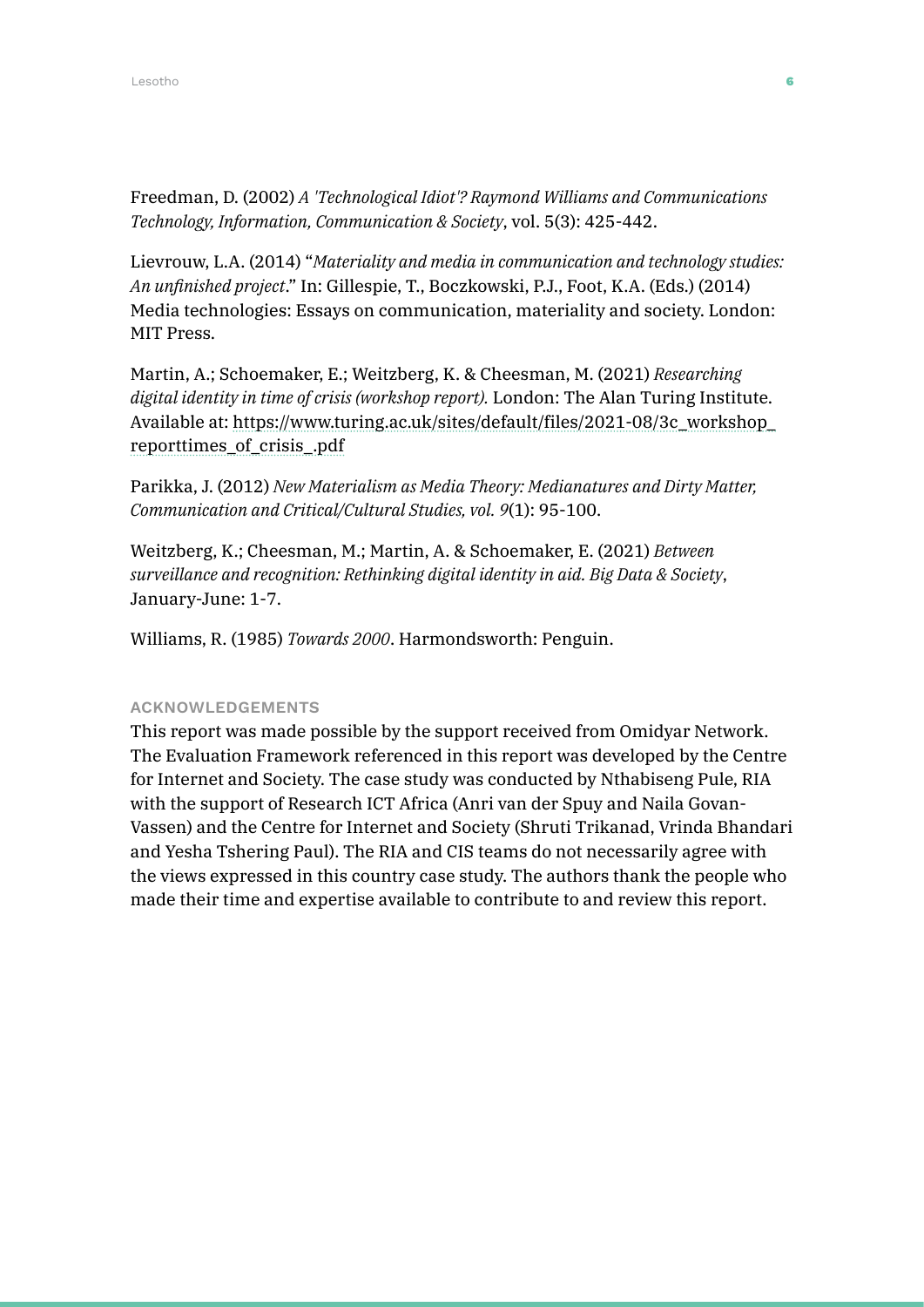### ABSTRACT

In 2011, the government of Lesotho passed the National Identity Cards Act 2011, which paved the way for establishing a national digital identity register and issuing national identity cards (ID cards). In 2013, the register, managed by the Department of National Identity and Civil Registry in the Ministry of Home Affairs, was established based on this law. The Act requires that all eligible persons use the national ID card issued in terms of this law to "access all services". It is not clear if and how the mandated use of the government's digital ID, to the exclusion of other means of identification, has affected citizens.

This research explores the governance of the digital ID system established under the National Identity Cards Act 2011. It does so by applying the Centre for Internet and Society's "Governing ID: Principles for Evaluation" framework. In general terms, the framework applies three categories of tests: a) rule of law tests, b) rights-based tests and c) risk-based tests.

Findings suggest that, to a limited extent, digital ID governance in Lesotho passes some of the rule of law tests, in that it is backed by an act of parliament, even though within the Act itself there are clauses that do not pass the quality of law test; there is also a wide scope of discretion given to the minister. On the rights-based tests, Lesotho does not pass the test because the Act allows for the collection of personal data, including biometrics, and sharing of the same by several actors, while safeguards against abuse and cybersecurity threats are insufficient. On risk-based tests, the governance system in Lesotho fails a number of tests. The most concerning are risks of privacy harms, exclusion harms, mission creep and indiscriminate data sharing. The report ends with recommendations on how the government of Lesotho and other stakeholders may improve the digital ID implementation and governance in the country to minimise the identified risks while maximising the potential benefits of digital ID.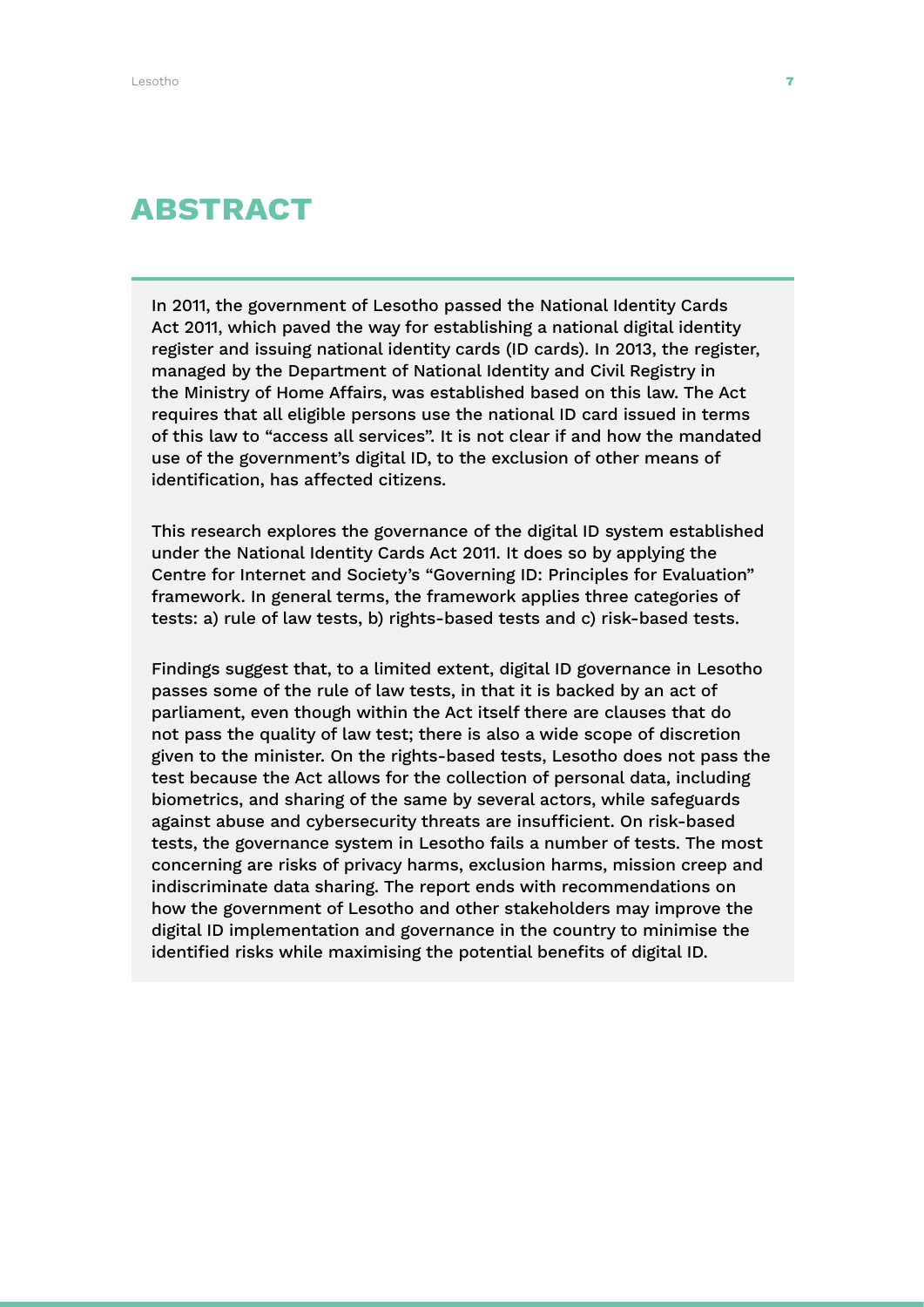### ACRONYMS AND ABBREVIATIONS

| Act           | National Identity Cards Act, 2011                    |
|---------------|------------------------------------------------------|
| <b>CIS</b>    | Centre for Internet and Society                      |
| <b>GDPR</b>   | The General Data Protection Regulation (EU) 2016/679 |
| <b>GNI</b>    | <b>Gross National Income</b>                         |
| ID            | Identity (document)                                  |
| <b>LDC</b>    | <b>Least Developed Country</b>                       |
| <b>MoHA</b>   | Ministry of Home Affairs                             |
| <b>NICR</b>   | Department of National Identity and Civil Registry   |
| <b>NISSA</b>  | National Information System for Social Assistance    |
| <b>UN</b>     | <b>United Nations</b>                                |
| <b>UNCTAD</b> | United Nations Conference on Trade and Development   |
| <b>UNHCR</b>  | United Nations High Commissioner for Refugees        |
| <b>USSD</b>   | Unstructured Supplementary Service Data              |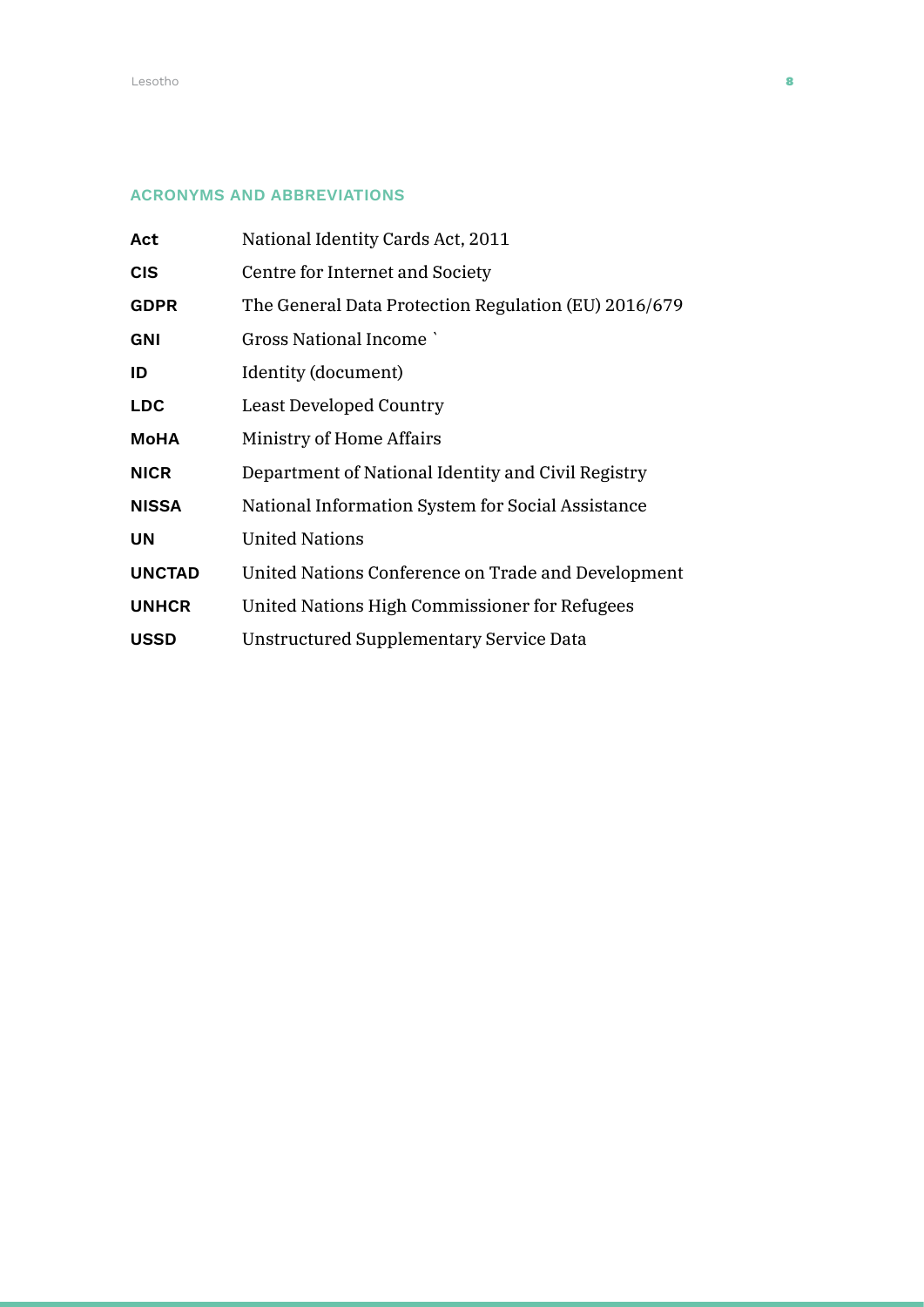### **CONTENTS**

| Abstract                                                                                                                                                                                                                                                                     | $\overline{7}$ |
|------------------------------------------------------------------------------------------------------------------------------------------------------------------------------------------------------------------------------------------------------------------------------|----------------|
| Acronyms and Abbreviations <b>contains</b> and the set of the set of the set of the set of the set of the set of the set of the set of the set of the set of the set of the set of the set of the set of the set of the set of the                                           | 8              |
| Contents <b>Executive Contents</b>                                                                                                                                                                                                                                           | 9              |
| 1. Introduction <b>contracts</b> and <b>numerical contracts</b> and <b>numerical contracts</b> and <b>numerical contracts</b> and <b>numerical contracts</b> and <b>numerical contracts</b> and <b>numerical contracts</b> and <b>numerical</b> contracts and <b>numeric</b> | 10             |
| 2. Evolution of the Lesotho National Identity System                                                                                                                                                                                                                         | 15             |
|                                                                                                                                                                                                                                                                              | 18             |
|                                                                                                                                                                                                                                                                              | 27             |
|                                                                                                                                                                                                                                                                              |                |
|                                                                                                                                                                                                                                                                              |                |
|                                                                                                                                                                                                                                                                              |                |
| Annex I manufactured and the set of the set of the set of the set of the set of the set of the set of the set of the set of the set of the set of the set of the set of the set of the set of the set of the set of the set of                                               | 52             |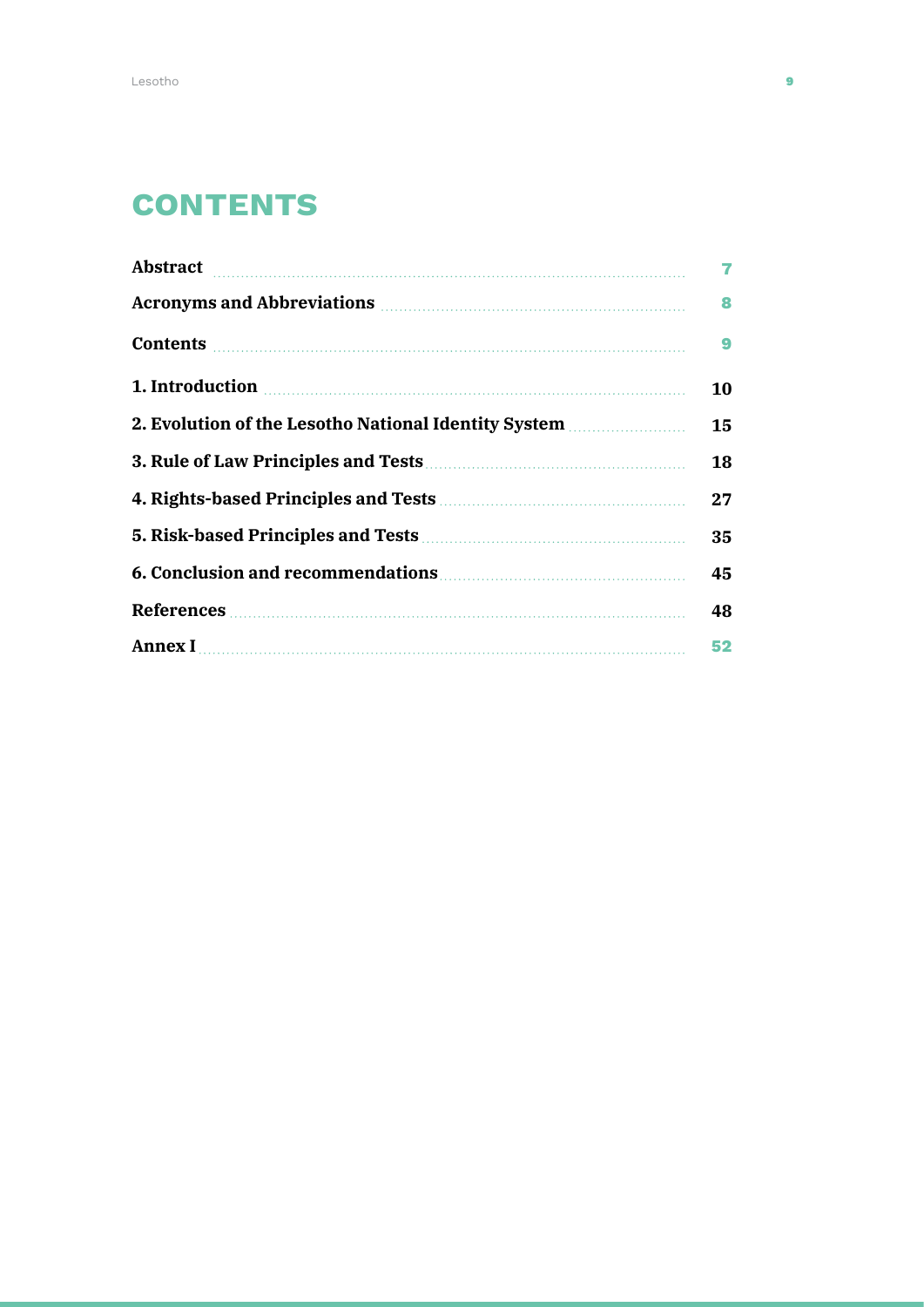### INTRODUCTION

Lesotho launched a foundational digital identification platform and a digital identity card in 2013 based on the National Identity Cards Act, 2011<sup>9</sup> (hereafter referred to as the Act). A foundational digital identification platform is a generalpurpose digital system designed to serve multiple identity functions and applications (or identity use cases); other digital identities are built on top of it.<sup>10</sup> A foundational digital system is built by the state to support national development and is designed for use across several sectors.<sup>11</sup> It provides the basis for functional digital identities such as a driver's licence, voter's card, health record or bank card.6 The Government of Lesotho determined as far back as 2007 that there was a need for a trusted citizen identification system that would provide each citizen with a unique identity number to support several developmental objectives for which the availability of a trusted identification regime was key.<sup>12</sup> It is generally reported that by 2020, over 85% of the eligible 1.2 million citizens had registered and obtained an ID card.<sup>13</sup>

The Act's objective is to provide for the establishment of the National Identity Register (register) and the issuance of national identity cards (national ID card/ ID card).14 In this report, the term "digital ID" refers to the digital identity data in the register. The data in the register facilitates the production of national ID cards. The Act makes it compulsory for all eligible persons to use the national identity card to access services.15 Eligible persons are those aged 16 and older, who are either citizens or non-citizens with an indefinite residence permit.<sup>16</sup>

This report evaluates the governance of the ID system and identifies potential areas for improvement. The report first presents the digital ID context in Lesotho. Next, the rule of law principles and tests, rights-based principles and tests, and risk-based principles and tests are evaluated, followed by the conclusion. These

- 11 *[https://openknowledge.worldbank.org/bitstream/](https://openknowledge.worldbank.org/bitstream/handle/10986/20752/912490WP0Digit00Box385330B00PUBLIC0.pdf?sequence=1&isAllowed=y)*
- *[handle/10986/20752/912490WP0Digit00Box385330B00PUBLIC0.pdf?sequence=1&isAllowed=y](https://openknowledge.worldbank.org/bitstream/handle/10986/20752/912490WP0Digit00Box385330B00PUBLIC0.pdf?sequence=1&isAllowed=y)*

12 *[https://www.centralbank.org.ls/images/Publications/Research/Reports/MonthlyEconomicReviews/2008/](https://www.centralbank.org.ls/images/Publications/Research/Reports/MonthlyEconomicReviews/2008/Economic_Review_June_2008.pdf) [Economic\\_Review\\_June\\_2008.pdf](https://www.centralbank.org.ls/images/Publications/Research/Reports/MonthlyEconomicReviews/2008/Economic_Review_June_2008.pdf)*

- 13 *<https://blogs.worldbank.org/governance/national-id-lesotho-putting-citizens-center>*
- 14 National Identity Cards Act 2011 (LSO), s.3
- 15 National Identity Cards Act 2011 (LSO), s.16
- 16 National Identity Cards Act 2011 (LSO), s.13

<sup>9</sup> National Identity Cards Act 2011 (LSO)

<sup>10</sup> *[https://lei.info/portal/wp-content/uploads/2020/04/whitepaper\\_lei.pdf](https://lei.info/portal/wp-content/uploads/2020/04/whitepaper_lei.pdf)*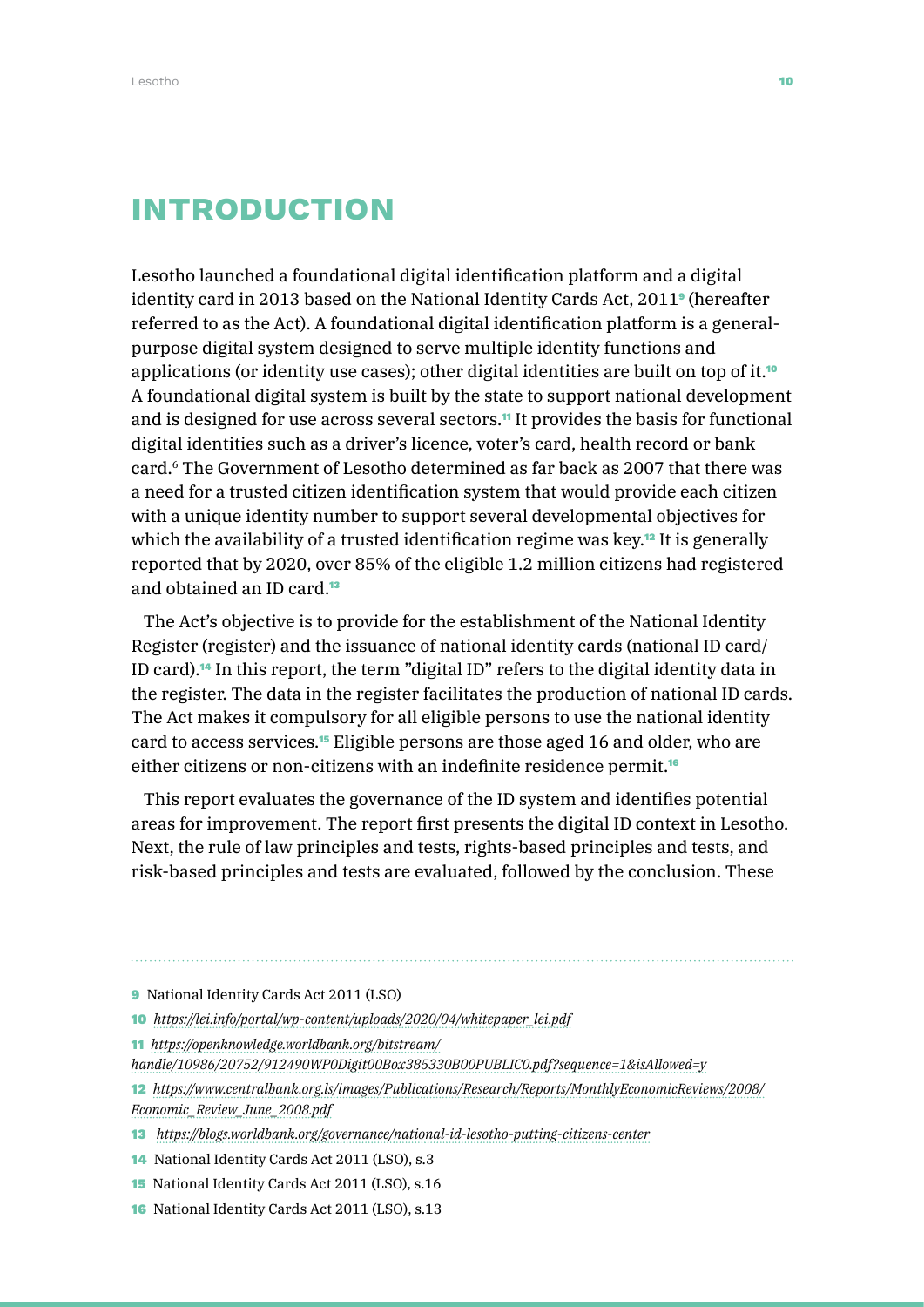tests are based on CIS' *Governing ID: A Framework for Evaluation of Digital Identity*. 17

### 1.1 DIGITAL ID CONTEXT IN LESOTHO

Lesotho is a mountainous country, landlocked within South Africa. It has just over 2 million inhabitants, of which 57.9% reside in rural areas.18 Designated by the UN as a least developed country (LDC),<sup>19</sup> Lesotho has a gross national income (GNI) per capita of USD 1 296.<sup>20</sup> Based on the extended definition of unemployment, the 2018 labour force survey showed a national unemployment rate of 38.3%.<sup>12</sup> The highest percentage of unemployment is in the rural areas.12 According to the Bureau of Statistics,<sup>21</sup> close to half of the population (49.7%) live below the official poverty line. A significant percentage of citizens are migrant workers in South Africa, and 60% of households in the country receive remittances from South Africa every month.<sup>22</sup>

Lesotho's parliament passed the National Identity Cards Act in 2011 and it was published in the Government Gazette on 21 March 2011.<sup>23</sup> The national ID system, which is based on the Act, was launched on 3 June 2013.24 Prior to the Act, Lesotho did not have a national identification regime that imposed a single method of identification of citizens and residents. Passports were commonly used for both travel and identification, but this became a challenge when there were years of backlog in the issuance of passports.<sup>25</sup> Passports are no longer widely accepted as a means of identification for accessing services in Lesotho.<sup>26</sup> Functional IDs, such as drivers' licences or electoral cards, which were once used, are also no longer accepted.

For a long time, some form of identification has been a condition of employment in the country. Therefore, delays in the issuance of passports resulted in people

17 *<https://digitalid.design/evaluation-framework-02.html>*

18 Bureau of Statistics. (2021). 2019 Labour force survey (LFS) report. Statistical Report No.5 of 2021. Retrieved April 27, 2021 from *<http://www.bos.gov.ls/Publications.htm>*

19 *<https://www.un.org/development/desa/dpad/least-developed-country-category.html>*

- 20 *<https://unctad.org/topic/least-developed-countries/list>*
- 21 *<http://www.bos.gov.ls/>*
- 22 *[https://openknowledge.worldbank.org/bitstream/handle/10986/33881/Lesotho-Digital-Economy-](https://openknowledge.worldbank.org/bitstream/handle/10986/33881/Lesotho-Digital-Economy-Diagnostic.)[Diagnostic.pdf?sequence=1&isAllowed=y](https://openknowledge.worldbank.org/bitstream/handle/10986/33881/Lesotho-Digital-Economy-Diagnostic.)*
- 23 National Identity Cards Act 2011 (LSO)
- 24 *[https://www.id4africa.com/2019\\_event/presentations/InF6/2-Tumelo-Raboletsi-Lesotho.pdf](https://www.id4africa.com/2019_event/presentations/InF6/2-Tumelo-Raboletsi-Lesotho.pdf)*
- 25 *[https://www.centralbank.org.ls/images/Publications/Research/Reports/MonthlyEconomicReviews/2008/](https://www.centralbank.org.ls/images/Publications/Research/Reports/MonthlyEconomicReviews/2008/Economic_Review_June_2008.pdf) [Economic\\_Review\\_June\\_2008.pdf](https://www.centralbank.org.ls/images/Publications/Research/Reports/MonthlyEconomicReviews/2008/Economic_Review_June_2008.pdf)*

26 *<https://www.lesotho-diocesan-association.org/lesotho-finally-introduces-national-id/>*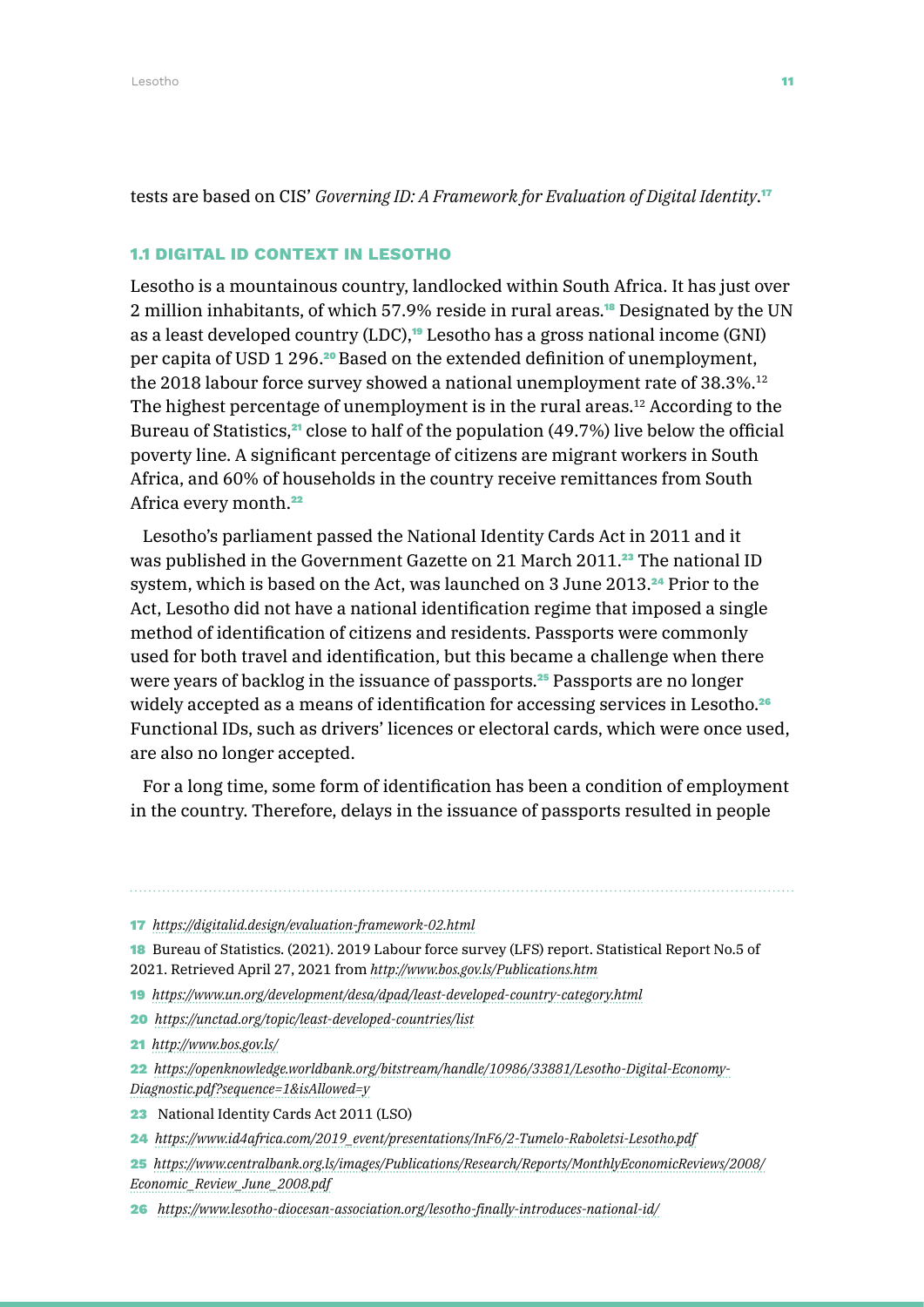losing job opportunities, mainly in the garment manufacturing sector in Lesotho, and the mining sector in South Africa, according to a report by the Central Bank.27 The report further indicates that the government had identified the lack of a trusted national identification system in Lesotho as an impediment to implementing several policy measures, such as financial inclusion, managing the risk of money laundering, and combating the financing of terrorism, among other things.13

The Act affects every aspect of life where identification is required. Section 16 mandates that the identity card issued in terms of the Act be used for identification when accessing all services in the country that require an identification document.<sup>28</sup> Section  $12(1)$  stipulates that the identity card must have the following information of the bearer: full names and surname, nationality, date of birth, image, signature, thumbprint, date and place of issue, date of expiry, identity card control number, national identity number, the name of the issuing authority and any other information that the minister may prescribe.29 In addition to details on the card, the Act prescribes information that must be on the identity card chip. Section 12(2) requires the chip to contain the following information on the bearer of the card: place of birth, marital status, prints of the right and left index fingers, prints of the right and left middle fingers, residential address, next of kin, occupation and "any other information that the minister may prescribe".<sup>30</sup> No documentation could be found that explains the reasons behind the requirement to capture changing information such as marital status, residential address and occupation.

By the end of 2020, 85% of eligible citizens had been enrolled into the ID system and had obtained an identity card.<sup>31</sup> There are various reasons for the 15% gap in registrations, but the lack of supporting documents such as a birth certificate is the one that the local media has reported on.<sup>32</sup> To avoid excluding some sectors of society, some entities do not strictly apply the Act, as they allow for other forms of identification. For example, the Independent Electoral Commission provides the option of a passport or a sworn affidavit in lieu of an ID when enrolling to register as a voter.<sup>33</sup> The identity card is required to access essential

27 *[https://www.centralbank.org.ls/images/Publications/Research/Reports/MonthlyEconomicReviews/2008/](https://www.centralbank.org.ls/images/Publications/Research/Reports/MonthlyEconomicReviews/2008/Econ) [Economic\\_Review\\_June\\_2008.pdf](https://www.centralbank.org.ls/images/Publications/Research/Reports/MonthlyEconomicReviews/2008/Econ)*

- 28 National Identity Cards Act 2011, (LSO) s.16
- 29 National Identity Cards Act 2011, (LSO) s.12(1)
- 30 National Identity Cards Act 2011, (LSO) s.12(2)
- 31 *<https://blogs.worldbank.org/governance/national-id-lesotho-putting-citizens-center>*
- 32 *<https://lestimes.com/ids-for-all-basotho-mission-impossible/>*
- 33 *<http://www.iec.org.ls/requirements-in-registration/>*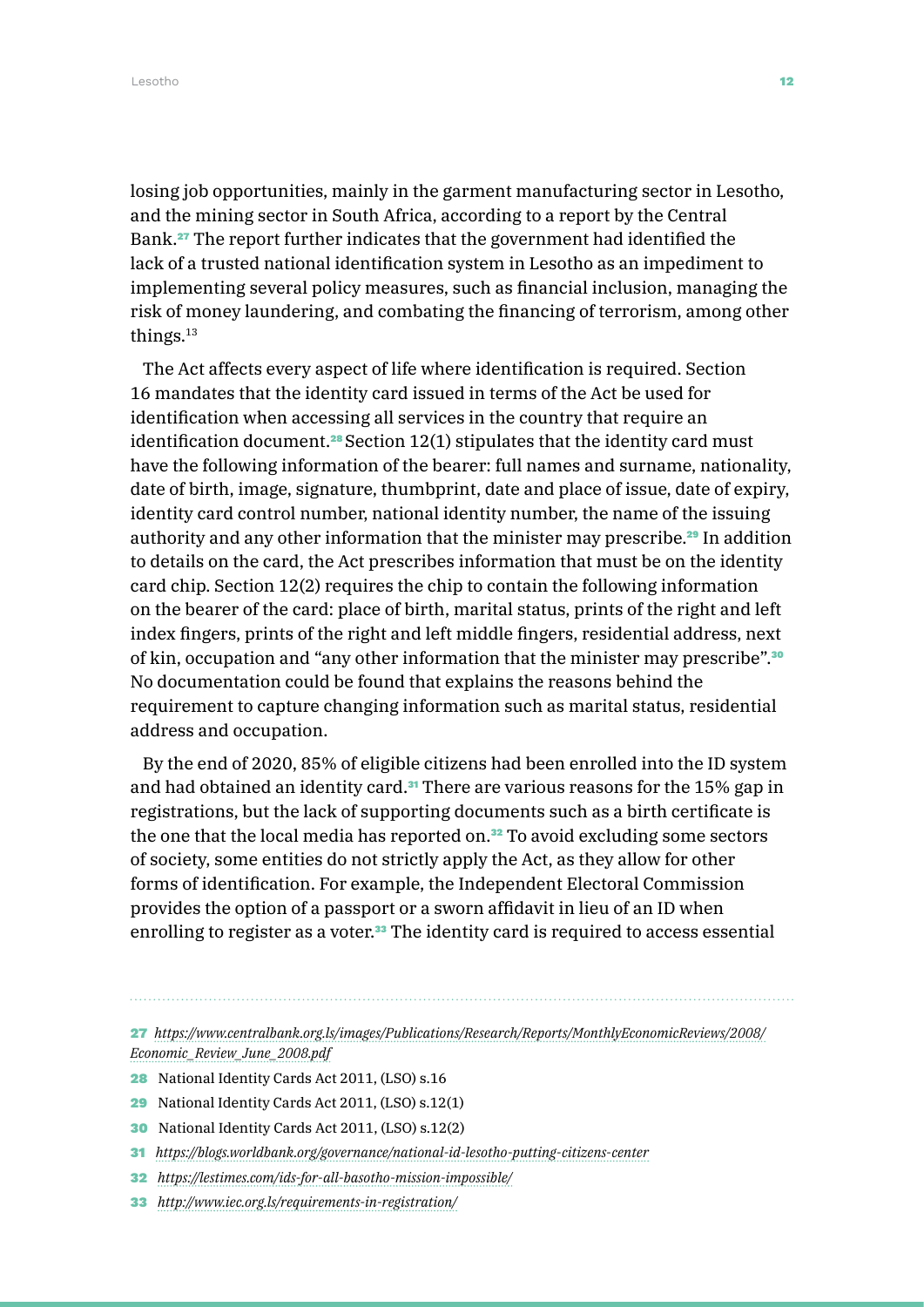Lesotho 13

services where a person is required to provide identification. Examples include applying for a passport,<sup>34</sup> a driver's licence or receiving government welfare benefits.15 Lesotho's Money Laundering and Proceeds of Crime Act 4 of 2008 mandates accountable institutions to verify the identity of their customers.<sup>35</sup> Such verification, commonly known as know-your-customer (KYC), can only be done through the Lesotho national identity card issued in compliance with the Act.<sup>36</sup> In May 2021, Lesotho's parliament passed the Communications (Subscriber Identity Module and Mobile Device Registration) Regulations  $2021$ ,<sup>37</sup>, which mandates the registration of SIM cards and mobile devices Specifically, the regulations require registrants to present their national identification number or document to the mobile network operator (licensee) or its agent for the purpose of registering a device or a SIM card.<sup>38</sup>

The Act provides for the authorisation of several actors to access data in the register. Section 6 deals with the conditions and authorisation to access information in the register.39 It indicates that the director may grant access to a third party if so approved by the minister; it also provides for access to enable a person to view or correct information held about them. Third parties are granted access to the register upon signing a Memorandum of Understanding (MoU) with the Ministry of Home Affairs (MoHA) and paying a fee, according to officials from the Department of National Identity and Civil Registry (NICR). According to NICR officials, a few insurance companies, the only credit bureau in the country, mobile network operators and banks are already connecting to the system for data validation.

### 1.2 METHODOLOGY

The findings in this report are based on a desktop study and discussions with MoHA officials. Documents reviewed include relevant laws, various reports and other online content such as newspapers, blogs and videos. Discussions with the MoHA were meant to find out about the existence of any regulations and other instruments that support the implementation of the Act. A significant limitation of

- 34 Lesotho Passports and Travel Documents Act 2018. s.10(2)(c)(ii). *[http://citizenshiprightsafrica.org/](http://citizenshiprightsafrica.org/wp-content/uploads/2020/09/Lesotho-Passports-and-Travel-Documents-Act-2018.pdf) [wp-content/uploads/2020/09/Lesotho-Passports-and-Travel-Documents-Act-2018.pdf](http://citizenshiprightsafrica.org/wp-content/uploads/2020/09/Lesotho-Passports-and-Travel-Documents-Act-2018.pdf)*
- 35 Money Laundering and Proceeds of Crime Act 2008 (LSO), Section 16 (1)(b) *[https://fiu.org.ls/](https://fiu.org.ls/legislation/Money_laundering_&_Proceeds_of_Crime_Act.pdf) [legislation/Money\\_laundering\\_&\\_Proceeds\\_of\\_Crime\\_Act.pdf](https://fiu.org.ls/legislation/Money_laundering_&_Proceeds_of_Crime_Act.pdf)*
- 36 Money Laundering and Proceeds of Crime Act 2008 (LSO), Section 16 (1)(b)
- 37 Communications (Subscriber Identity Module and Mobile Device Registration) Regulations 2021
- 38 Communications (Subscriber Identity Module and Mobile Device Registration) Regulations 2021 s. 21
- 39 National Identity Cards Act 2011, (LSO) s.6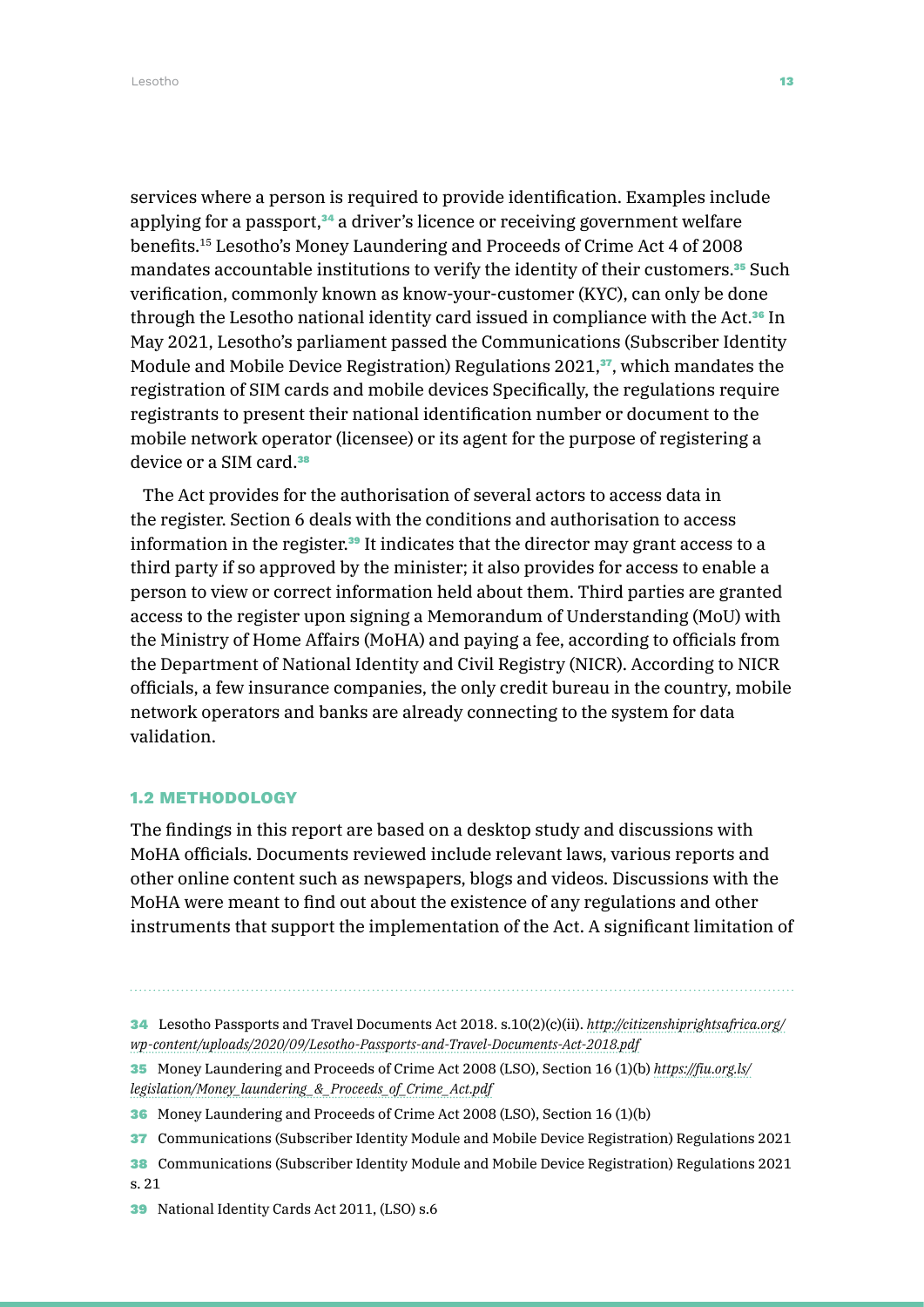the study is that it was impossible for the researcher to obtain reports relating to project planning between 2011 and 2013; it was also not possible to obtain copies of agreements between MoHA and actors that are granted access to data in the register. This made it impossible to assess the extent to which those instruments minimise personal data privacy risks.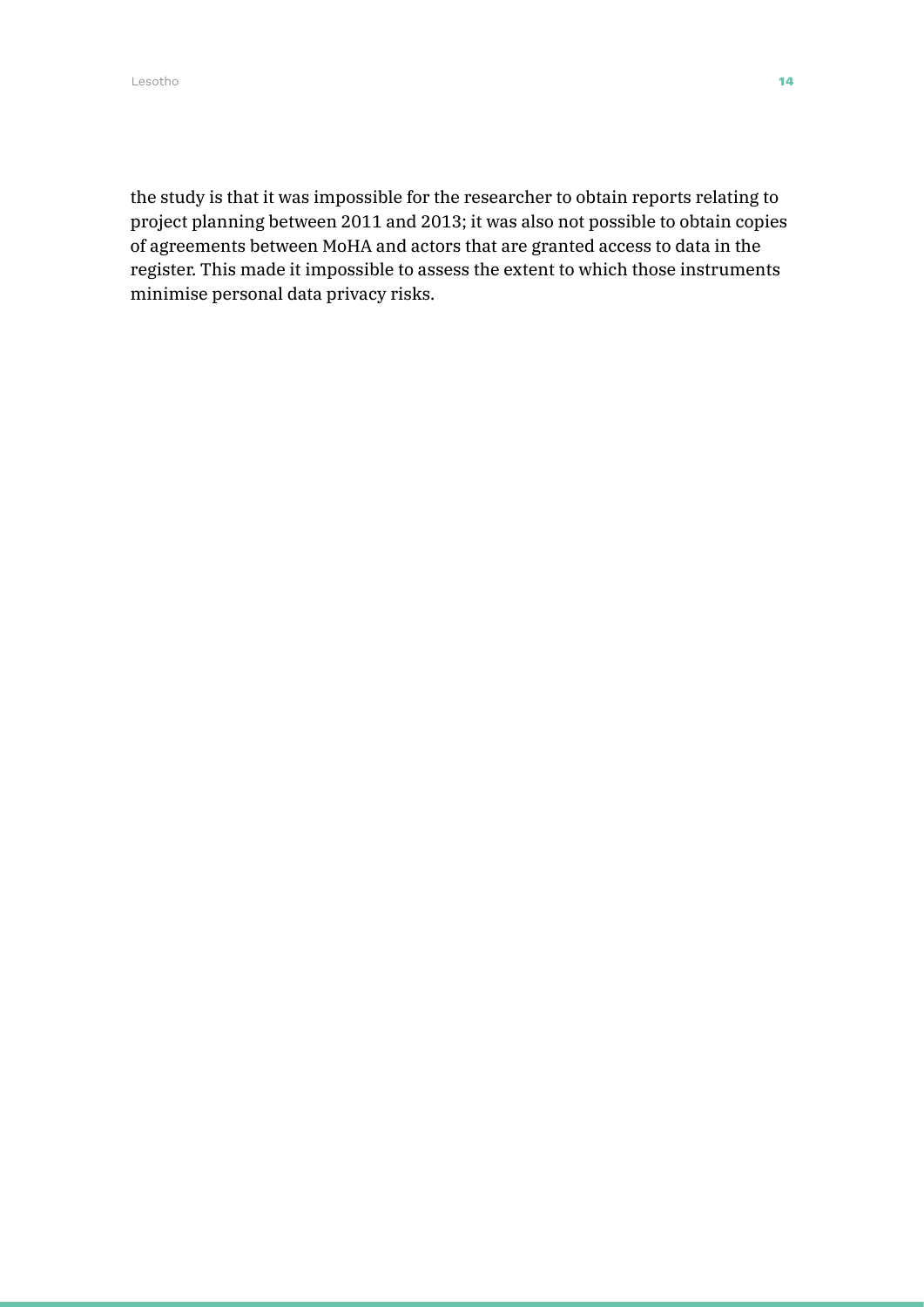### Evolution of the Lesotho national identity system

The Lesotho digital ID system is based on civil registrations (of births, deaths, marriages) and consists of a central database, the national identity register (the NICR also uses the term "population database" to describe the register (Raboletse, 2019)). According to Raboletse, the database is connected to the Birth and Death Registration System, the Marriage and Divorce Registration System, the ID Card System, the ePassport System, the eBorder Control System, the Enquiries, and Reports, Administration Management System, as well as the Stock Control System.<sup>40</sup>

Prior to 2013, when the NICR launched the new ID system, Lesotho did not have a digital ID system. No data was taken from any existing system to populate the new database, because the most obvious one was passport data since passports were the most common form of identification. However, there were concerns about the reliability of passport data because some people held multiple passports under different names and particulars.<sup>41</sup> The NICR decided to not register people based on existing identification documents. Instead, each applicant was required to first apply for a birth certificate issued through the new system.42 Original birth certificates or other proof of birth (such as a baptismal certificate) were not to be used to apply for an ID; instead, they were used as part of the supporting documents for birth registration<sup>43</sup> to minimise the risk of fraudulent registrations.<sup>44</sup>

The system is administered by the NICR, located in the MoHA. It is responsible for civil registrations such as births, deaths and marriages, and also issues passports. <sup>45</sup> The NICR has the authority to grant access to other parties as provided for in Section 6 of the Act.<sup>46</sup> The system uses an application programming interface (API) to enable remote access to third parties.47 This

40 *[https://www.id4africa.com/2019\\_event/presentations/InF6/2-Tumelo-Raboletsi-Lesotho.pdf](https://www.id4africa.com/2019_event/presentations/InF6/2-Tumelo-Raboletsi-Lesotho.pdf)*

41 *[https://saiia.org.za/research/african-integration-what-do-new-national-ids-in-lesotho-and-south-africa](https://saiia.org.za/research/african-integration-what-do-new-national-ids-in-lesotho-and-south-afri)[mean/](https://saiia.org.za/research/african-integration-what-do-new-national-ids-in-lesotho-and-south-afri)*

- 42 *<https://www.youtube.com/watch?v=kDMvVQUGETg>*
- 43 *<https://lestimes.com/molapo-eases-id-requirements/>*
- 44 *<https://lestimes.com/ids-for-all-basotho-mission-impossible/>*
- 45 *<https://getinthepicture.org/sites/default/files/resources/ID4D-country-profiles-report-final.pdf>*
- 46 National Identity Cards Act 2011, s. 6(2)
- 47 *[https://www.id4africa.com/2019\\_event/presentations/InF6/2-Tumelo-Raboletsi-Lesotho.pdf](https://www.id4africa.com/2019_event/presentations/InF6/2-Tumelo-Raboletsi-Lesotho.pdf)*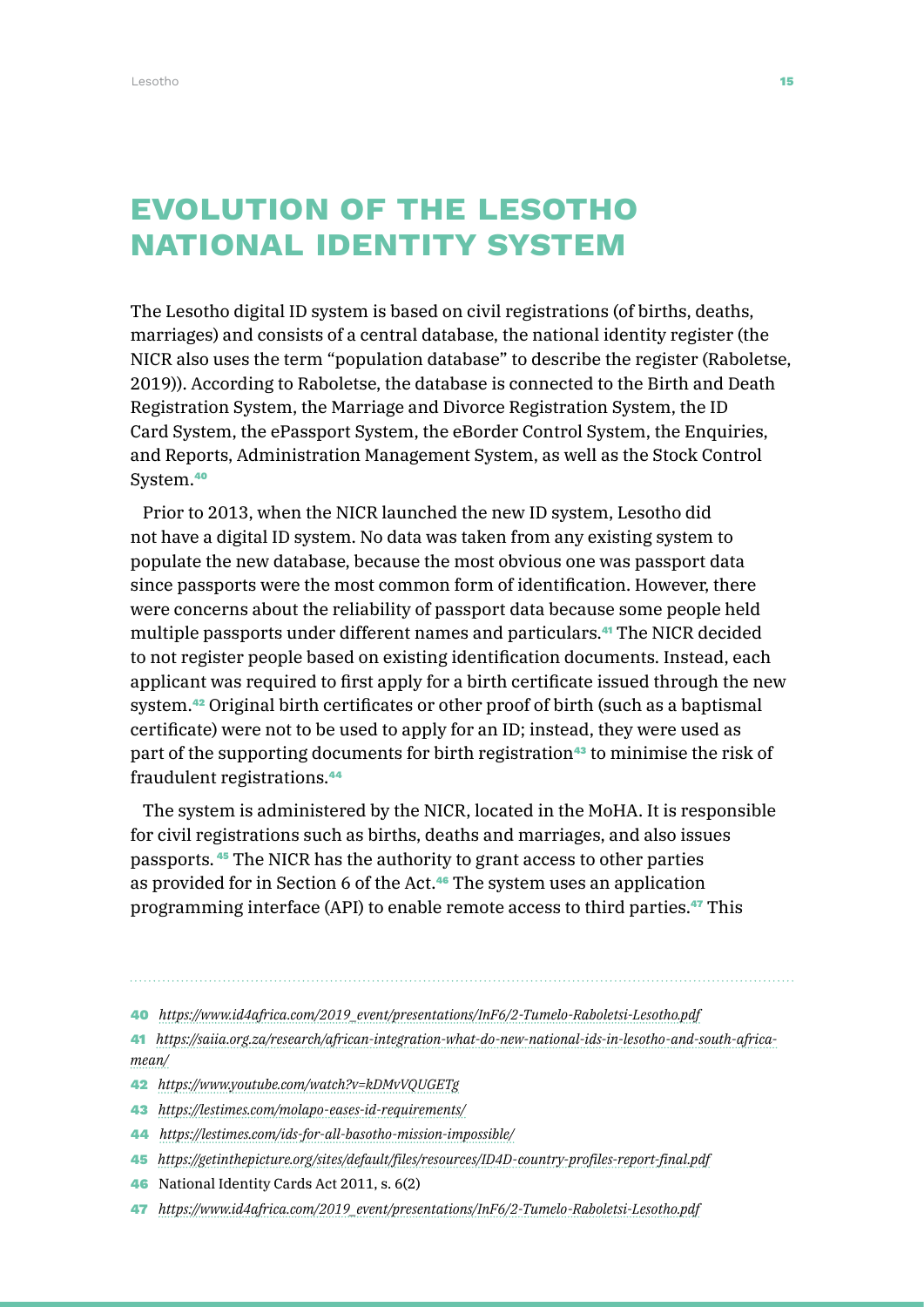integration interfaces with the Independent Electoral Commission, the Credit Bureau (Compuscan), law enforcement agencies, insurance companies, financial sector institutions (banks and digital payments service providers) and government departments.<sup>48</sup>

The ID cards issued by the NICR do not have a chip; instead, they have a twodimensional barcode that contains vital information, fingerprints and a photo (Raboletsi, 2019). One side of the card is printed with the registrant's details for identification offline; particulars on the card include name, date of birth and a photo, while the other side has a two-dimensional computer-readable encoding of the bearer's information.49 Even though online biometric verification has been successfully piloted for use by migrant workers based in South Africa, there is no evidence of widespread use. Access to the register is provided to various parties, such as credit bureaus, banks and mobile network companies, for customer verification purposes through APIs.<sup>50</sup>

The application of digital ID in daily life is not yet a common phenomenon in Lesotho because digitisation is low. For instance, the Rapid eTrade Readiness Assessment<sup>51</sup> established that, among other things, the use of e-commerce platforms by small firms was limited, and the use of cash on delivery remained prominent; while a few online payment channels existed, their use was limited. Lesotho was ranked 118 out of 152 countries on the UN Conference on Trade and Development (UNCTAD) *Business-to-Consumer Index 2020*, <sup>52</sup> indicating low digital economy readiness. The 2020 UN *E-Government Development Index* (EGDI)<sup>53</sup> ranked Lesotho 136 out of 193 countries; this is another indicator of low digitisation because the EGDI assesses the provision of online services, telecommunication connectivity and human capacity by governments.

The 2020 *Lesotho Digital Diagnostic* report established that the Lesotho ID system (the digital ID) needed to be improved to increase the ability of third parties to conduct biometric authentication.54 The report also indicated several areas for improvement on the existing legal framework to support data sharing, ensure

- 48 *[https://www.id4africa.com/2019\\_event/presentations/InF6/2-Tumelo-Raboletsi-Lesotho.pdf](https://www.id4africa.com/2019_event/presentations/InF6/2-Tumelo-Raboletsi-Lesotho.pdf)*
- 49 Raboletsi, T. (2019). *The Multiplier Effect of Digital ID and Financial Inclusion in Lesotho*. *[https://www.](https://www.id4africa.com/2019_event/presentations/InF6/2-Tumelo-Raboletsi-Lesotho.pdf. ) [id4africa.com/2019\\_event/presentations/InF6/2-Tumelo-Raboletsi-Lesotho.pdf.](https://www.id4africa.com/2019_event/presentations/InF6/2-Tumelo-Raboletsi-Lesotho.pdf. )*
- 50 *[https://openknowledge.worldbank.org/bitstream/handle/10986/33881/Lesotho-Digital-Economy-](https://openknowledge.worldbank.org/bitstream/handle/10986/33881/Lesotho-Digital-Economy-Diagnostic.)[Diagnostic.pdf?sequence=1&isAllowed=y](https://openknowledge.worldbank.org/bitstream/handle/10986/33881/Lesotho-Digital-Economy-Diagnostic.)*
- 51 *[https://unctad.org/system/files/official-document/dtlstict2019d8\\_en.pdf](https://unctad.org/system/files/official-document/dtlstict2019d8_en.pdf)*
- 52 *[https://unctad.org/system/files/official-document/tn\\_unctad\\_ict4d17\\_en.pdf](https://unctad.org/system/files/official-document/tn_unctad_ict4d17_en.pdf)*
- 53 *[https://publicadministration.un.org/egovkb/en-us/Data/Country-Information/id/95-Lesotho/dataYear/2012](https://publicadministration.un.org/egovkb/en-us/Data/Country-Information/id/95-Lesotho/dataYear/201)*
- 54 *[https://openknowledge.worldbank.org/bitstream/handle/10986/33881/Lesotho-Digital-Economy-](https://openknowledge.worldbank.org/bitstream/handle/10986/33881/Lesotho-Digital-Economy-Diagnostic.)[Diagnostic.pdf?sequence=1&isAllowed=y](https://openknowledge.worldbank.org/bitstream/handle/10986/33881/Lesotho-Digital-Economy-Diagnostic.)*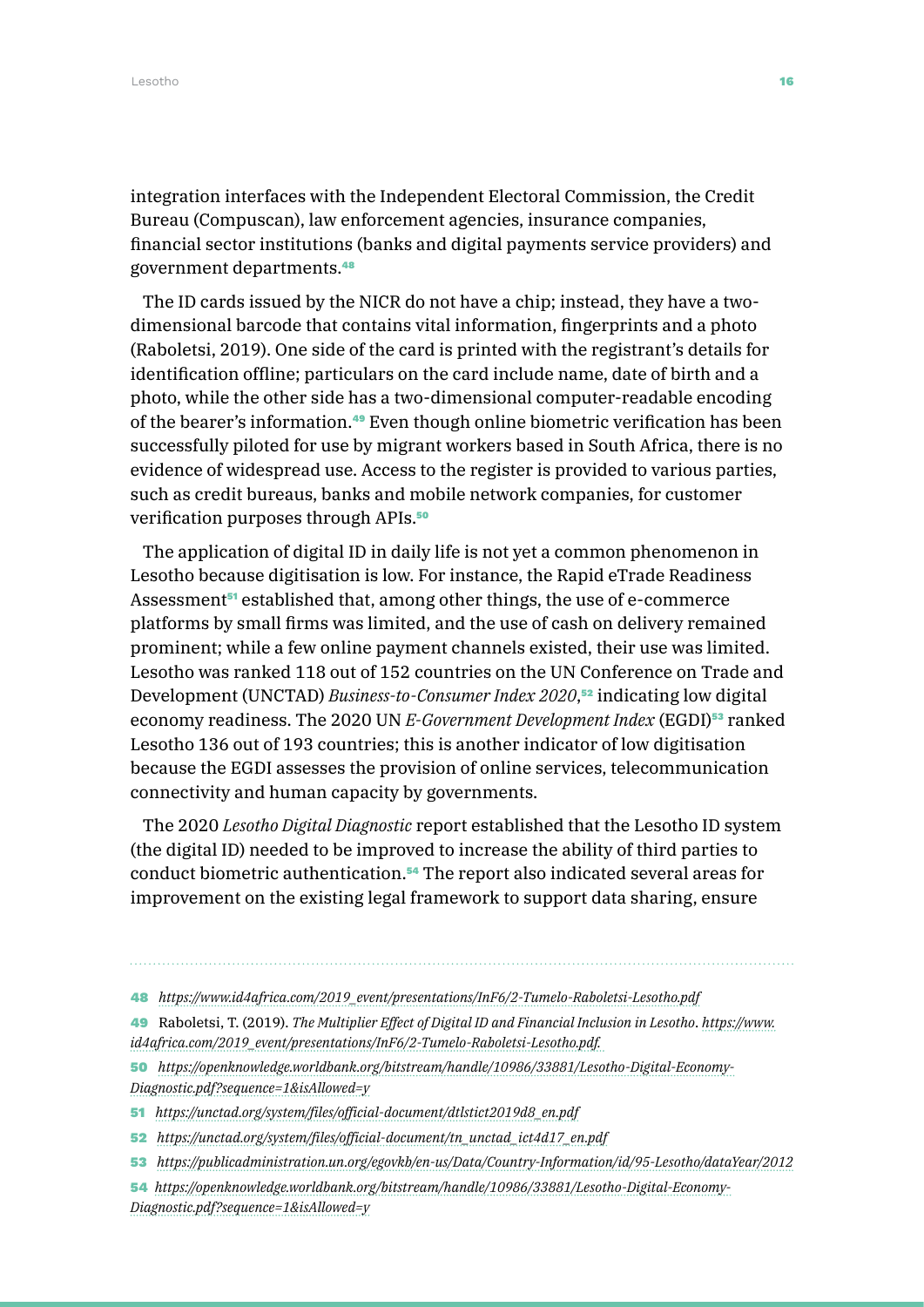data minimisation and bolster transparency and accountability. Following is an analysis of the NICA using CIS' Evaluation Framework.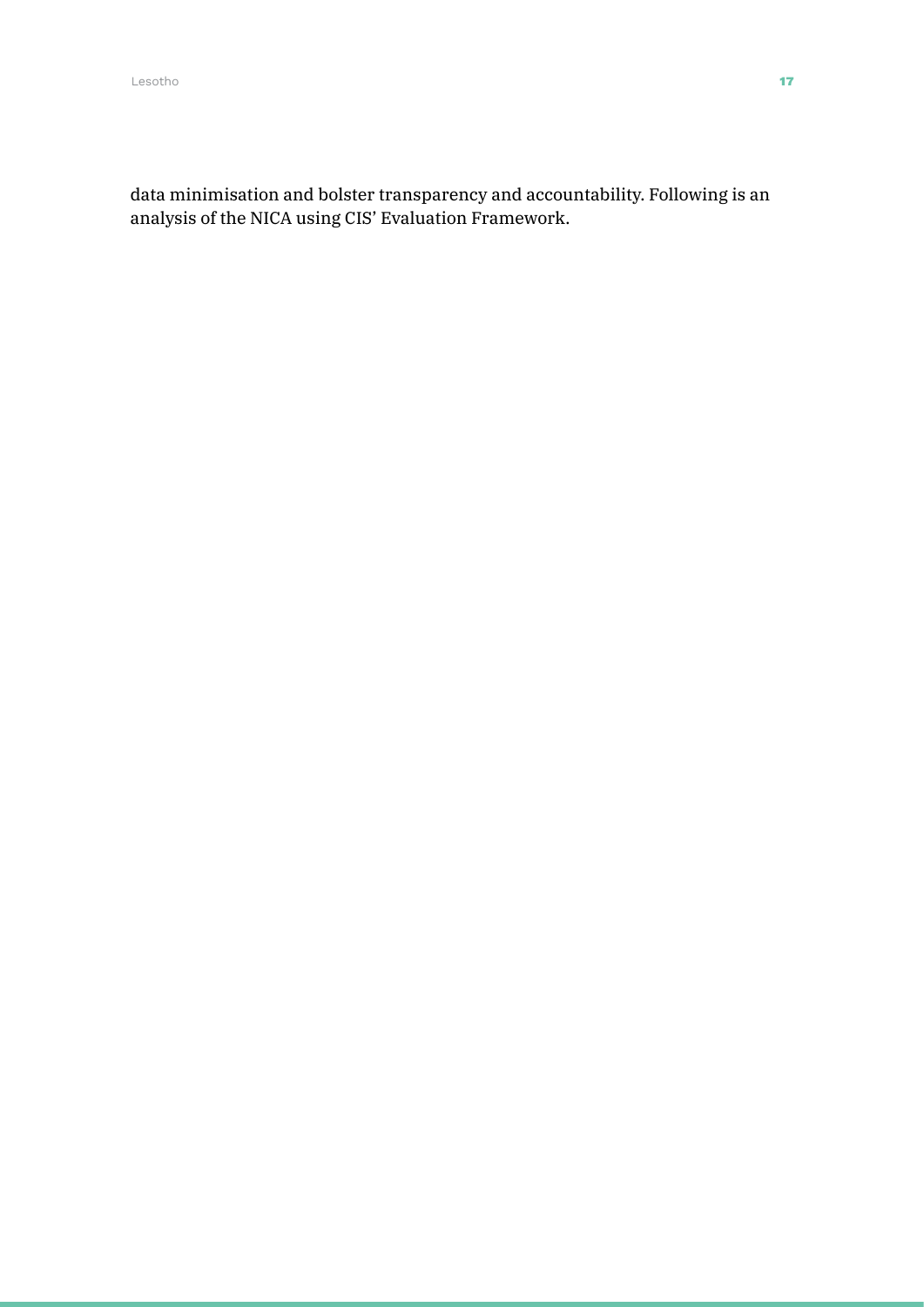### RULE OF LAW PRINCIPLES AND TESTS

### 3.1 LEGISLATIVE MANDATE

Digital ID is established through Section 3 of the National Identity Cards Act 2011, which reads:

"(1) There is established a National Identity Register.

(2) The register is established to –

(a) facilitate the maintenance of a record of prescribed personal information about citizens of Lesotho and non-citizens holding an indefinite residence permit of Lesotho;

(b) ensure that the existence of accurate and reliable information about the person referred to in paragraph (a); and

(c) be used for specific purposes permitted or prescribed in terms of this Act or any other law".<sup>55</sup>

Section 12 goes on to describe the information that must be on the card and in the chip and indicates that "the form of the identity card shall be prescribed".<sup>56</sup> The Act provides for the production of an identity card with a chip, but the NICR is issuing cards without a chip. Instead, the card is implemented with what is referred to as a two-dimensional barcode.<sup>57</sup> The law amounts to excessive delegation in so far as paragraph  $4(6)(w)$ <sup>58</sup> permits the minister to prescribe any other information for inclusion in the register. Excessive delegation is also apparent in section paragraph 6(7), which reads:

"The Minister may prescribe, from time to time, persons who may have access to the Register for prescribed purposes".<sup>59</sup>

Regarding the **legality** test, the Act passes the legality test in some aspects but not others. The purpose of the law is to provide for the establishment of the register and the issuance of National Identity Cards.<sup>60</sup> Section 3 of the Act

- 55 National Identity Cards Act 2011, (LSO) s.3
- 56 National Identity Cards Act 2011, (LSO) s.12
- 57 *[https://id4africa.com/2015/presentations/31\\_Tumelo\\_Raboletsi.pdf](https://id4africa.com/2015/presentations/31_Tumelo_Raboletsi.pdf)*
- 58 National Identity Cards Act 2011, (LSO) s.4 (6) (w)
- 59 National Identity Cards Act 2011, (LSO) s.6 (7)
- 60 The Parliament of Lesotho. (2011). Statement of Objects and Reasons of the National Identity Cards Act, 2011. Government Notice No. 21 OF 2011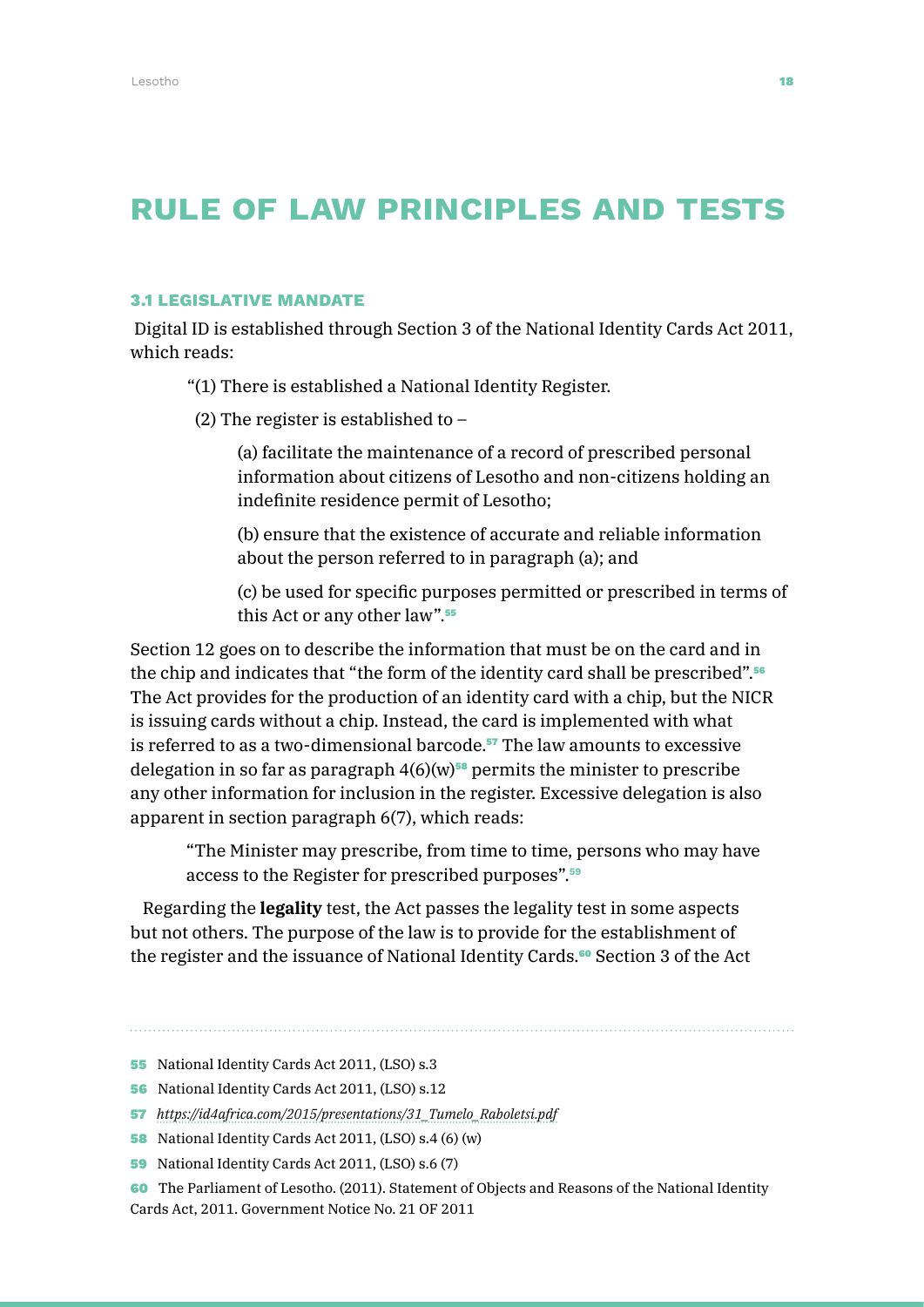Lesotho 19

establishes the register; Section 4 provides for the registration of persons and the data to be collected; Section 5 mandates the assignment of a unique number known as the National Identity Number to a person who registers and that the number shall comply with prescribed requirements; Section 6 provides for access to data in the register by third parties and by persons who want to access their own data; Section 7 deals with the responsibility of the director to ensure the accuracy and quality of data; it also provides for a person about whom data is held to update their data as their life circumstances force changes in the data held about them in the register.<sup>61</sup>

The socio-political reasons for implementing the register are not provided in the Act. Instead, the socio-political reasons for it can be picked up from statements made by government officials such as the director and minister<sup>14</sup> addressing media.62 From these sources, it can be concluded that the purpose of the national identity card is to facilitate the delivery of services to citizens. In a blog post, Ort and Rabeletse (Principal Secretary, MoHA) indicate that among the benefits realised through the implementation of the register is having identity verification services for both the private sector and public sector, which is key for the delivery of social assistance services and improving access to financial services.<sup>63</sup>

In relation to the **quality of law** test**,** the Act does not meet the foreseeability standard because some clauses are unclear or introduce uncertainty. For example, paragraph 3(2)(c) on the purpose of establishing the register is not clear. Apart from that, paragraphs  $4(6)(w)$ ,  $6(7)$ ,  $12(1)(l)$  and  $12(2)(g)$  allow the minister to introduce things that are not currently in the Act. Furthermore, the Act is written in English and there are no translations to Sesotho and other languages spoken in the country; citizens who are fluent in the English language are a minority.64 Sesotho is the native language spoken by about 90% of the population. There are three or four minority languages: Ndebele/Zulu, Phuthi, and isiXhosa.<sup>65</sup> Chapter 1 Section 3(1) of the 1993 Constitution states that English and Sesotho are the official languages.<sup>66</sup> Furthermore, like most Lesotho laws, the Act is not readily accessible; there are no electronic copies and copies can only be bought from the Government Printing Office located in Maseru. The cost of travel to obtain a copy of the law is high for the average citizen because of the high poverty rate.

With regards to the **clarity and precision** test, the Act is generally clear, though

<sup>61</sup> National Identity Cards Act 2011, s. 7

<sup>62</sup> *<https://lestimes.com/molapo-eases-id-requirements/>*

<sup>63</sup> *<https://blogs.worldbank.org/governance/national-id-lesotho-putting-citizens-center>*

<sup>64</sup> *[https://www.unicef.org/esaro/UNICEF\(2016\)LanguageandLearning-Lesotho.pdf](https://www.unicef.org/esaro/UNICEF(2016)LanguageandLearning-Lesotho.pdf)*

<sup>65</sup> *<https://www.britannica.com/place/Lesotho>*

<sup>66</sup> *<https://lesotholii.org/ls/legislation/num-act/1993/1>*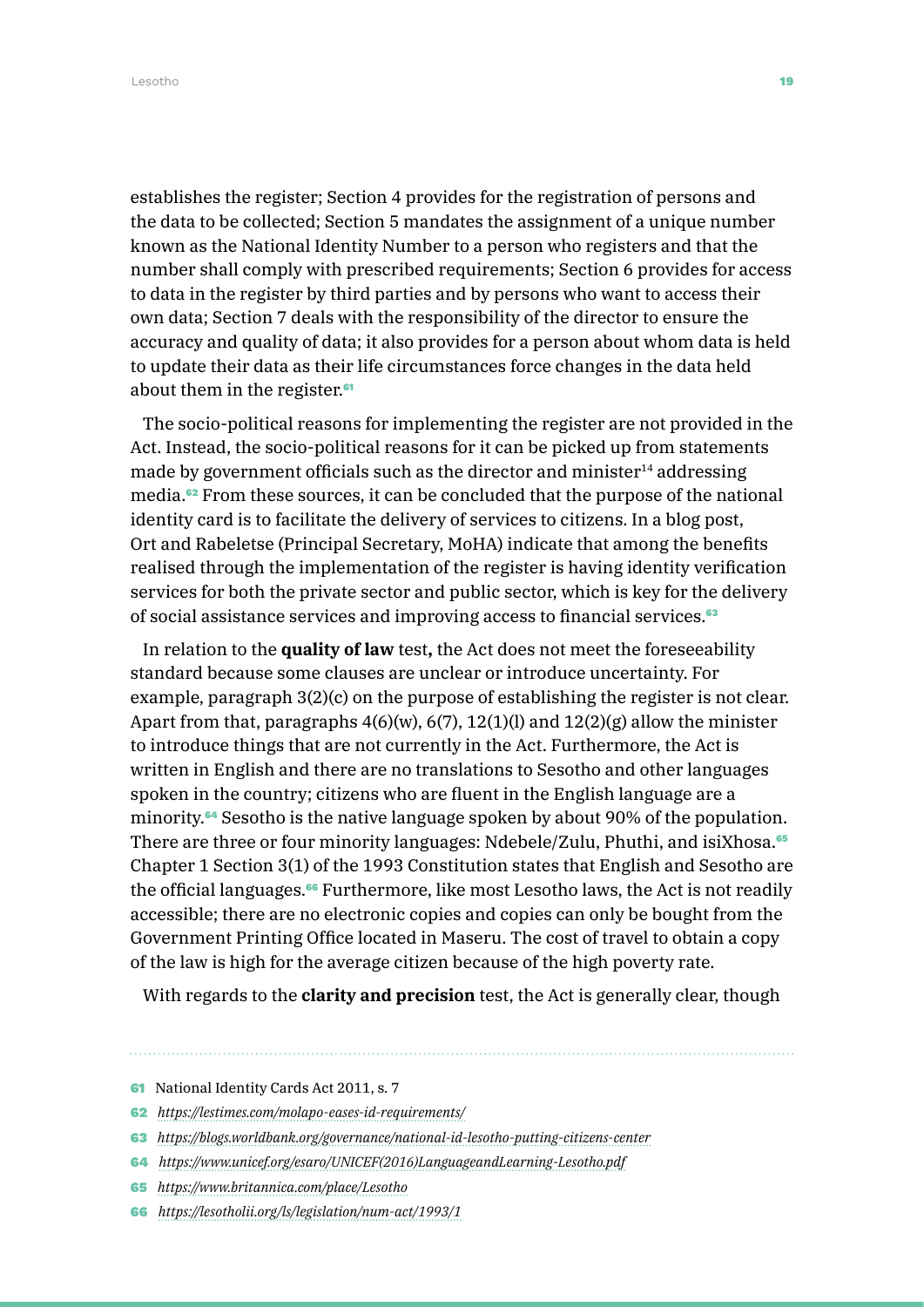there are a number of vague clauses as the following instances illustrate. The Act uses the term "prescribed", which is assigned the meaning "prescribed by regulations".67 Section 3, which describes the purposes of the register, ends with: "… to be used for specific purposes permitted or prescribed in terms of this Act or any other law".68 In specifying the particulars to be included in the register, the Act lists out the data attributes to be stored and it ends with the clause "any other information that the Minister may prescribe".69 In addition to this, on access to the register, the last paragraph provides that "The Minister may prescribe, from time to time, persons who may have access to the Register for prescribed purposed"70. The Act lists out the information to be printed on the identity card<sup> $\pi$ </sup> and to be stored the chip embedded in the card and it ends with "... and any other information that the Minister may prescribe".<sup>72</sup> The preceding clauses are areas where regulations73 envisaged in the Act were supposed to provide clarity. However, such regulations, according to the NICR officials, have not yet been developed. Even though the Act provides for the minister to make these regulations, there is a risk of excessive executive discretion; instead, new features and requirements should follow a legislative process by way of either amendments or a new law.

### 3.2 LEGITIMATE AIM

The Act does not state the purpose of establishing the digital ID or mandating its universal use for eligible persons.<sup>74</sup> However, it can be deduced from some sections of the Act that one purpose of implementing the digital national identity project was to enable identity verification by actors listed in the Act for the interest of public order, public safety, public health, to detect and prevent fraud as well as to uphold the legitimate interests of the actors.75 The primary purpose of the Lesotho national identification system is to have a trusted method of identification that provides a unique identification number to every citizen and

- 67 National Identity Cards Act 2011, s. 2
- 68 National Identity Cards Act 2011, s. 3 (2)(c)
- 69 National Identity Cards Act 2011, s. 4(6)(w)
- 70 National Identity Cards Act 2011, s. 6(w)
- 71 National Identity Cards Act 2011, s.12 (1)(l)
- 72 National Identity Cards Act 2011, s.12 (2)(g)
- 73 National Identity Cards Act 2011, s.20
- 74 National Identity Cards Act 2011, s 16
- 75 National Identity Cards Act 2011, s.6(2)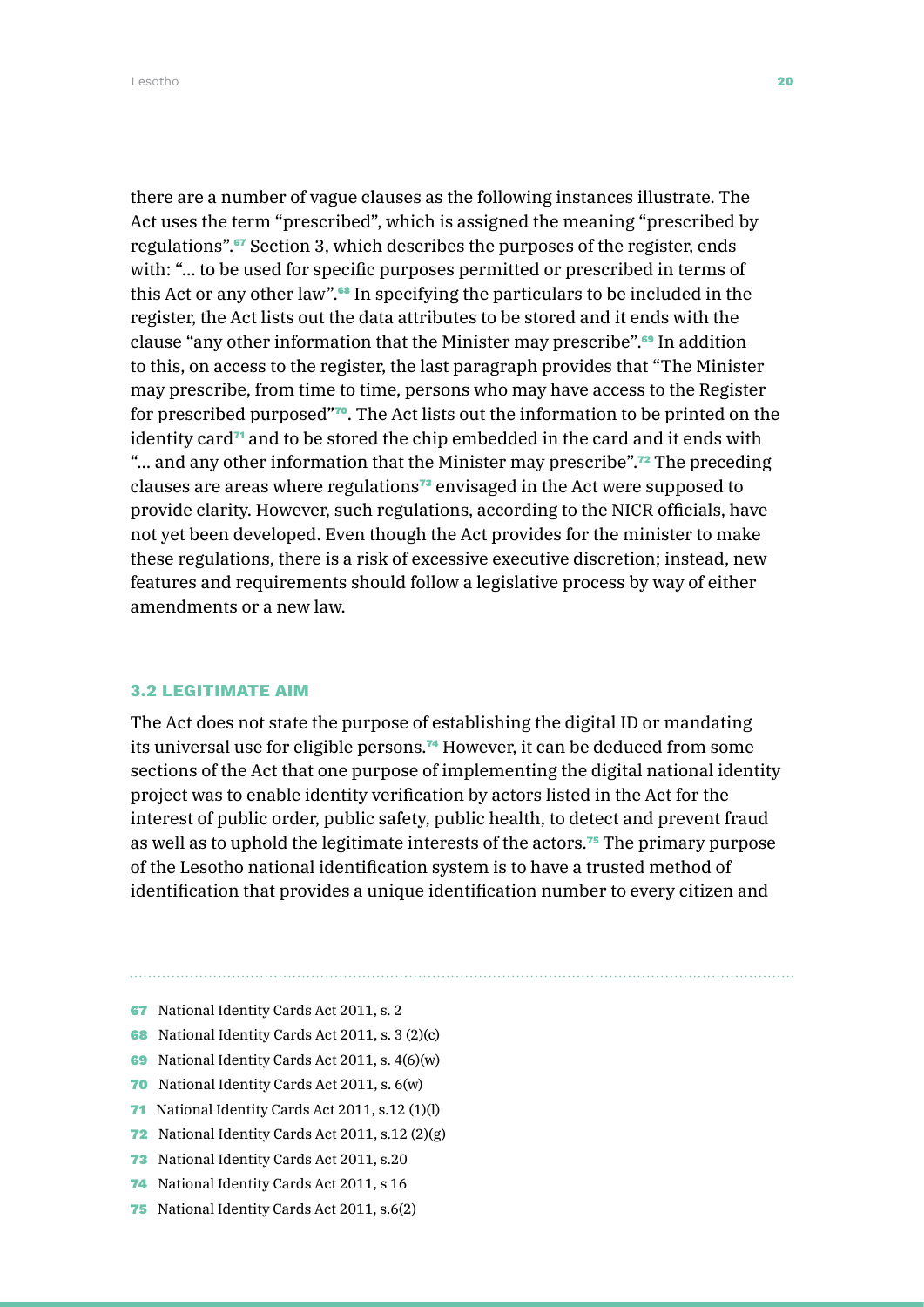resident for universal use in the country.<sup>76</sup>The outcomes of implementing a trusted digital identification system include improved public and private sector efficiency and financial inclusion.77 In Lesotho, among other things, digital ID is used for access to credit, controlling insurance fraud, implementing the public officers census to remove ghost workers from the payroll, and payment of social grants.78 Based on these assertions, the conclusion is that the Lesotho digital ID has a legitimate aim.

### 3.3 DEFINING ACTORS AND PURPOSES

The actors in Lesotho's digital ID ecosystem are the citizens, government departments and agencies, and private businesses. The citizens, as defined in the Lesotho Citizenship Order 1971<sup>7</sup> and non-citizens holding an indefinite Lesotho residence permit, are required to use the identity card for proof of identity.<sup>80</sup> Organisations use the digital ID to verify the identities of individuals for business purposes in order to detect or prevent fraud or to verify the particulars of a person for the purpose of entering into a business contract<sup>81</sup>. The Act provides for access to information in the register by government departments, statutory bodies and private entities involved in public order, public safety and public health as actors who may access the ID data in the register.  $82$  It also provides for access and use by businesses, in particular those in insurance, banking, provision of credit (e.g. money lending or consumer credit), those leasing property out on credit and the credit bureau.83 Access by these third parties is meant to enable the performance of contracts with those actors to whom the information refers, to prevent or detect fraud or to protect the legitimate interest of the requesting party to verify the particulars of a person whose information is held in the register.<sup>84</sup>

The Act provides for the minister to prescribe other actors in addition to those

- 78 *[https://www.id4africa.com/2019\\_event/presentations/InF6/2-Tumelo-Raboletsi-Lesotho.pdf](https://www.id4africa.com/2019_event/presentations/InF6/2-Tumelo-Raboletsi-Lesotho.pdf)*
- 79 Lesotho Citizenship Order 1971 [Lesotho], Order No. 16 of 1971, 1971, available at: *[https://www.](https://www.refworld.org/docid/4c5849ad2.html) [refworld.org/docid/4c5849ad2.html](https://www.refworld.org/docid/4c5849ad2.html)* [accessed 12 June 2021]

80 National Identity Cards Act 2011, s. 16

- 81 *[https://www.id4africa.com/2019\\_event/presentations/InF6/2-Tumelo-Raboletsi-Lesotho.pdf](https://www.id4africa.com/2019_event/presentations/InF6/2-Tumelo-Raboletsi-Lesotho.pdf)*
- 82 National Identity Cards Act 2011, s.6
- 83 National Identity Cards Act 2011, s.6(2)
- 84 National Identity Cards Act 2011, s.6 (2)

<sup>76</sup> *<https://blogs.worldbank.org/governance/national-id-lesotho-putting-citizens-center>*

<sup>77</sup> *<https://blogs.worldbank.org/governance/national-id-lesotho-putting-citizens-center>*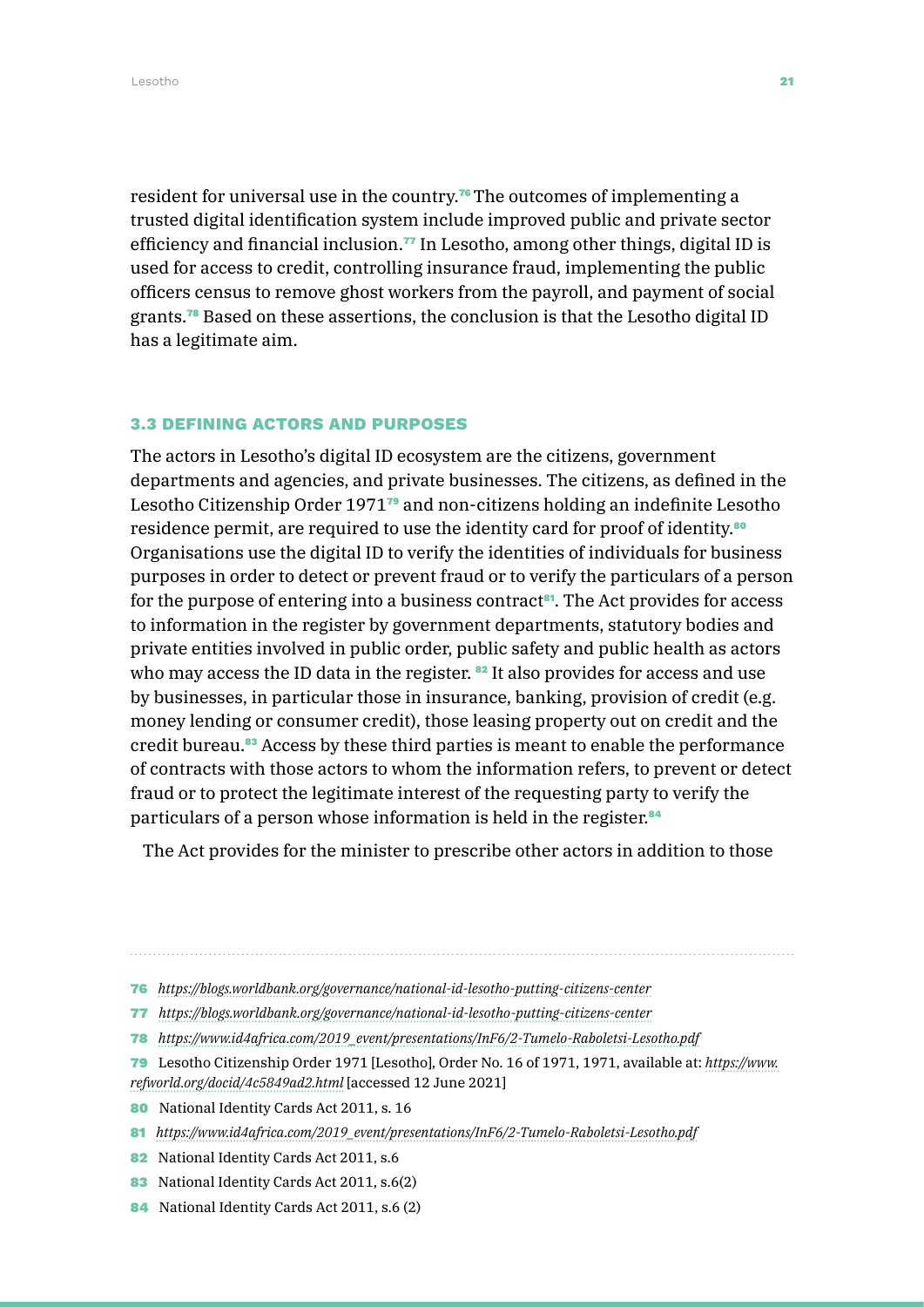Lesotho 22

explicitly stated in the Act.<sup>85</sup> A category of actors that has been approved by the minister, which is not listed in Section 6 of the Act, is the telecommunications network operators licenced under the Communications Act 2012.<sup>86</sup>These network operators are required by regulations to use the national ID when registering the devices and SIM cards of their customers; they are also required to capture biometric data and verify it against data in the registry.87 The regulations further mandate network operators to send the data to the Lesotho Communications Authority.

The ID cardholder (or bearer) is an actor about whom information is stored in the register. To obtain an ID, a person must provide information about themselves as prescribed by the Act. The Act requires the register to contain: identity number, full names, nationality, passport number (in the case of a non-citizen), date and place of birth, gender, residential address, postal address (if applicable), telephone number (if applicable), marital status, maiden names, headman, principal chief, occupation, place and address of work (if applicable), names of parents, names of next of kin, relation to next of kin, contact details of next of kin, a photograph and fingerprints of the person (if the person has reached the age of 16).<sup>88</sup> While the digital ID is meant to be multipurpose, the information collected is excessive. For example, information collected relating to next of kin, occupation, principal chief and headman is unnecessary.

Since the national identity card is the only method of identification for all eligible persons, it follows that government and the private sector are required to only accept the national ID card for verification of a person's identity. As indicated earlier, the Act makes provision for a third party such as a government agency, credit bureau or network operator to access digital IDs in the register. According to the World Bank Group, a generic API has been developed to provide a mechanism for entities that need access to connect to the register. <sup>89</sup> The generic nature of the API makes it possible for a third party to have access to more information than is strictly necessary and it is not clear how this risk is managed.

To conclude, the law does not provide for a purpose limitation since the Act states that the register may "… be used for specific purposes permitted or

<sup>85</sup> National Identity Cards Act 2011, s6(7)

<sup>86</sup> Communications Act 2012, s.19

<sup>87</sup> Communications (Subscriber Identity Module and Mobile Device Registration) Regulations 2021 s.2

<sup>88</sup> National Identity Cards Act 2011, s.4

<sup>89</sup> *[https://openknowledge.worldbank.org/bitstream/handle/10986/33881/Lesotho-Digital-Economy-](https://openknowledge.worldbank.org/bitstream/handle/10986/33881/Lesotho-Digital-Economy-Diagnostic.)[Diagnostic.pdf?sequence=1&isAllowed=y](https://openknowledge.worldbank.org/bitstream/handle/10986/33881/Lesotho-Digital-Economy-Diagnostic.)*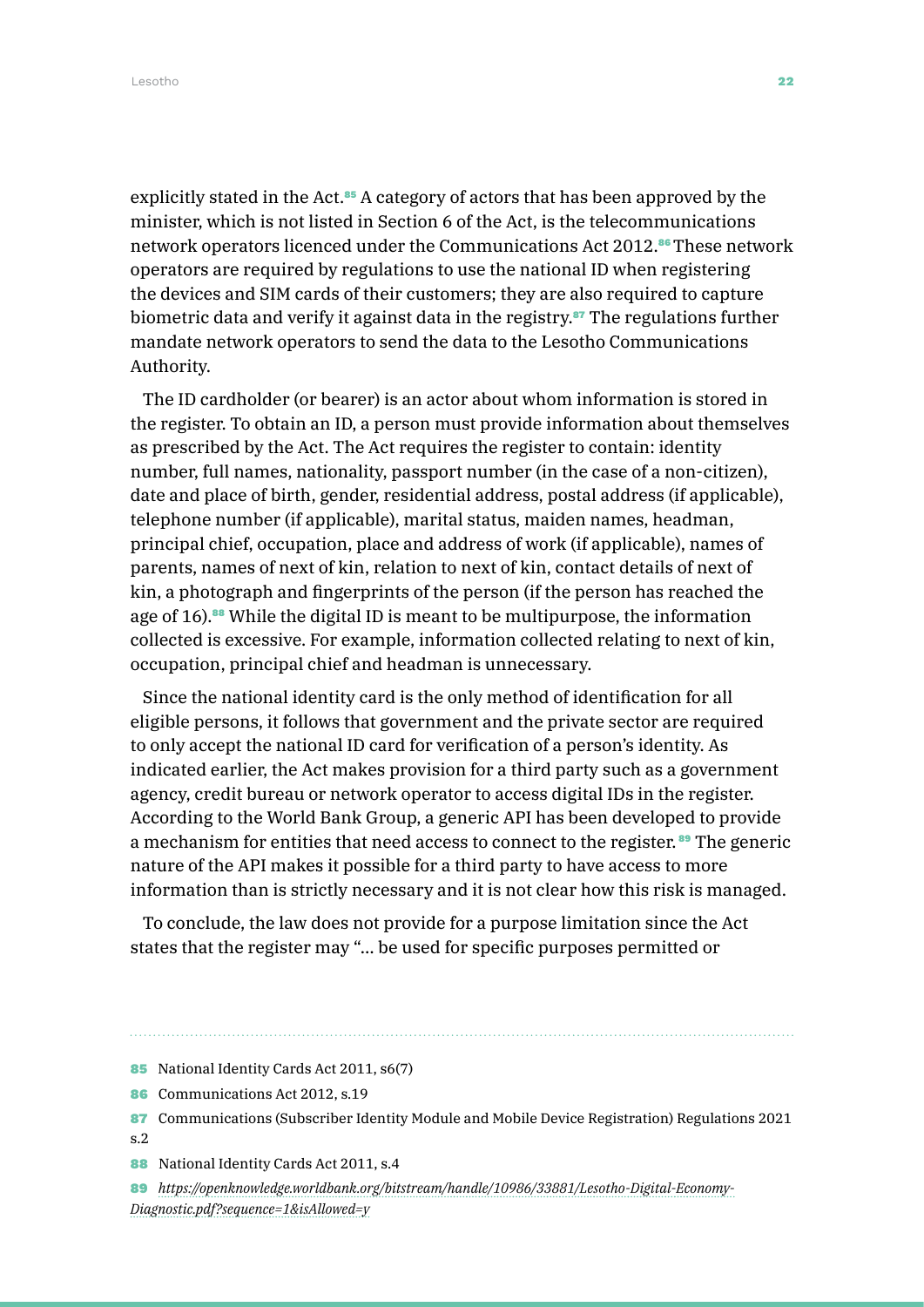prescribed in terms of this Act or other law",90 which offers unlimited possibilities on what the digital ID system may be used for. The Act also gives a lot of leeway to the responsible minister to specify new actors or information that may be stored in the register to facilitate uses of the digital ID that were not initially envisaged when the law was passed.

### 3.4 REDRESSAL MECHANISM

The Act does not provide a clear complaints mechanism beyond granting a person whose information is held in the register the right to request the director to correct errors, as provided for in Section 6 paragraphs 5 and 6, which read:

 "(5) A person who has been given access to his or her information may request that the Director correct inaccurate or outdated information.

(6) A person who has requested that his or her information be corrected shall provide credible evidence of the updated information which shall be verified by the Director in accordance with this Act".<sup>91</sup>

The procedure for the correction of errors is onerous and may result in errors not being rectified. In the case of complaints not relating to the correction of information, such as delays in the issuing of documents, there are no provisions in the Act to deal with such situations. In such situations, according to the NICR officials, the applicant has to seek remedies through the hierarchy of the MoHA, failing which the complainant may seek recourse through the courts of law or the Office of the Ombudsman. There have been complaints about applicants being denied a national identity card for frivolous reasons despite being eligible.<sup>92</sup> In 2013 there were several complaints from people being turned away because they could not obtain the required supporting documentation until rules were relaxed.<sup>93</sup>

User notification is not provided for in the Act; there is no requirement in the Act for a person whose data is in the register to be notified when their data is shared with external parties, or when external parties access the register for verification, or in the case of a breach. The Data Protection Act 2011 gives data subjects a right to request information about their personal data, including information on third

- 92 *<https://lesotholii.org/ls/judgment/high-court/2014/30/>*
- 93 *<https://lestimes.com/molapo-eases-id-requirements/>*

<sup>90</sup> National Identity Cards Act 2011, s.6(5)-(6)

<sup>91</sup> *[https://openknowledge.worldbank.org/bitstream/handle/10986/33881/Lesotho-Digital-Economy-](https://openknowledge.worldbank.org/bitstream/handle/10986/33881/Lesotho-Digital-Economy-Diagnostic.)[Diagnostic.pdf?sequence=1&isAllowed=y](https://openknowledge.worldbank.org/bitstream/handle/10986/33881/Lesotho-Digital-Economy-Diagnostic.)*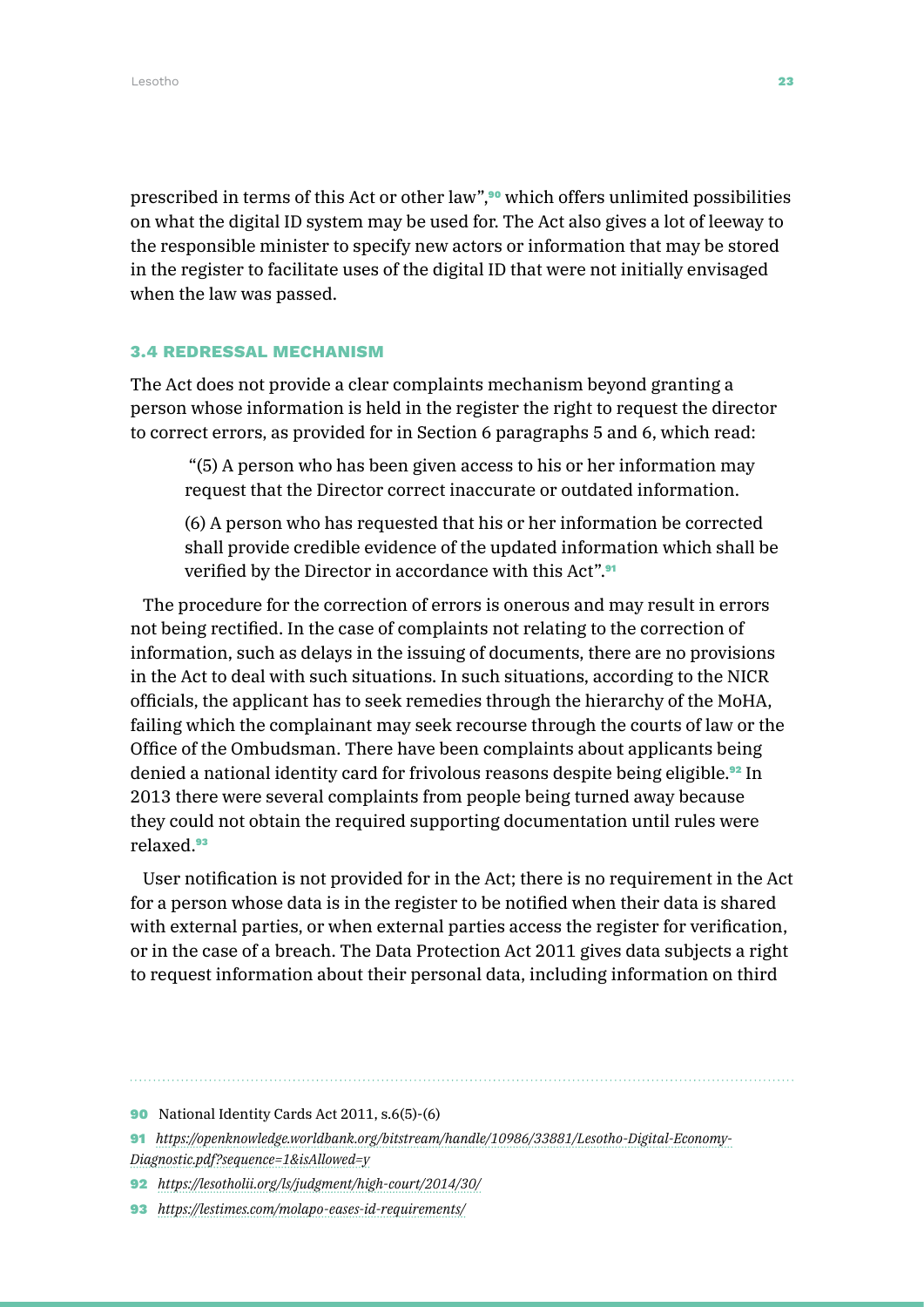parties that may have been given access to the data.<sup>94</sup> However, a data protection regulatory body has not been established and therefore there is no enforcement of this law.

The Act is silent on the question of disclosure in the event of a data breach. However, disclosures following a data breach are addressed by the Data Protection Act 2011, which requires the relevant actor to notify the affected person as soon as is reasonably practicable.95 The Data Protection Act includes a provision for circumstances under which the disclosure of a breach may be delayed;<sup>96</sup> it also provides for how a notification may be made.<sup>97</sup> Redress mechanisms using the Data Protection Act are, however, not implementable because the Data Protection Commission, which is envisaged in the Data Protection Act, has not been established. 98

Access and corrections are accommodated in the Act. It provides for the person about whom data is held to have access, provided they give sufficient proof of their identity to the director, and they have paid a prescribed fee; a person who has been granted access to their information may request the director to correct inaccurate or outdated information.<sup>99</sup> While there is no documentary evidence that this has happened, it seems possible for the director to refuse a request for corrections if unable to verify the new information, in terms of paragraph  $6(6)$ .<sup>100</sup> A person may also notify the director if they notice an error in the information held about them in the register<sup>101</sup> While paragraph  $4(b)$  indicates that a person has to pay a fee in order to be allowed access to data held on them, according to NICR officials the fees have not yet been prescribed.

According to officials of the MoHA, the Act does not provide avenues for redress in the case of unresolved grievances. Grievances against the director or the minister in the administration of the Act have been resolved by the courts of law in the past, as that is the only available legal option. An example is the case of Advocate Zwelakhe Mda, who in 2014 was denied an identity card by the minister,

- 95 Data Protection Act 2011 (LSO) s. 23(1)(b) & s.23(2).
- 96 Data Protection Act 2011 (LSO) 23(3)
- 97 Data Protection Act 2011 (LSO) 23(4)-(6)
- 98 *[https://openknowledge.worldbank.org/bitstream/handle/10986/33881/Lesotho-Digital-Economy-](https://openknowledge.worldbank.org/bitstream/handle/10986/33881/Lesotho-Digital-Economy-Diagnostic.)[Diagnostic.pdf?sequence=1&isAllowed=y](https://openknowledge.worldbank.org/bitstream/handle/10986/33881/Lesotho-Digital-Economy-Diagnostic.)*
- 99 National Identity Act 2011 (LSO) s. 6(3) (5)
- 100 National Identity Act 2011 (LSO) s. 6(6)
- 101 National Identity Cards Act 2011 (LSO) s. 8(3)

<sup>94</sup> Data Protection Act 2011 (LSO). s. 26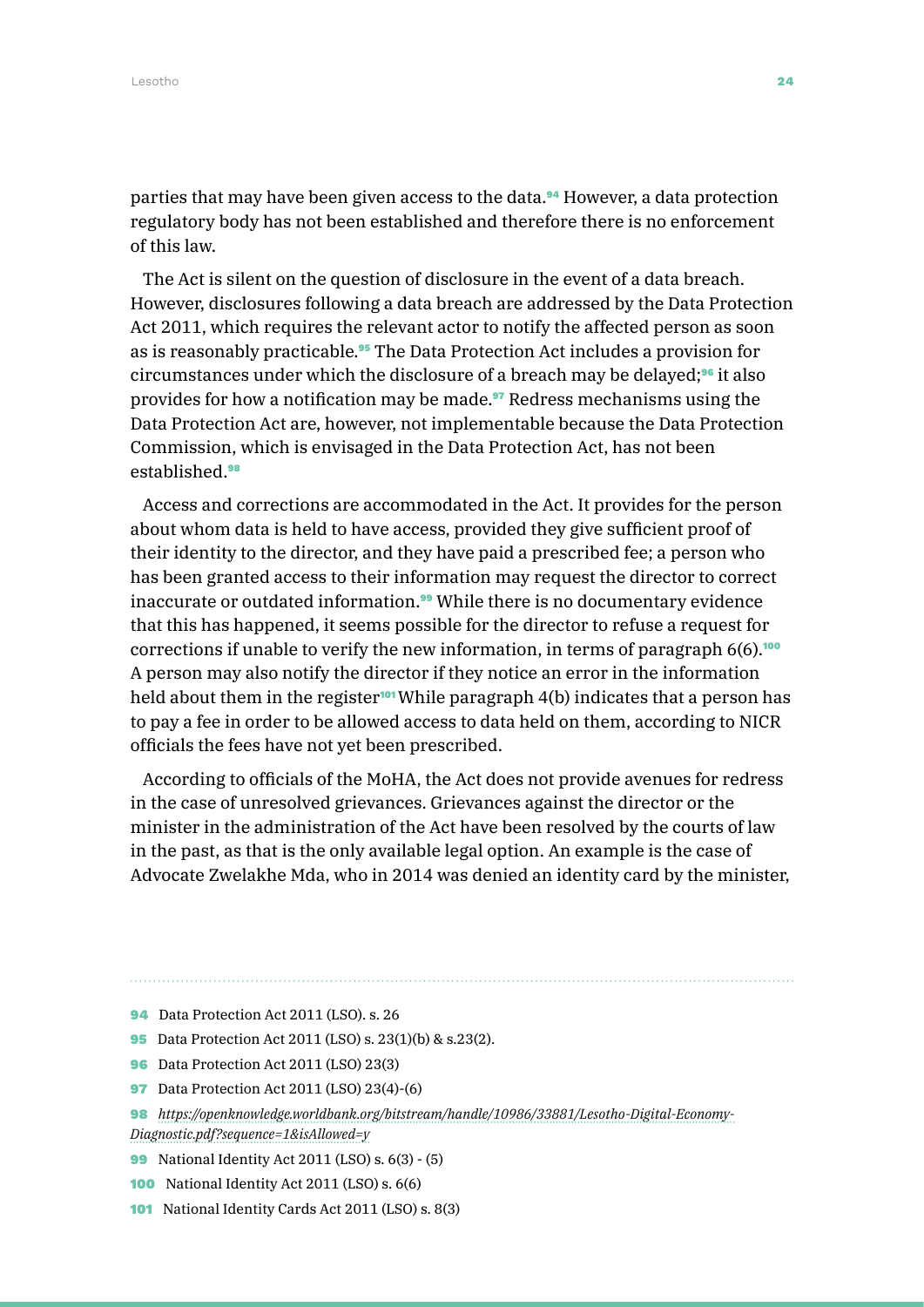who alleged that Advocate Mda was not a citizen of Lesotho.<sup>102</sup> In this case, the Constitutional Court ruled that based on his birth certificate, Advocate Mda was a citizen and eligible to be issued with an ID.<sup>103</sup> However, the legal route is costly and few people can afford it.

#### 3.5 ACCOUNTABILITY

The Act does not include any regulatory oversight functions over the register and the external actors who access the register. The NICR is a department within the MoHA. According to ministry officials, the Office of Integrity and Quality Assurance has been established within the Ministry to ensure that business processes are followed as required by law. However, there are no regulations. The register is said to operate in alignment with the General Data Protection Regulation (EU) 2016/679 (GDPR), but no audits of the ministry's GDPR compliance have been published.<sup>104</sup>

Administratively, there is no separation of functions. The NIRC is both in charge of data storage, and the authorisation of third parties such as government agencies, banks and network operators. The relationship between the NIRC and the agencies accessing data is governed by means of a MoU and non-disclosure agreements (NDAs), according to ministry officialsand the World Bank.<sup>105</sup> The NDAs and the MoUs are not made public. However, the NDA is meant to ensure that parties with whom data is shared do not share it outside the agreed parameters. An MoU or NDA may provide safeguards against abuse. However, they do not obviate the need for a regulatory framework and functional separation. Currently, the NICR acts as an administrator of the register, a regulator who authorises other actors to access the register, and is also involved in enrolments.

### 3.6 MISSION CREEP

The first factor that makes the digital ID system in Lesotho vulnerable to mission creep is the clause that allows the register to *"*… be used for specific purposes permitted or prescribed in this Act or any other law."106 This clause is problematic because "any other law" allows for infinite possibilities without seeking a new

- 102 *<https://lestimes.com/mda-wins-citizenship-battle/>*
- 103 *<https://lesotholii.org/ls/judgment/high-court/2014/30/>*
- 104 *[https://www.id4africa.com/2019\\_event/presentations/InF6/2-Tumelo-Raboletsi-Lesotho.pdf](https://www.id4africa.com/2019_event/presentations/InF6/2-Tumelo-Raboletsi-Lesotho.pdf)*
- 105 *[https://openknowledge.worldbank.org/bitstream/handle/10986/33881/Lesotho-Digital-Economy-](https://openknowledge.worldbank.org/bitstream/handle/10986/33881/Lesotho-Digital-Economy-Diagnostic.)[Diagnostic.pdf?sequence=1&isAllowed=y](https://openknowledge.worldbank.org/bitstream/handle/10986/33881/Lesotho-Digital-Economy-Diagnostic.)*
- 106 National Identity Act 2011, s 3(2)(b)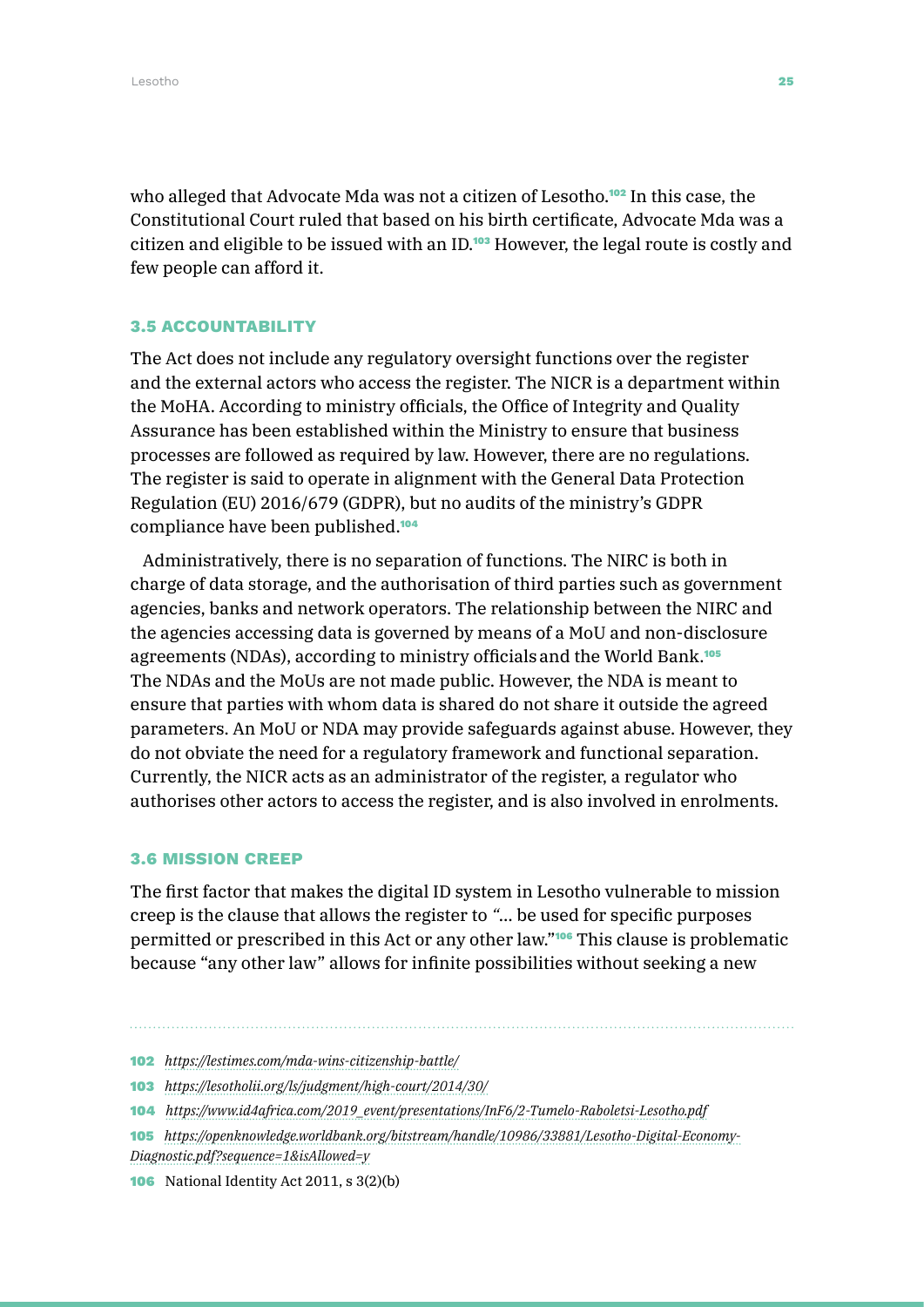mandate from the legislature. Another risk of mission creep results from the fact that the Act gives the minister powers to "prescribe, from time to time, persons who may have access to the Registers for prescribed purpose ".107 A more definitive prescription would provide certainty about which actors may have access. In addition to enabling the minister to add new actors at will, the Act also gives the minister the powers to specify additional information that may be collected and stored<sup>108</sup> without parliamentary or judicial scrutiny. Therefore, it is possible for the register to extend its mandate to accommodate new actors and their information needs even if such actors are not directly related to the register's purpose of existence, for instance, to increase revenue. Furthermore, the register has developed a generic API for identity authentication and verification but, according to the NICR, there are no regulations for data sharing. The implementation of digital ID without following purpose limitation principles or putting in place procedural safeguards is a cause concern.

Legislative and judicial oversight mechanisms, beyond adherence to the Public Financial Management Act<sup>109</sup> and annual audits by the Office of the Auditor General,<sup>110</sup> do not exist. The Auditor General performs financial audits and may not always pick up a mission creep because the Act gives the minister excessive powers. The lack of a sound governance system was also highlighted in the World Bank Group's *Lesotho Digital Economy Diagnostic Report.*111 Section 18 (Purpose specification and further processing limitation) of the Data Protection Act 2011 provides controls against mission creep but is not being adhered to.

107 National Identity Act 2011, s.6(7)

110 Constitution 1993. (LSO). s. 117

111 *[https://openknowledge.worldbank.org/bitstream/handle/10986/33881/Lesotho-Digital-Economy-](https://openknowledge.worldbank.org/bitstream/handle/10986/33881/Lesotho-Digital-Economy-Diagnostic.)[Diagnostic.pdf?sequence=1&isAllowed=y](https://openknowledge.worldbank.org/bitstream/handle/10986/33881/Lesotho-Digital-Economy-Diagnostic.)*

<sup>108</sup> National Identity Act 2011, s. 4(w)

<sup>109</sup> *<http://www.finance.gov.ls/documents/laws%20and%20regulations/PFMA%20Act%202011.pdf>*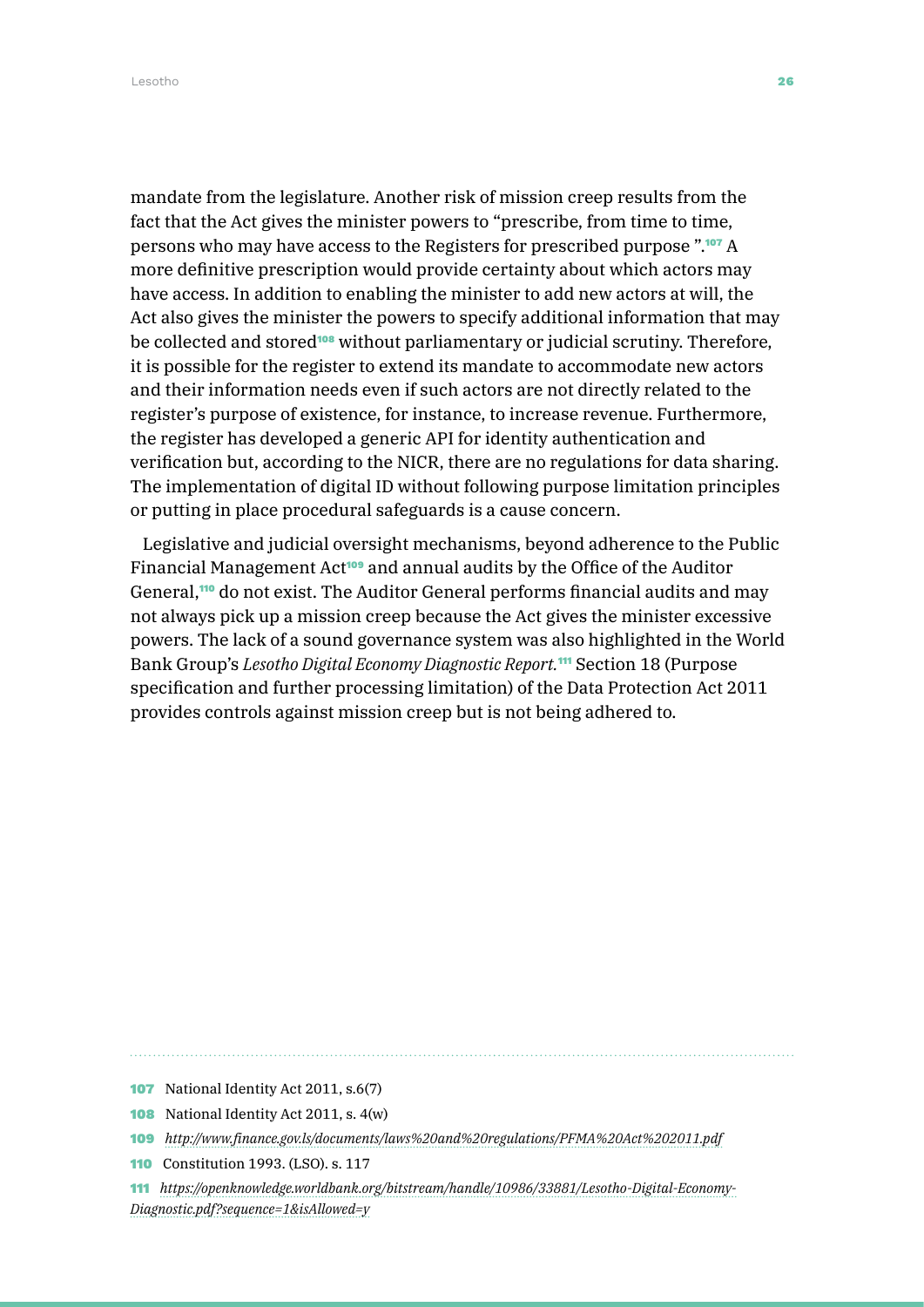### Rights-based PRINCIPLES AND TESTS

### 4.1 NECESSITY AND PROPORTIONALITY

The Act makes acquiring a national identity card mandatory,<sup>112</sup> but does not make it a criminal offence not to have a national identity card. However, a person will not be able to participate meaningfully in the economy without a national identity card, because regulated entities such as mobile network operators, banks and insurance companies are required by other laws and regulations to accept only the national identity card for identification. Examples of the laws and regulations that the private sector must comply with are the Communications (Subscriber Identity Module and Mobile Device Registration) Regulations, 2021, which obliges mobile device users to register SIM cards and mobile devices,<sup>113</sup> and the Money Laundering and Proceeds of Crime Act 2008.<sup>114</sup>

In terms of **suitability**, the government did not need to make enrolment and the use of the national ID card mandatory. Instead, the Act should have included a provision that permits a risk-based approach, whereby people may use other forms of identification depending on the use-case. For example, for government grant recipients, the government has to control fraud and prevent doubledipping. In the case of social grants, some of the recipients are children under the age of sixteen who, in terms of section 13 of the National Identity Cards Act 2011, are not eligible to apply for an ID.<sup>115</sup> The World Bank Group (2021)<sup>116</sup> and Kampong *et al*. (n.d.)117 have identified the lack of specific ID cards for government grant recipients as a challenge afflicting the social protection payment programmes in

112 National Identity Act 2011 (LSO) s.16

113 Communications (Subscriber Identity Module and Mobile Device Registration) Regulations. (LSO). s.20 - 23

114 Money Laundering and Proceeds of Crime Act 2008 (LSO), Section 16 (1)(b)

115 National Identity Card Act 2011, LSO s. 13

116 *[https://documents1.worldbank.org/curated/en/996831624982907050/pdf/Lesotho-Social-Protection-](https://documents1.worldbank.org/curated/en/996831624982907050/pdf/Lesotho-Social-Protection-Program)[Programs-and-Systems-Review.pdf](https://documents1.worldbank.org/curated/en/996831624982907050/pdf/Lesotho-Social-Protection-Program)*

117 *[https://olc.worldbank.org/sites/default/files/6.%20Alternative%20Payment%20Systems%20-%20](https://olc.worldbank.org/sites/default/files/6.%20Alternative%20Payment%20Systems%20-%20Experiences) [Experiences%20from%20Lesotho,%20Nepal%20and%20Pakistan%20\\_0.pdf](https://olc.worldbank.org/sites/default/files/6.%20Alternative%20Payment%20Systems%20-%20Experiences)*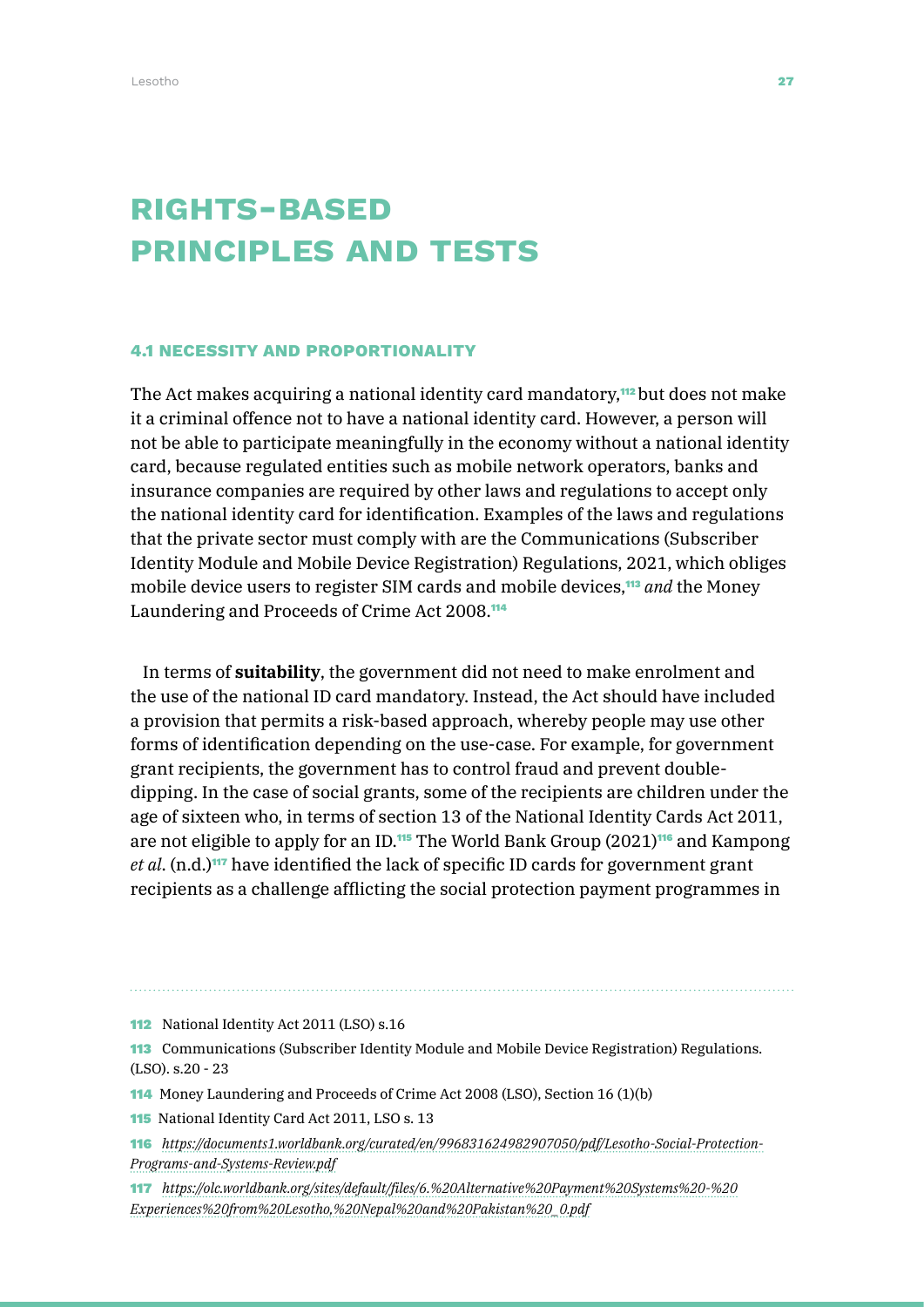Lesotho. Due to the HIV pandemic, there are several child-headed households<sup>118</sup> in Lesotho and those children are eligible for support under the Lesotho Child Grants Programme (CGP); registration requires a birth certificate and not an ID.119 Since the Ministry of Social Welfare, which is responsible for the grants programme, is already registering grant recipients in the National Information System for Social Assistance (NISSA),<sup>120</sup> it could extend NISSA's functionality to include the issuance of digital IDs specifically for grant recipients. Such an ID would not have to be contingent on having the digital ID issued in terms of the National Identity Cards Acts 2011.

There was a **necessity** for a trusted means of identification in 2011 when the National Identity Cards Acts 2011 was passed. The Act paved the way for the launch of the ID card system in 2013.<sup>121</sup> Passports were commonly accepted identification documents, but for several years starting in the early 2000s, there was a backlog in the issuing of passports.<sup>122</sup> Before the Act came into being, passports, driver's licences and election cards were used for identification, but these were criticised as being unreliable means of identification.72 There were claims that passports were easy to obtain fraudulently and therefore could not be trusted identification documents.123 The Lesotho government sought to address this problem when it passed the Lesotho Passports and Travel Documents Act 2018 according to its statement of objects:

"The Bill provides for the establishment of a biometric system whereby the biometric data of the applicants is captured for both identification and verification purposes. This process helps to curb multiple applications by one person".<sup>124</sup>

- 118 *<https://www.thepost.co.ls/news/the-child-headed-families-in-lesotho/>*
- 119 *[https://ipcig.org/pub/eng/OP281\\_The\\_Impacts\\_of\\_the\\_Child\\_Grants\\_Programme\\_in\\_Lesotho.pdf](https://ipcig.org/pub/eng/OP281_The_Impacts_of_the_Child_Grants_Programme_in_Lesotho.pdf)*
- 120 *<https://www.gov.ls/nissa-enumeration-launched/>*
- 121 *[https://www.id4africa.com/2019\\_event/presentations/InF6/2-Tumelo-Raboletsi-Lesotho.pdf](https://www.id4africa.com/2019_event/presentations/InF6/2-Tumelo-Raboletsi-Lesotho.pdf)*
- 122 *[https://www.centralbank.org.ls/images/Publications/Research/Reports/MonthlyEconomicReviews/2008/](https://www.centralbank.org.ls/images/Publications/Research/Reports/MonthlyEconomicReviews/2008/Econ) [Economic\\_Review\\_June\\_2008.pdf](https://www.centralbank.org.ls/images/Publications/Research/Reports/MonthlyEconomicReviews/2008/Econ)*
- 123 SAIIA. (2023, July). *African integration: what do new national IDs in Lesotho and South Africa mean? [https://saiia.org.za/research/african-integration-what-do-new-national-ids-in-lesotho-and-south-africa-mean/](https://saiia.org.za/research/african-integration-what-do-new-national-ids-in-lesotho-and-south-afri)*

124 *[http://citizenshiprightsafrica.org/wp-content/uploads/2020/09/Lesotho-Passports-and-Travel-](http://citizenshiprightsafrica.org/wp-content/uploads/2020/09/Lesotho-Passports-and-Travel-Documents-Act-2018.pdf)[Documents-Act-2018.pdf](http://citizenshiprightsafrica.org/wp-content/uploads/2020/09/Lesotho-Passports-and-Travel-Documents-Act-2018.pdf)*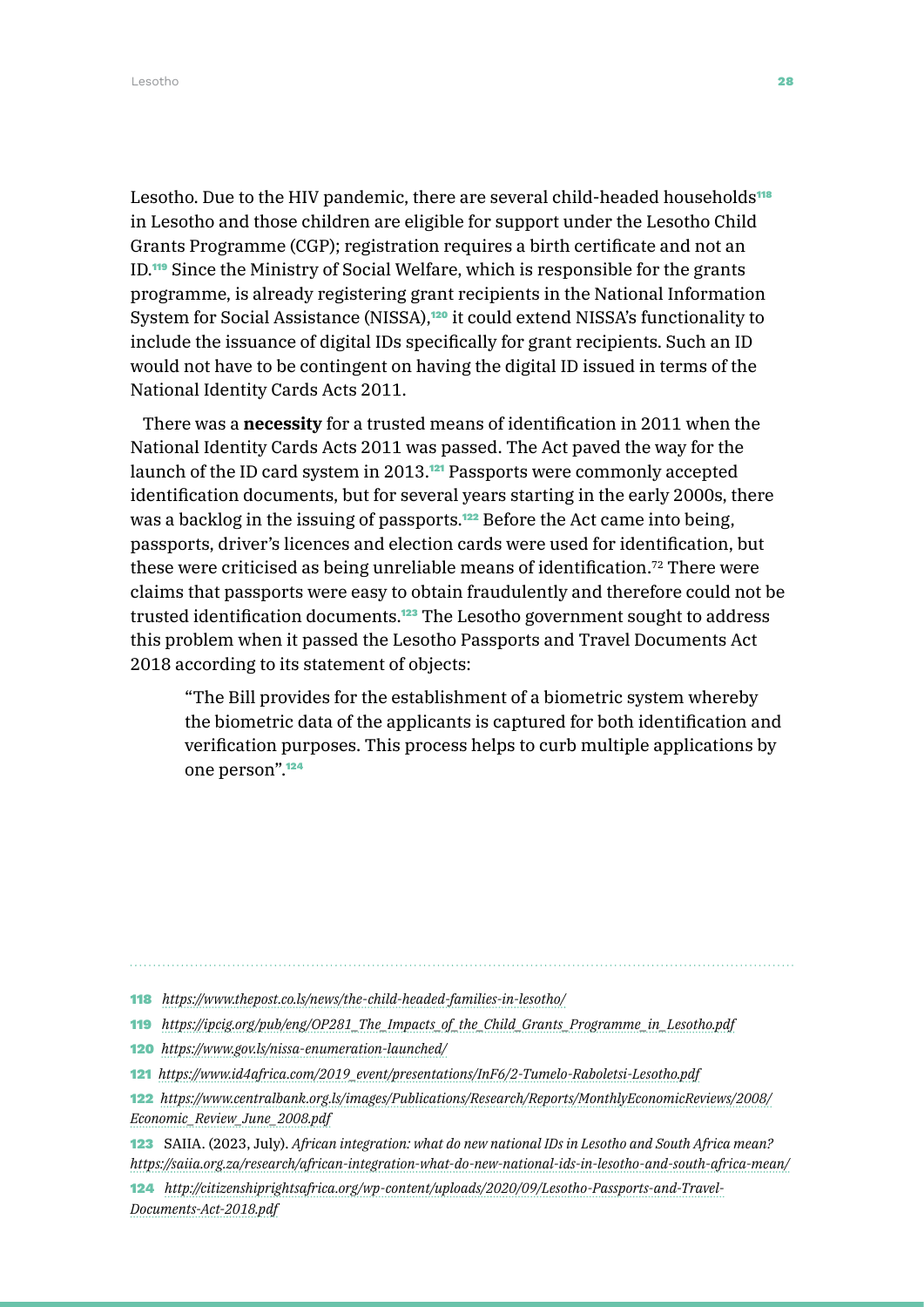### 4.2 DATA MINIMISATION

The Act mandates the director to collect data on several attributes for storage in the register and prescribes the data that must be included.125 The following particulars of eligible persons are to be included in the register: identity number, full names and surname, nationality, passport number in the case of noncitizens, date and place of birth, residential address, postal address (if applicable), telephone number (if applicable), marital status, maiden names, headman, principal chief, occupation, workplace (if any), address of workplace (if any), names of parents, names of next of kin, a relation of next of kin, address and telephone number of next of kin, a photograph in the case of a person who has attained the age of 16, fingerprints in the case of a person who has attained the age of 16, and "any other information that the minister may prescribe".<sup>126</sup>

The Act prescribes which information must be on the identity card, namely: full names and surname, nationality, date of birth, sex, image of bearer, signature or thumbprint, date and place of issue, expiration date, identity control number, national identity number, marital status, residential address, next of kin, occupation and "any other information that the minister may prescribe".127The Act further prescribes the information to be contained in the chip on the identity card; the chip must store the place of birth of the bearer, marital status, prints of the right and left index fingers and the right and left middle fingers, residential address, next of kin, occupation and "any other information that the Minister may prescribe".128 Since 2013 when the national ID was launched, it is estimated at least 85% (1.2 million) of eligible citizens had registered births and obtained a national identity card by 2020.<sup>129</sup>

Based on the above, it is clear that the Act was not designed with data minimisation as an essential consideration. It requires at least 23 data attributes to be collected and stored in the register. The World Bank Group noted the lack of data minimisation in its 2020 Lesotho Digital Economy Diagnostic report.108 Not all of the prescribed information is necessary to have a trusted, foundational identification instrument. Paragraph 8(3) of the Act requires a person to notify the director whenever a change of circumstances affects information recorded about them.130 Collecting unnecessary data imposes an administrative burden on

- 
- 125 National Identity Card Act 2011, LSO s. 4 126 National Identity Card Act 2011, LSO s. 4(6)
- 127 National Identity Card Act 2011, LSO s. 12(1)
- 128 National Identity Card Act 2011, LSO s. 12(2)
- 129 *[https://openknowledge.worldbank.org/bitstream/handle/10986/33881/Lesotho-Digital-Economy-](https://openknowledge.worldbank.org/bitstream/handle/10986/33881/Lesotho-Digital-Economy-Diagnostic.)[Diagnostic.pdf?sequence=1&isAllowed=y](https://openknowledge.worldbank.org/bitstream/handle/10986/33881/Lesotho-Digital-Economy-Diagnostic.)*
- 130 National Identity Cards Act 2011, s.8(3)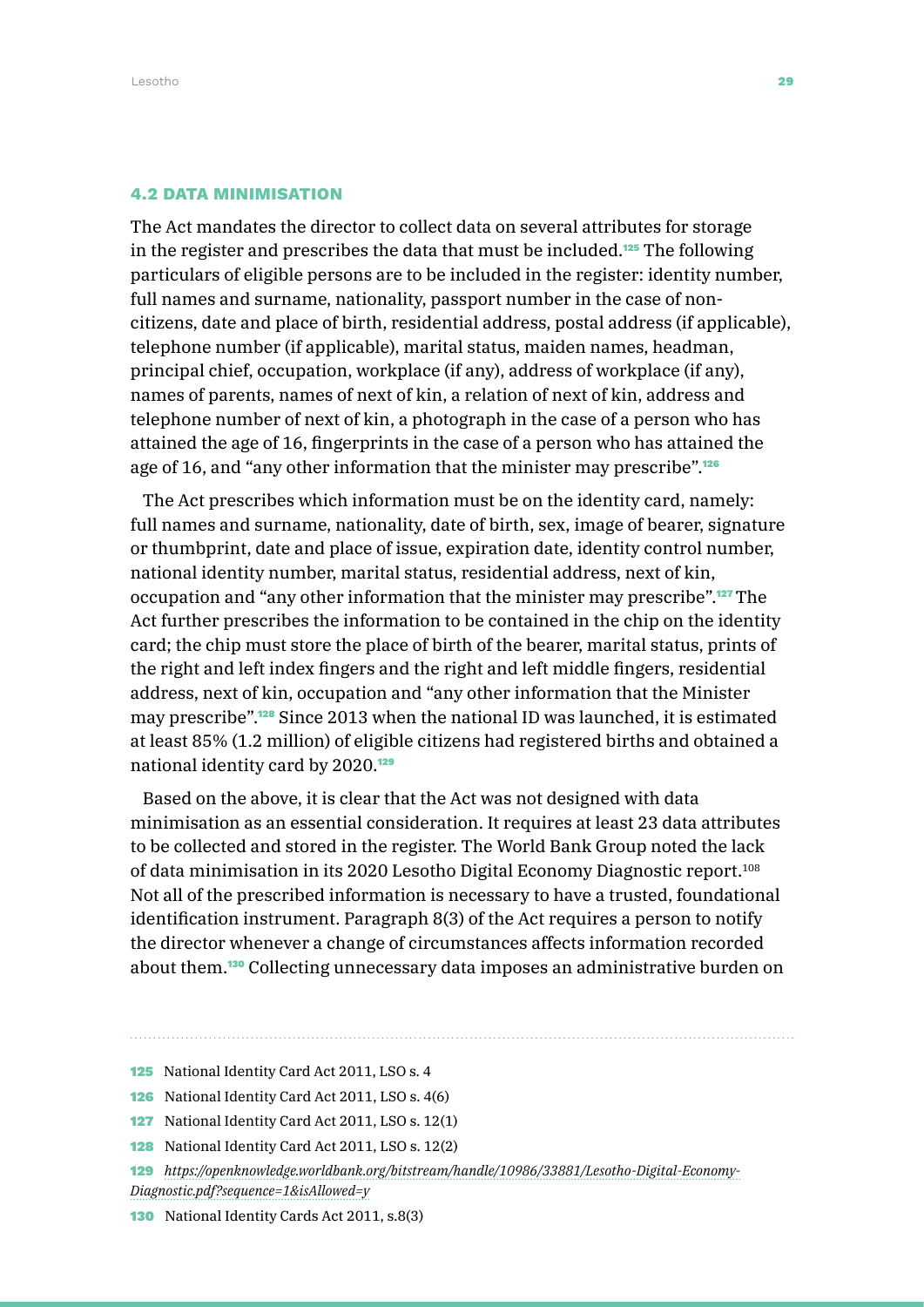the registrant to update their details whenever circumstances change, such as if they move homes, or their designated next of kin dies, or there is a divorce; people change jobs, and every time they do, they are required to notify the director.

There is a risk of increased unlawful surveillance when data such as place of work, telephone number and next of kin become accessible to law enforcement agencies which may be authorised to access information in the register as provided for in paragraph  $6(2)(b)$ .<sup>131</sup> The more information about a person - such as their workplace and next of kin and telephone number - third parties have access to, the easier it is to triangulate and locate a person for the purpose of surveillance. Government surveillance is a concern in many countries, including Lesotho.<sup>132</sup> <sup>133</sup>

#### 4.3 ACCESS CONTROL

The Act has provisions for access control. It prohibits an unauthorised person from accessing the register or modifying information in the register.134 In Section 6, Act the provides that the director, with the approval of the minister, may authorise access to a third party in accordance with instructions of the person to whom the information relates.135 Section 6 provides for access by a government department, statutory body or private entities in the interest of public order, public safety or public health. A specific provision is made for access by businesses whose activities are in the following categories: insurance, banking, credit provision, property credit provision, and credit bureaus for use in contracts to prevent and detect fraud or to protect the legitimate interest of the requestor.<sup>136</sup>

There are risks of abuse emanating from the fact that the Act allows so many actors to access the data in the register. One risk is the use of data in the register for unlawful surveillance of individuals by government authorities without any safeguards, such as court orders. Another risk is that the actors who are given access to data in the register may use it for seeding other databases unrelated to the legitimate uses for which access was provided. Also concerning is the fact that there is no independent oversight body to ensure that the public interest and the privacy rights of citizens are protected.

- 131 National Identity Cards Act 2011, s.6(2)(b)
- 132 *<https://www.eff.org/issues/national-ids>*
- 133 *<https://lestimes.com/govt-approves-draconian-snooping-law/>*
- 134 National Identity Cards Act 2011, s.6(1)
- 135 National Identity Cards Act 2011, s.6(2)-(7)
- 136 National Identity Cards Act 2011, s.6(2)(c)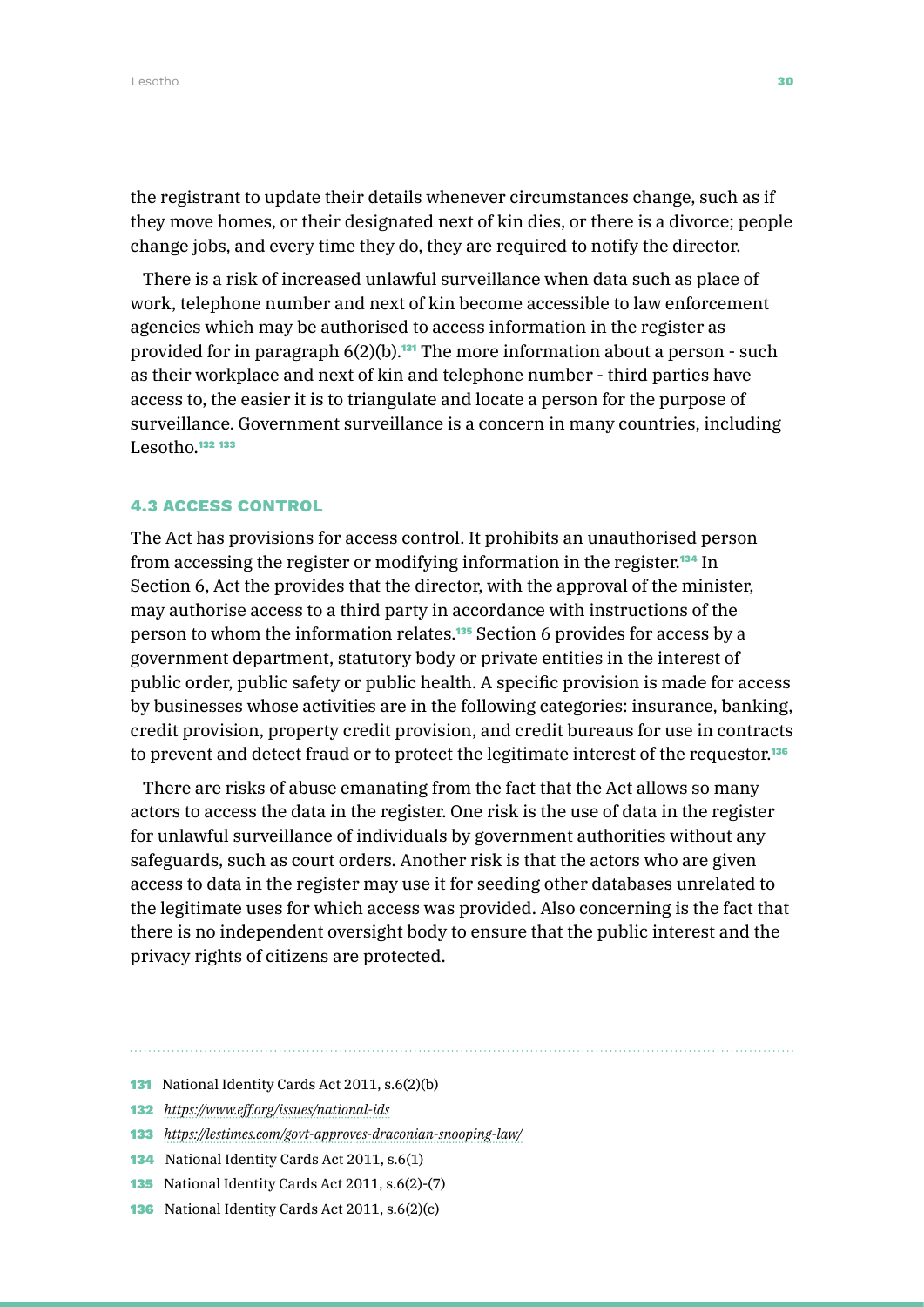#### 4.4 EXCLUSIONS

Mandatory use of the national identity card results in the exclusion of some people from accessing services even if they hold an alternative method of identification, as has been mentioned above. The Act prescribes eligibility criteria for a national identity card and has excluded some people, such as refugees. Furthermore, the Act does not provide an alternative means of identification for refugees or for applicants whose citizenship may be questioned by the minister in response to an application to register.

In 2018, the government passed the Lesotho Passports and Travel Documents Act 2018, which explicitly lists the national ID card as one of the application requirements, thus increasing the exclusion problem.137 As a result of this, vulnerable groups such as refugees and people who have not been able to get birth certificates have been excluded from obtaining passports. The exclusion of refugees has been reported by the UN High Commissioner for Refugees (UNHCR) and in 2019, the UNHCR reported on the plight of refugees and stateless persons in Lesotho due to their exclusion from the national identification regime.<sup>138</sup> According to the report, a refugee and a stateless person could not obtain a travel document to travel to neighbouring countries, because a person is required to have a national ID in order to be issued with a passport, and even though the Lesotho Passports and Travel Documents Act 2018139 has a refugee passport as a category of passport to be issued to refugees, the National Identity Cards Act does not have a similar provision for refugees. As a result, refugees aged 16 and above are excluded from applying for a travel document.

The National Identity Cards Act does not have a provision for dealing with refugees and stateless persons despite Lesotho being a party to several treaties relating to refugees and statelessness, such as the 1951 Convention Relating to the Status of Refugees<sup>140</sup> and its 1667 Protocol.<sup>141</sup> Section 13 of the Refugee Act 1983142 stipulates that:

- 1. Subject to this Act, a person claiming to be a refugee or who has been recognised as a refugee shall be subject to the laws and regulations in force
- 137 Lesotho Passports and Travel Documents Act 2018. s.10(2)(c)(i). *[http://citizenshiprightsafrica.org/](http://citizenshiprightsafrica.org/wp-content/uploads/2020/09/Lesotho-Passports-and-Travel-Documents-Act-2018.pdf) [wp-content/uploads/2020/09/Lesotho-Passports-and-Travel-Documents-Act-2018.pdf](http://citizenshiprightsafrica.org/wp-content/uploads/2020/09/Lesotho-Passports-and-Travel-Documents-Act-2018.pdf)*
- 138 UNHCR. (2019). *[https://uprdoc.ohchr.org/uprweb/downloadfile.](https://uprdoc.ohchr.org/uprweb/downloadfile.aspx?filename=7626&file=EnglishTranslation) [aspx?filename=7626&file=EnglishTranslation](https://uprdoc.ohchr.org/uprweb/downloadfile.aspx?filename=7626&file=EnglishTranslation)*
- 139 Lesotho Passports and Travel Documents Act 2018. s.7(6). *[http://citizenshiprightsafrica.org/wp](http://citizenshiprightsafrica.org/wp-content/uploads/2020/09/Lesotho-Passports-and-Travel-Documents-Act-2018.pdf)[content/uploads/2020/09/Lesotho-Passports-and-Travel-Documents-Act-2018.pdf](http://citizenshiprightsafrica.org/wp-content/uploads/2020/09/Lesotho-Passports-and-Travel-Documents-Act-2018.pdf)*
- 140 *<https://www.unhcr.org/5d9ed32b4>*
- 141 *<https://www.unhcr.org/5d9ed32b4>*
- 142 The Refugee Act 1983 (LSO) s.13. *<https://www.refworld.org/docid/3ae6b4f024.html>*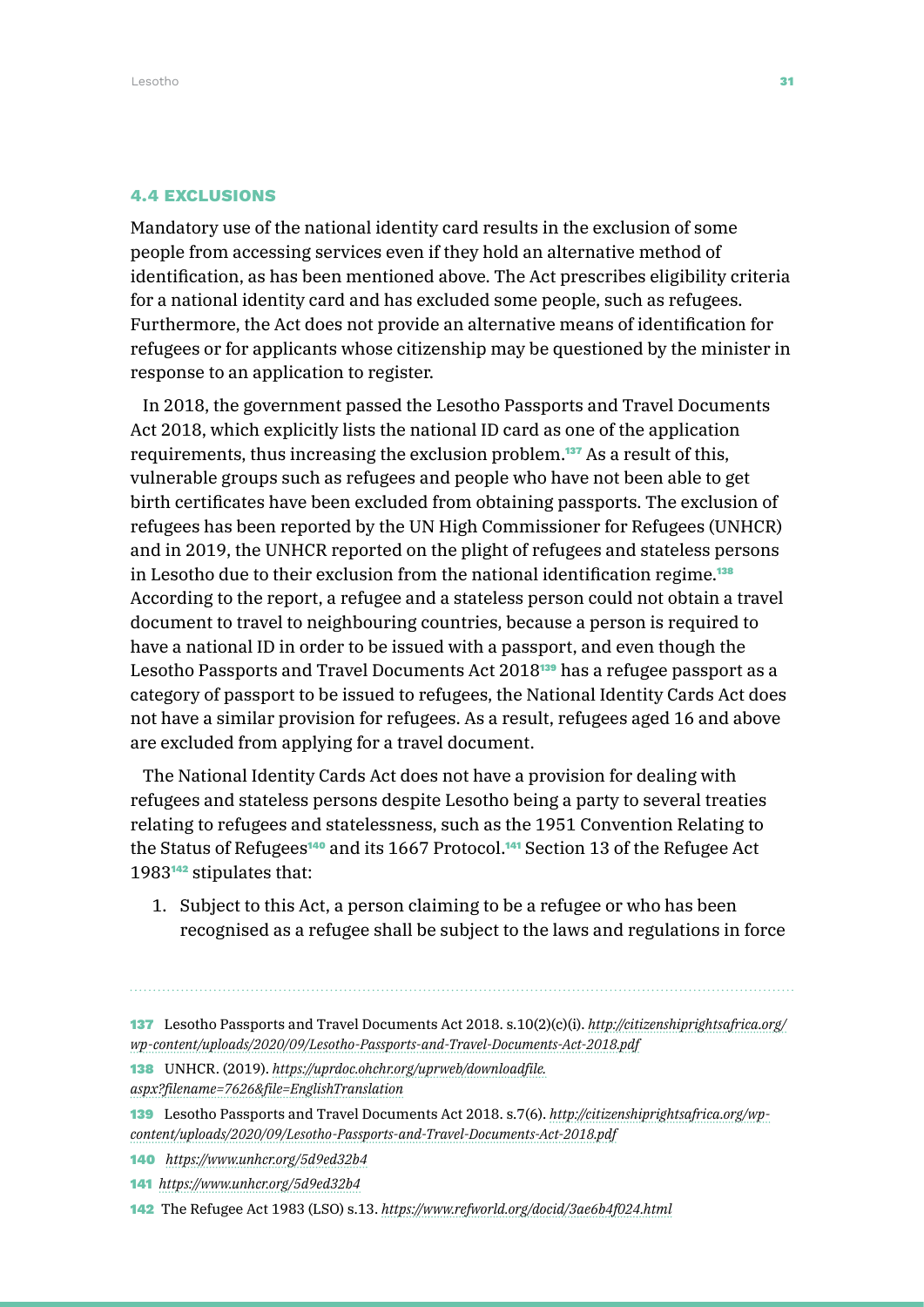in Lesotho.

2. Notwithstanding sub-section (1), a refugee shall enjoy the rights and be subject to the duties defined in the 1951 Convention and 1967 Protocol relating to the Status of Refugees and the 1969 OAU Convention governing the specific aspects of refugee problems in Africa.

By mandating the use of the national ID card, the Act introduces a risk of excluding people from participating in the economy. In financial services, a person is required to provide their national identity card for verification as stipulated by the anti-money laundering law.To register a mobile device or SIM card, a person has to provide an identity document.<sup>143</sup> An inability to register a device and a SIM card excludes one from both communication services and financial services (e.g. mobile money and internet banking).

Exclusion due to administrative procedures and decisions involving location, language and cost to obtain an ID is a matter of concern regarding the digital ID in Lesotho. Eligible persons may not have obtained a national identity card due to insurmountable obstacles, including poverty, ill-health, or the lack of required supporting documents, as has happened in the past.<sup>144</sup>

According to ministry officials, the national identity card is provided free of charge.82 Therefore, this fee is not exclusionary. However, issuing centres are often located in towns, which forces rural dwellers to incur high travel costs that some may not afford. To address the issue of costly travel for people living in remote areas, the MoHA, in collaboration with two other government ministries, has established a mobile registration centre intending to register the remaining 200,000 people.<sup>145</sup>

In terms of accommodating offline and localised verification, the Lesotho digital ID system uses an ID card. The card can be used for authentication offline or online with a scanner, according to NICR officials.146 The ID card has a photograph of the bearer's face, their names in full, date of birth, nationality, date of issue, expiry date and a signature or fingerprint to enable manual verification.

As mentioned earlier, the NICA does not provide for a grievance redress mechanism. In the absence of redress mechanisms that might speed up

- 144 *<https://blogs.worldbank.org/governance/national-id-lesotho-putting-citizens-center>*
- 145 *[https://www.biometricupdate.com/202103/lesotho-national-digital-identity-system-within-200000-of](https://www.biometricupdate.com/202103/lesotho-national-digital-identity-system-within-200000-of-uni)[universal-coverage-saving-public-money](https://www.biometricupdate.com/202103/lesotho-national-digital-identity-system-within-200000-of-uni)*
- 146 Raboletsi, T. (2019). *The Multiplier Effect of Digital ID and Financial Inclusion in Lesotho [https://www.](https://www.id4africa.com/2019_event/presentations/InF6/2-Tumelo-Raboletsi-Lesotho.pdf) [id4africa.com/2019\\_event/presentations/InF6/2-Tumelo-Raboletsi-Lesotho.pdf](https://www.id4africa.com/2019_event/presentations/InF6/2-Tumelo-Raboletsi-Lesotho.pdf)*

<sup>143</sup> Communications (Subscriber Identity Module and Mobile Device Registration) Regulations. (LSO). s.20 - 23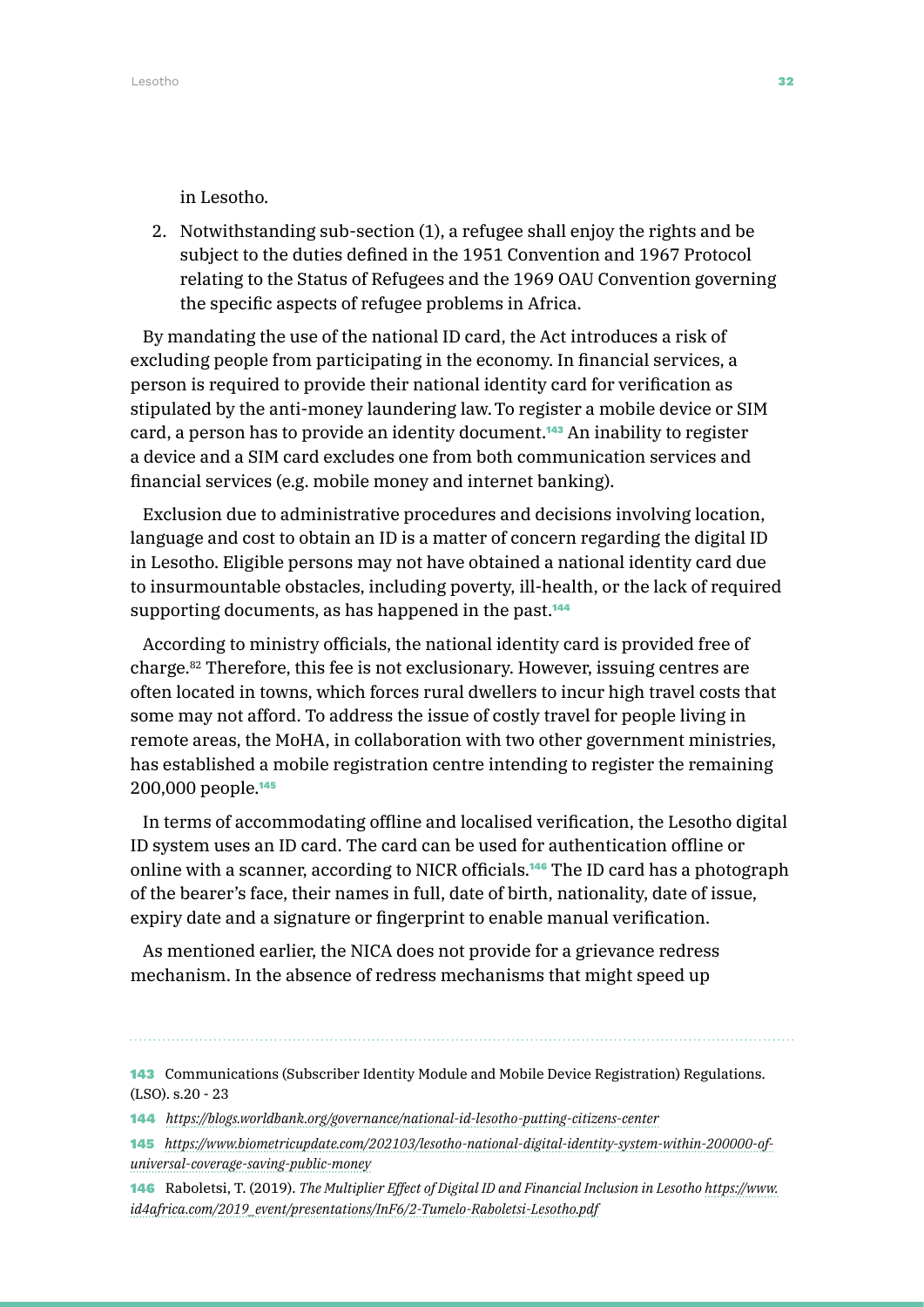registration, the lack of alternative means of identification in the Act leads to several exclusion harms. People risk being excluded from services such as mobile network communications and banking; a person may even miss job opportunities outside the country as they cannot obtain a new passport if they do not have a national ID. The old passport was phased out in favour of the e-Passport, which is based on the digital identity.<sup>147</sup>

### 4.5 MANDATORY USE

The government of Lesotho implemented the digital ID because it was looking for a national identification mechanism that gives every citizen and every eligible resident a unique identification number and is trusted.148 The government is of the view that the inclusion of biometric data enables verification and authentication of identity efficiently and with high certainty, thus fostering trust in the ID<sup>149</sup>

Section 16 of the Act that underlies mandatory use is quoted here for emphasis:

"No person who is eligible to have an identity card shall access all services unless the person produces his or her identity card issued in accordance with this Act."<sup>150</sup>

The Act does not provide reasons for making the use of the digital identity mandatory for access to all services. It does not have a provision that obliges a person to apply to have their details included in the register in which the digital IDs are maintained. Instead, it forces enrolment into the register by mandating the use of the national identity card. The identity card is based on the digital information in the register. The Act does not criminalise non-registration nor the failure to acquire a national identity card. However, as already pointed out, the outcome of non-registration is exclusion from the economy.

The Act does not provide alternative means of identification for those who have not yet obtained a national identity card because they live far away from the issuing centres, an estimated 200,000 individuals. The lack of alternative methods of identification in the Act means that the affected people face exclusion from the economy and from government social assistance programmes.

150 National Identity Cards Act 2011 (LSO), s 16

<sup>147</sup> SABC News (2018, June 21) *[https://www.youtube.com/watch?v=RWHdNuB4P\\_4](https://www.youtube.com/watch?v=RWHdNuB4P_4)*

<sup>148</sup> *[https://www.centralbank.org.ls/images/Publications/Research/Reports/MonthlyEconomicReviews/2008/](https://www.centralbank.org.ls/images/Publications/Research/Reports/MonthlyEconomicReviews/2008/Econ) [Economic\\_Review\\_June\\_2008.pdf](https://www.centralbank.org.ls/images/Publications/Research/Reports/MonthlyEconomicReviews/2008/Econ)*

<sup>149</sup> *[http://citizenshiprightsafrica.org/wp-content/uploads/2020/09/Lesotho-Passports-and-Travel-Documents-](http://citizenshiprightsafrica.org/wp-content/uploads/2020/09/Lesotho-Passports-and-Travel-Documents-Act-2018.pdf)[Act-2018.pdf](http://citizenshiprightsafrica.org/wp-content/uploads/2020/09/Lesotho-Passports-and-Travel-Documents-Act-2018.pdf)*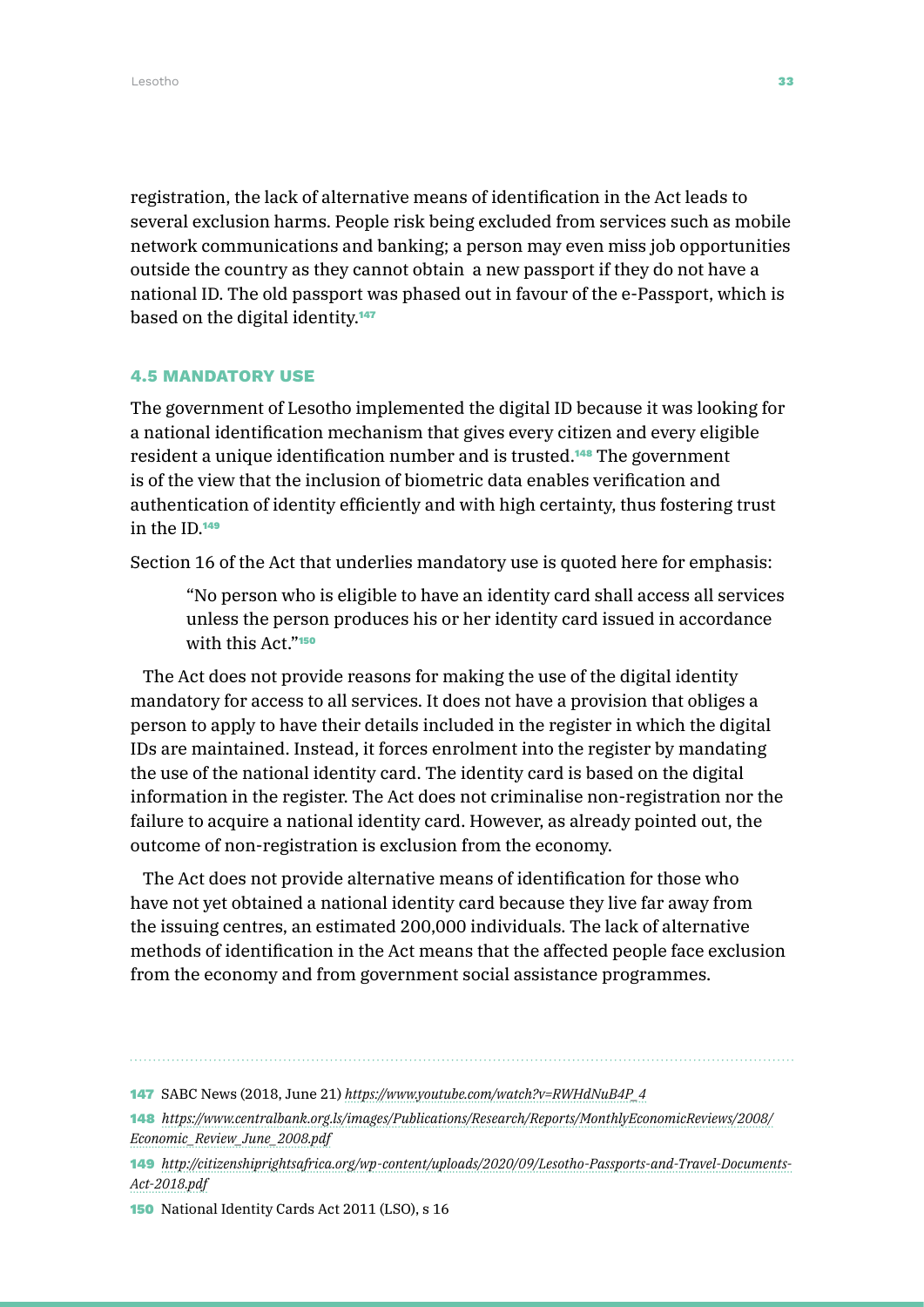Lesotho 34

Mandatory use is not suitable for Lesotho for a few reasons. The first is the risk of exclusion: a significant number of eligible people have not been able to register due to logistical challenges, combined with poverty. Furthermore, the Act does not have provisions for addressing the identified needs of a population excluded because they cannot obtain documents such as proof of birth. Digital databases (particularly centralised databases) are inherently vulnerable to cybersecurity threats. In the case of a successful cyber breach, all citizen data, including biometric data, may be stolen and abused to the detriment of the citizens. Rather, citizens should have a choice on whether to enrol or not. Mandatory digital ID threatens civil liberties due to its potential to enable unlawful surveillance of citizens. There are no valid reasons to make the use of the Lesotho national identity card mandatory and the only means of identification for all services.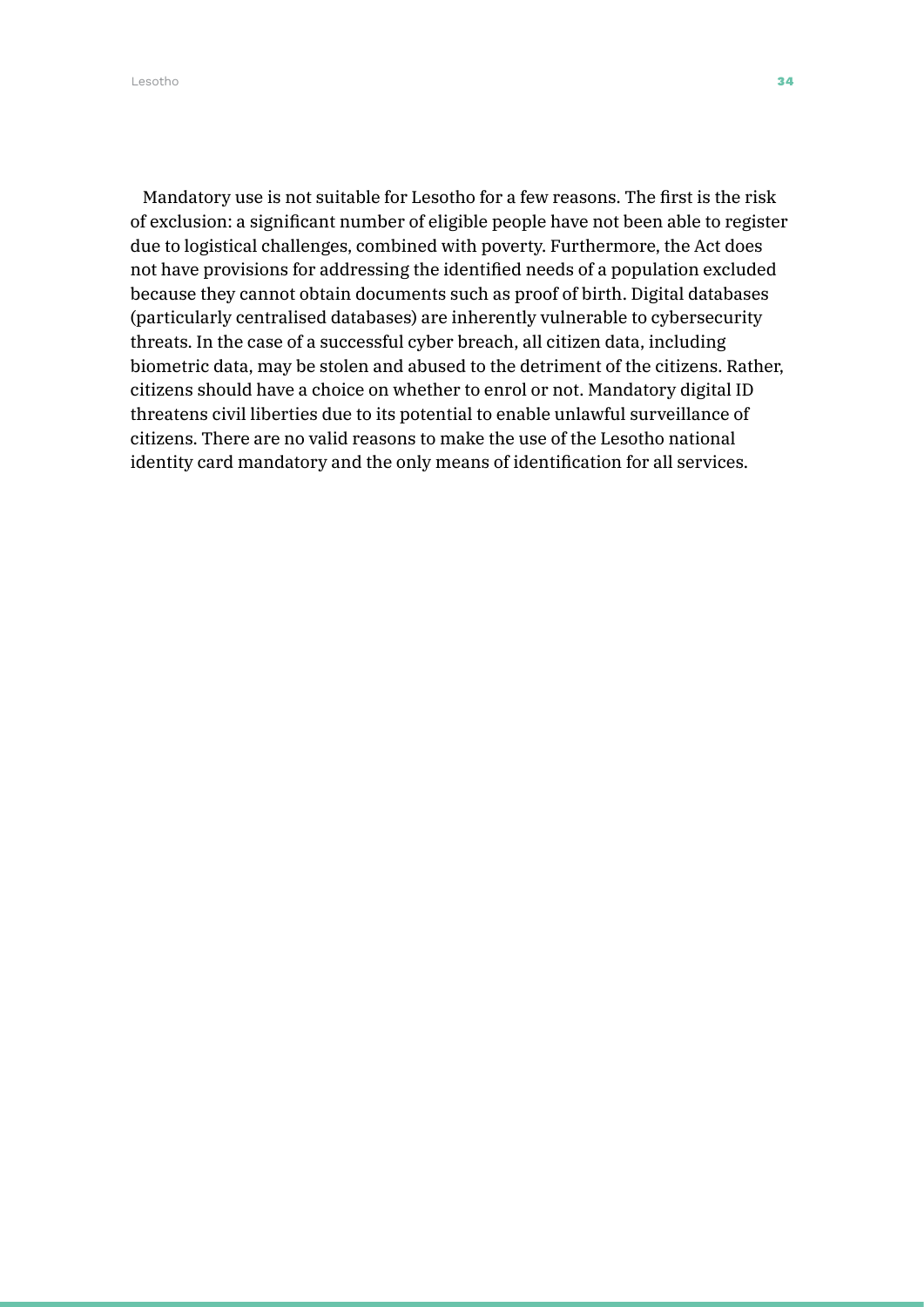### RISK-based PRINCIPLES AND tests

#### 5.1 RISK ASSESSMENT

### PRIVACY HARMS

According to NICR officials, a risk assessment on privacy was conducted prior to the enactment of the Act, even though the outcome was not published. To reflect this, the Act provides for the protection of privacy by restricting access to the register without authorisation by the director.151 Section 7 is dedicated to data security.152 Section 7 paragraphs (1) and (2) prohibit the publication or conveyance of information in the register to any person, except for the purposes provided for in the Act, and it reads:

(1) A person shall not publish or communicate to any other person any information recorded in the register or an identity card except for –

- a) Purposes of this Act;
- b) Judicial proceedings; or
- c) The performance of his or her functions in terms of any other law

(2) A person who comes into possession of information which to his or her knowledge has been communicated to him or her in contravention of this Act, shall not publish the information or communicate it to any other person." <sup>153</sup>

The purposes for which data may be shared with third parties which are outlined in the Act are:

"…the performance or conclusion of a contract with the person to whom the information relates, for fraud prevention and fraud detection, or to uphold the legitimate interests of the requestor for verification of particulars entered in the Register."<sup>154</sup>

### EXCLUSION HARMS

The risk assessment on exclusion harms would have considered the risks

151 National Identity Cards Act 2011, s.6(1)

- 152 National Identity Cards Act 2011, s.7
- 153 National Identity Cards Act 2011, s.7(1)(c)
- 154 National Identity Cards Act 2011, s.6(1)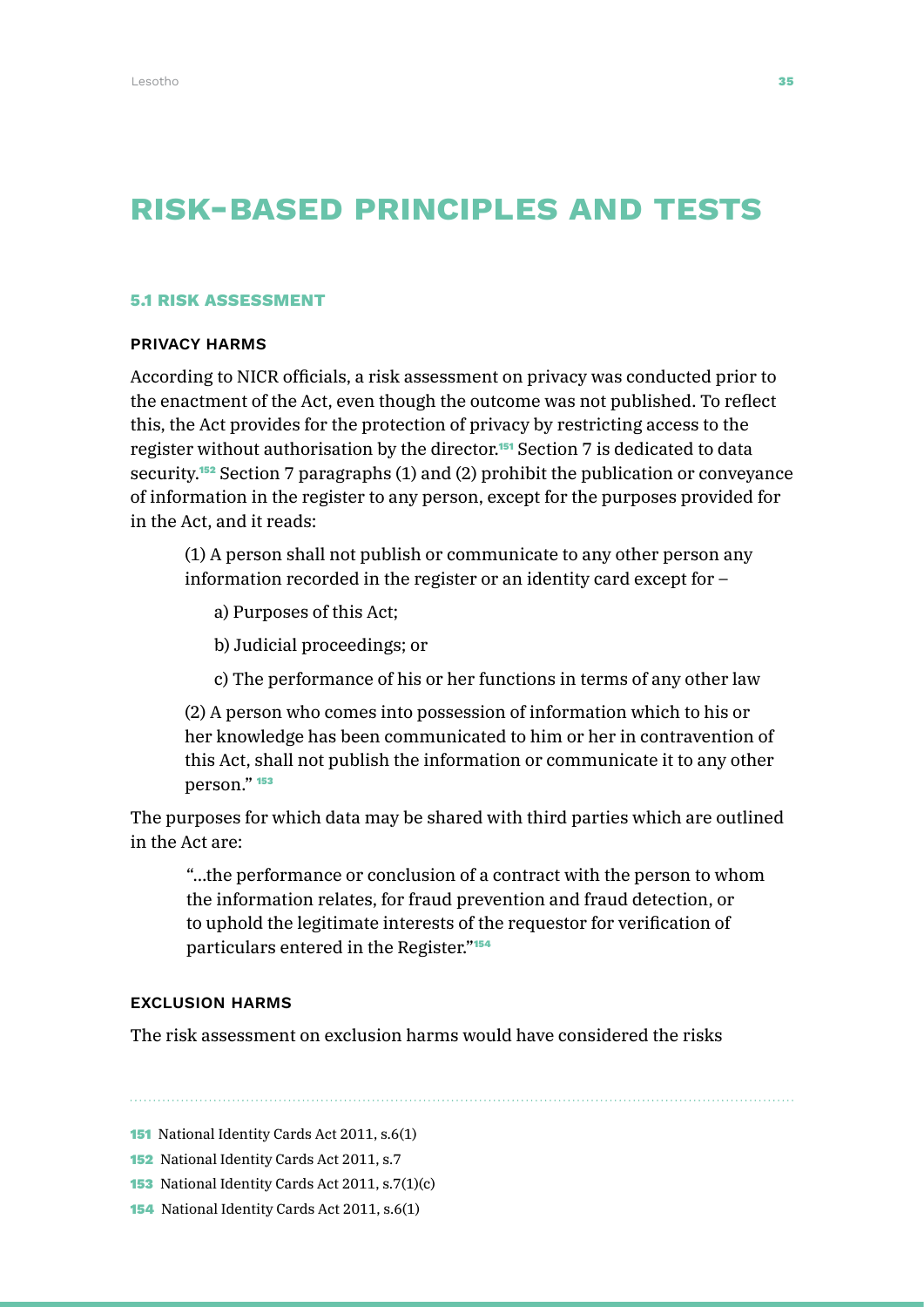of exclusion of groups of people from accessing services that are linked to authentication of the digital ID. The assessment would also have considered exclusion due to technical barriers such as the availability of high-speed network connectivity or electricity for online authentication.

The risk assessment concerning exclusion harms seems to have not taken place or to have not been thorough. For instance, the NICR could not cope with the influx of applicants at some of its centres, resulting in long queues and a backlog in the issuance of birth certificates and ID cards.<sup>155</sup> Over the years, the NICR has extended working hours at enrolment centres because of long queues, which was a barrier for some workers who could not register.<sup>156</sup> Furthermore, migrant workers based in South Africa were not able to obtain IDs because they could only be in Lesotho during holidays or weekends. Following complaints by the workers, the minister extended working hours and enrolment centres began to open on weekends. An outreach to provide registration services in specific locations in South Africa was undertaken for a few days during September 2016. <sup>157</sup>

People who have been resident in Lesotho all their lives, but do not have a birth certificate, are unable to register and obtain an ID card. The registration of births in Lesotho is below 50%.158 Even though the registration of births is mandatory,<sup>159</sup> there is little adherence and no enforcement.<sup>160</sup> People often obtain a birth certificate when they need a passport (in the case of a minor below the age of 16) as required by the Passport and Travel Documents Act,<sup>161</sup> or if they need to apply for a national ID card (in the case of a person aged 16 and older) in terms of Section 14 of the National Identity Cards Act 2011 which reads:

"(1) A person referred to in section 13, who wants to obtain an identity card, shall make an application for an identity card to the Director in the prescribed form.

(2) An application made in accordance with subsection (1) shall be accompanied by the following –

155 *[https://lestimes.com/registry-offices-opened-at-maseru-mall/ https://lestimes.com/registry-offices-opened](https://lestimes.com/registry-offices-opened-at-maseru-mall/ https://lestimes.com/registry-offices-o)[at-maseru-mall/](https://lestimes.com/registry-offices-opened-at-maseru-mall/ https://lestimes.com/registry-offices-o)*

- 156 *<https://www.gov.ls/home-affairs-extends-working-hours/>*
- 157 *<https://www.youtube.com/watch?v=kDMvVQUGETg>*
- 158 *<https://data.worldbank.org/indicator/SP.REG.BRTH.ZS?locations=LS>*
- 159 Children's Protection and Welfare Act (2011), s.8 *<https://data.unicef.org/crvs/lesotho/>*
- 160 Registration of Births and Deaths Act (1973), s.3 *[http://citizenshiprightsafrica.org/wp-content/](http://citizenshiprightsafrica.org/wp-content/uploads/2020/05/Lesotho-Births-and-Deaths-Registration-Act-1973.pdf) [uploads/2020/05/Lesotho-Births-and-Deaths-Registration-Act-1973.pdf](http://citizenshiprightsafrica.org/wp-content/uploads/2020/05/Lesotho-Births-and-Deaths-Registration-Act-1973.pdf)*
- 161 Lesotho Passports and Travel Documents Act 2018. s.10(2)(c)(ii). *[http://citizenshiprightsafrica.org/](http://citizenshiprightsafrica.org/wp-content/uploads/2020/09/Lesotho-Passports-and-Travel-Documents-Act-2018.pdf) [wp-content/uploads/2020/09/Lesotho-Passports-and-Travel-Documents-Act-2018.pdf](http://citizenshiprightsafrica.org/wp-content/uploads/2020/09/Lesotho-Passports-and-Travel-Documents-Act-2018.pdf)*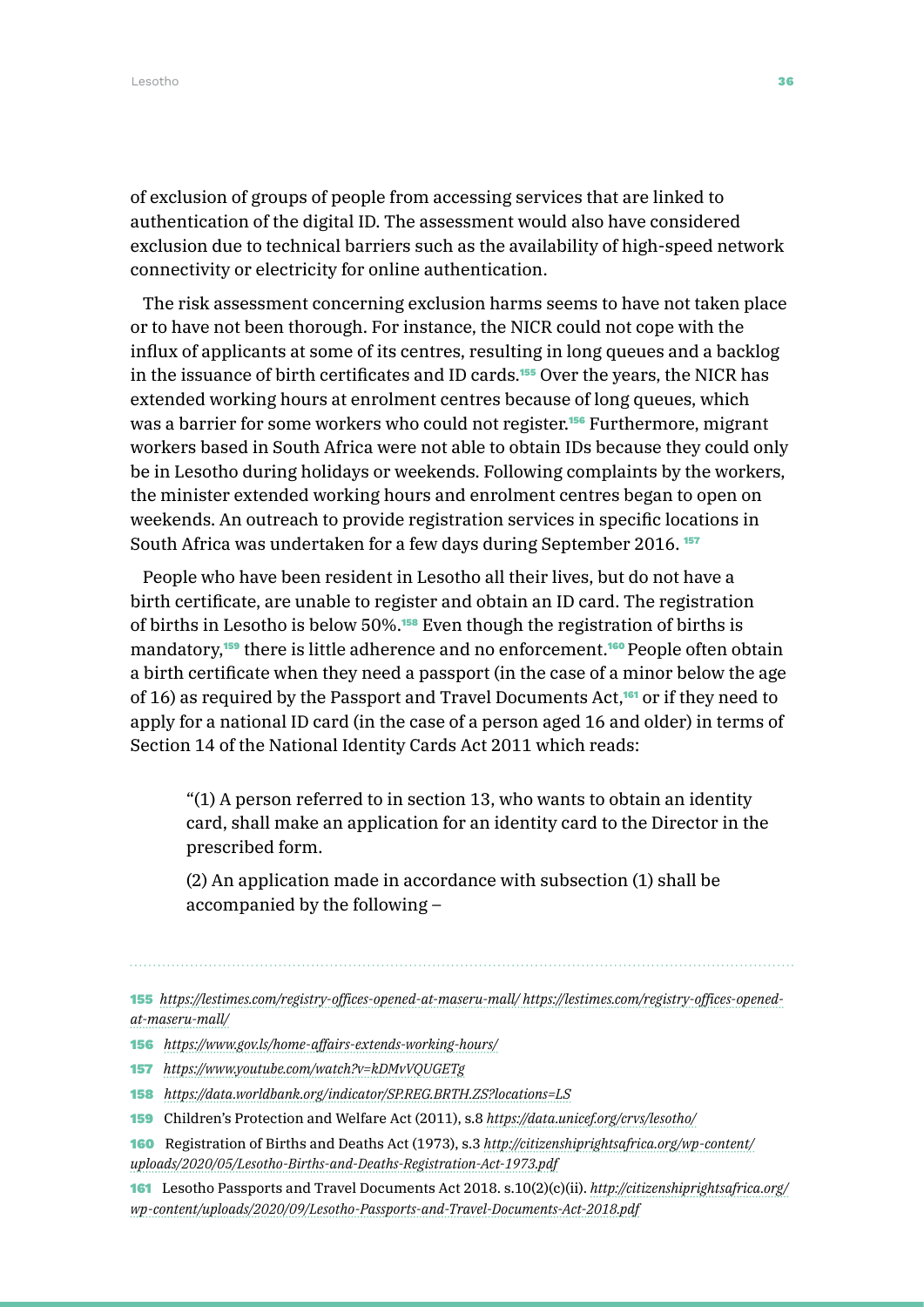(a) a birth certificate or a certificate of naturalisation or registration or an indefinite residence permit;

(b) prints of all fingers of the applicant taken by an officer of the department responsible for identity cards;

(c) a photo was taken by an officer in the department responsible for identity cards; and

(d) any other requirements or documentation that the minister may prescribe."<sup>162</sup>

At times people have struggled to obtain a birth certificate or equivalent in order to apply for an ID card even though the requirements were reduced after the public outcry in 2014.163 The risk assessment seems to have not taken into account the level of development of the country's birth registration regime and the circumstances of the rural population, who live in areas without roads or health infrastructure nearby. NICR registration services are in town centres, and some people have to travel long distances to register births and deaths. There are reports of people being forced to sleep on pavements while waiting to be served when offices open the next day.<sup>164</sup> As a result of the difficulties people face, in 2020, there were 200 000 (15%) eligible citizens who had not obtained an ID card.89

In conclusion, it seems that risk assessments on the exclusion harms were either not conducted or were not thorough. Otherwise the exclusion of 200 000 people, including workers and people who live in inaccessible rural areas, would have been avoided. The exclusion of refugees would have also been avoided. In 2019, the refugee population was 143.<sup>165</sup>

The risk assessment seems to have taken into account the risk of exclusion due to technological readiness, because the Lesotho digital ID service includes the issuing of identity cards. Users have the option of offline verification. Verification using the ID card mitigates risks due to network failures or electricity outages. Having the alternative to present an ID card is important in Lesotho because of the low electricity penetration rate and poor mobile network coverage in some areas.

<sup>162</sup> National Identity Cards Act 2011. (Lesotho). s.14(2)(a)

<sup>163</sup> *<https://lestimes.com/molapo-eases-id-requirements/>*

<sup>164</sup> *<https://citizenshiprightsafrica.org/lesotho-72-000-register-for-birth-certificate/>*

<sup>165</sup> *<https://data.worldbank.org/indicator/SM.POP.REFG?locations=LS>*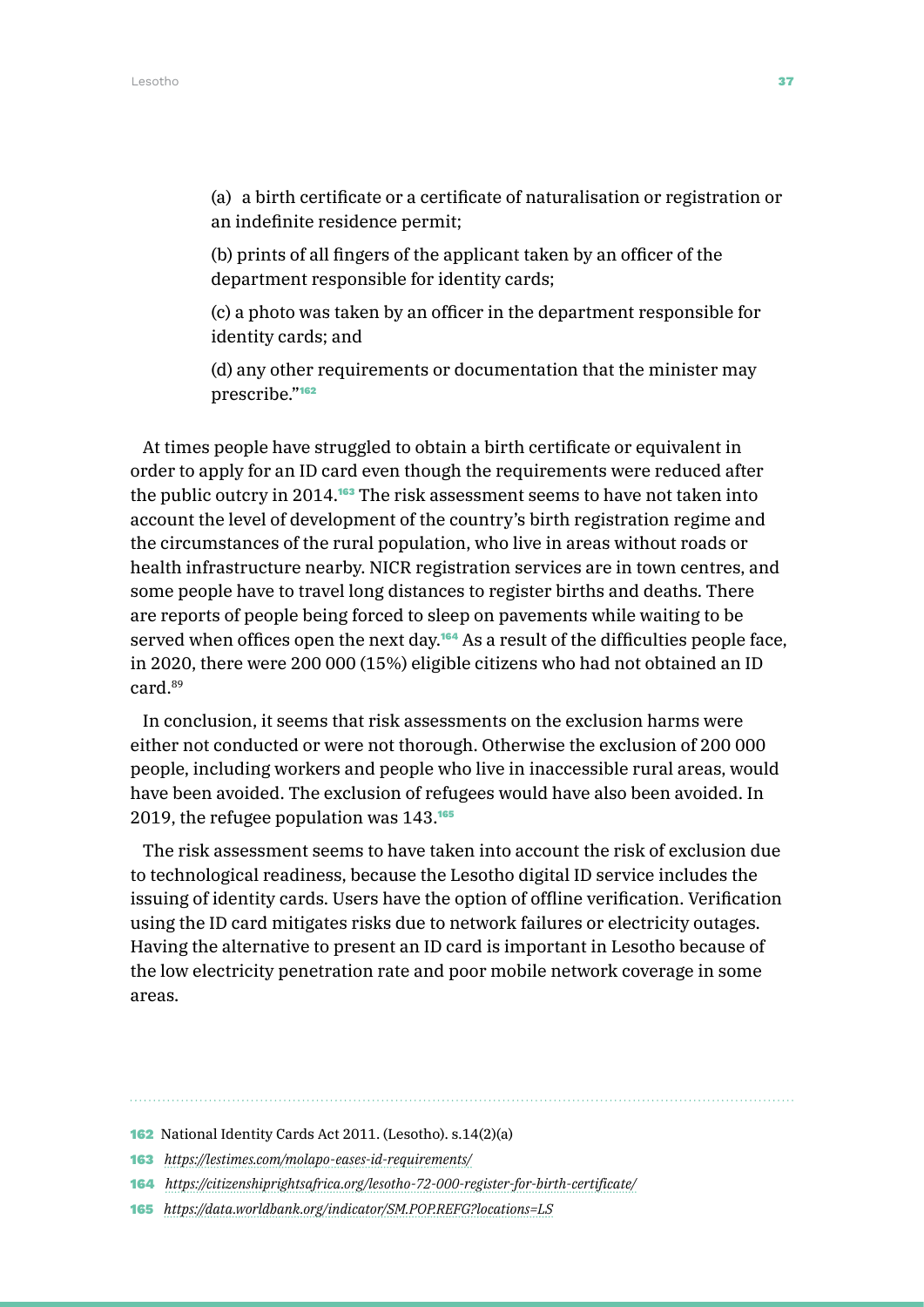### DISCRIMINATION HARMS

A risk assessment on discrimination harms might have been conducted because the Act is clear on the people who are eligible to be included in the Register, $94$  who are eligible for an identity card. That clarity reduces the risk of discrimination that applicants might otherwise face, in particular minority groups, such as people whose mother tongue is not Sesotho or those who are from different ethnic backgrounds. However, it seems the harm of discrimination against refugees was not considered. A potential source of discrimination harm that seems to have been overlooked in drafting the Act is the fact that not all people have fingerprints. The Act does not provide for other biometrics that a person may use instead.

### 5.2 DIFFERENTIATED APPROACHES TO RISK

Allowing indiscriminate access to the register poses a risk of unlawful surveillance which should have been considered prior to enacting the law. The Act should have provided for a differentiation in data requests so that, for purposes of law enforcement and public order, data could be provided on the basis of a court order, and such data could be provided outside the system (e.g. by copying the concerned records to a different medium for the purpose of sharing).

The Act does not seem to have considered the risk of harm emanating from mandating the use of the national ID card as the sole method of identification and the digital ID as the single source of identity verification and authentication. Without an ID card, a person cannot obtain a driver's licence or a passport, open a bank account or register a mobile device or SIM card. The option to have other types of ID has been eliminated by a web of regulations and laws which mandate the use of the national ID card.

It appears that, in conceptualising the Act, some consideration was given to the sensitivity of permitting use. For example, Section 6 (2)(a) indicates that the director may, subject to the minister's approval, authorise the provision of information in the register "to a third party in accordance with the instruction of the person to whom the information relates". Therefore, there are cases where access would depend on the third party having to first seek consent before accessing a person's information in the register.

In order to avoid harm due to authentication errors caused by technological failures, the digital ID system allows for multiple approaches for authentication. For example, for mobile money KYC purposes, customers may use the USSD system and supply their names and national ID number. In other situations, multiple methods are to be used at the same time. An example is the Communications (Subscriber Identity Module and Mobile Device Registration) Regulations, 2021, which require both the ID card and fingerprints for authentication and verification against the register. Since the regulations came into force in May 2021, there has not been an evaluation of their implementation.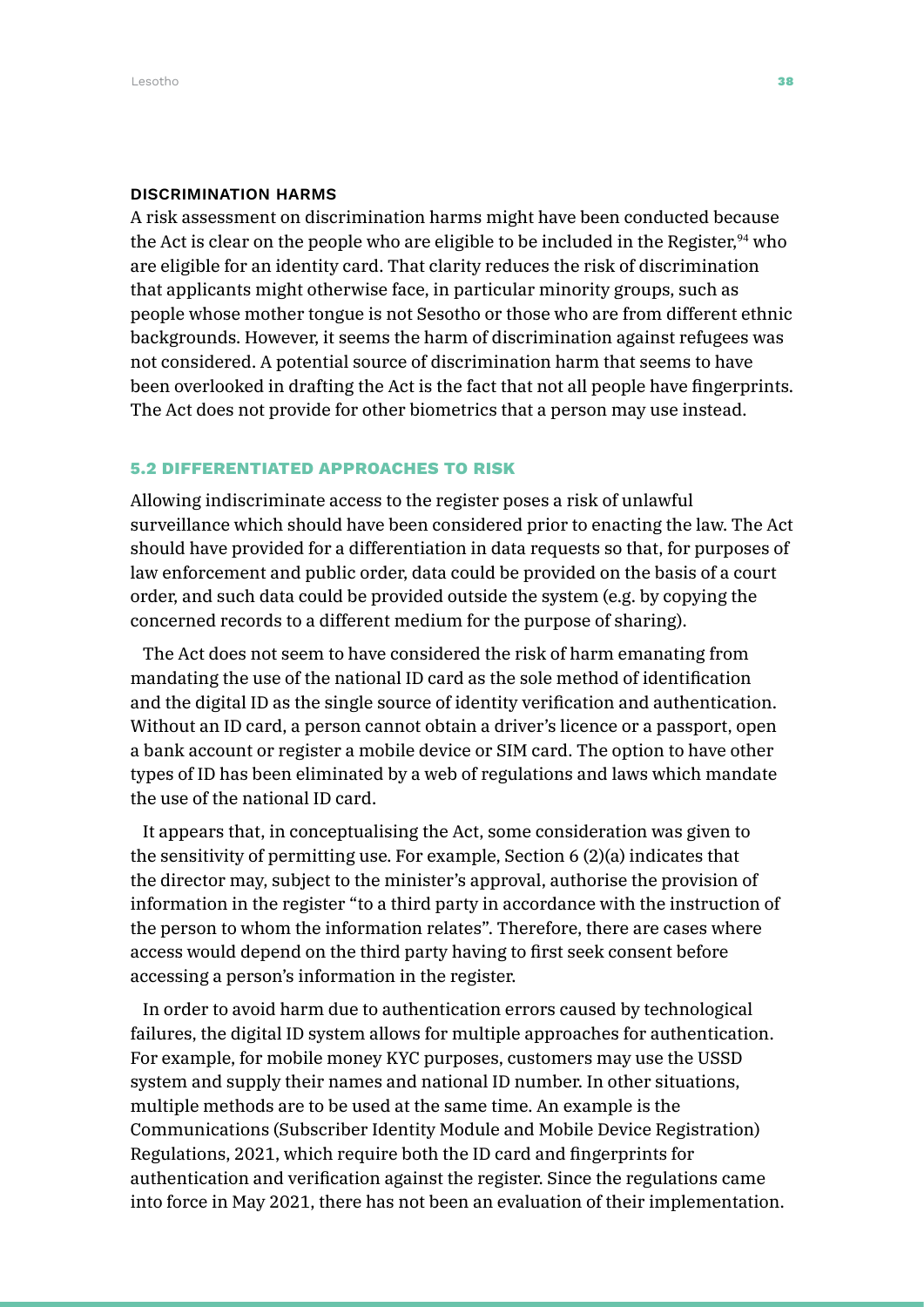### 5.3 PROPORTIONALITY

This section assesses whether the envisaged governance is proportionate to the likelihood and severity of the possible risks of its use. Discussed below are the risks of inaccurate data collection, authentication errors, mission creep, indiscriminate data sharing and identity theft, and how the envisaged governance framework would ensure that the benefits are proportionate to the likelihood and severity of the possible risks.

### INACCURATE DATA COLLECTION

It seems that a risk assessment for inaccurate data collection was conducted prior to passing the law. Section 2 paragraph (2)(b) reads:

(2) The register is established to -

"…ensure the existence of accurate and reliable information about the person referred to in paragraph (a)"

and section 8 of the Act reads:

"(1) The Director shall take reasonably practicable steps to ensure that personal information entered in the register is complete, accurate and updated where necessary.

(2) The Director may require a person, Government department or statutory body that may have information or a document which could be used to verify or validate information -

(a) recorded in the register; or

(b) provided to the Director for the purpose of being entered in the register,

to provide the information or produce the document.

(3) Every person to whom an identity card has been issued shall notify the Director about every -

> (a) change of circumstance affecting the information recorded about him or her; or

> (b) error [*sic*] in that information of which he or she is aware."

Section 17 is further proof that the accuracy of data was a paramount consideration in the conceptualisation of the Act. Paragraph (1)(a) provides for the cancellation of an identity card if the card was issued based on inaccurate or incomplete information.

While much attention may have been given to the risk of inaccurate data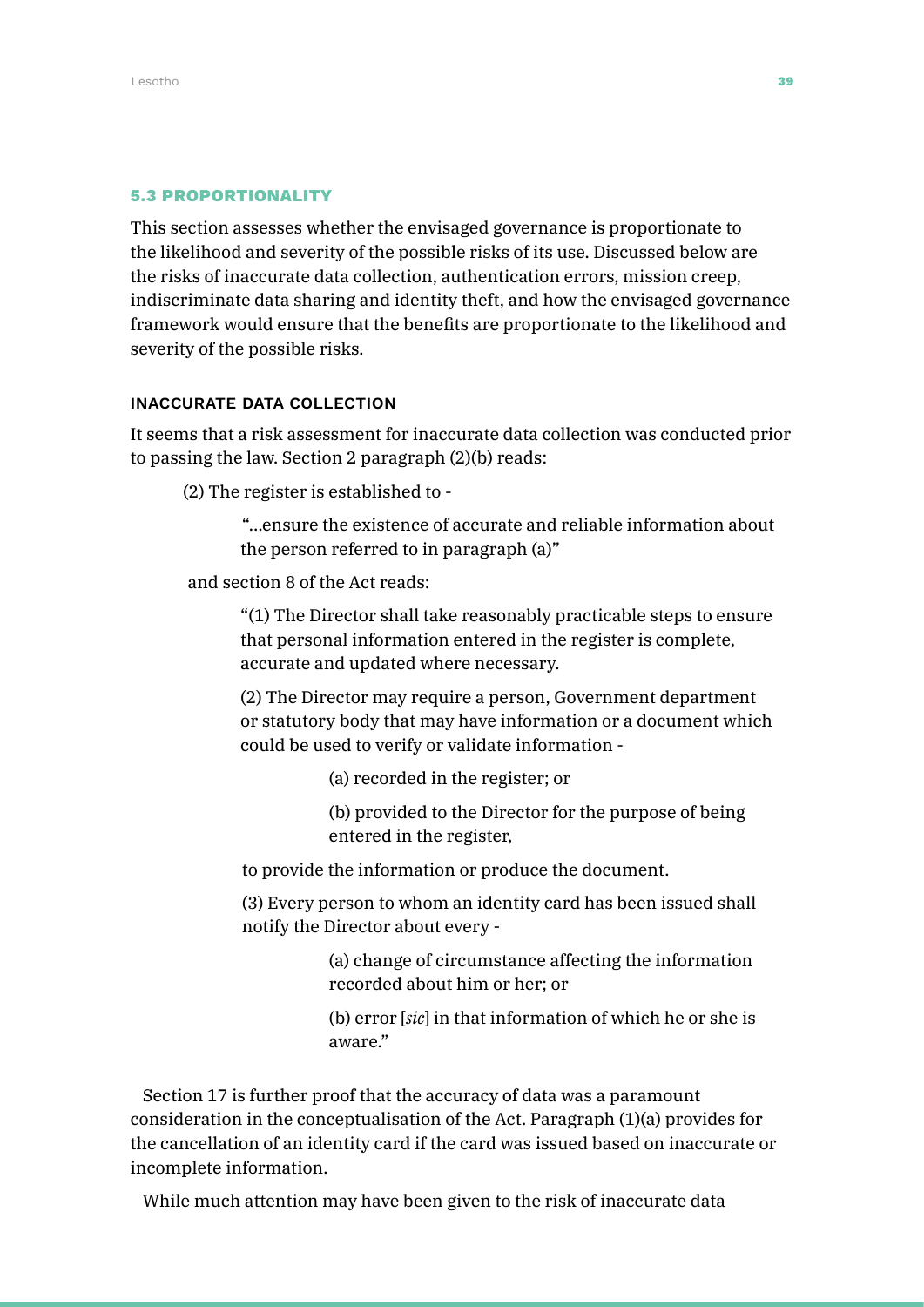collection and the Act makes provision for managing it, the Act does not provide for oversight mechanisms to ensure that accuracy. In response to a similar risk, the Lesotho Passports and Travel Documents Act, 2018, has a specific section that deals with the accuracy of biometric data capture during the passport application process:

"Establishment of biometric system

4. (1) There is established a biometric system, in the department, which shall be maintained by the Director.

(2) The biometric system is established to -

(a) capture a biometric sample from an applicant for the machine readable passport;

(b) extract biometric data from the biometric sample;

(c) compare the specific biometric data value with that contained in one or more reference templates;

(d) decide how well specific biometric data value and the biometric sample match; and

(e) indicate whether or not an identification or verification of identity has been achieved."

It is possible that the register follows a similar process as the above because the NICR is the same issuing entity for the digital ID and the digital passport.

### AUTHENTICATION ERRORS

Section 4(6) lists the identity number as one of the particulars to be included in the register about a person. By doing this, the Act provides for the use of the ID number for verification, in addition to the option of using biometric data. However, the Act does not provide for an alternative means of identification in case of authentication errors. Instead paragraphs 4(5) and4(6) provide for the owner of the information to request corrections. Until corrections are made, the owner of the information may not be able to access various services. Similarly, if an ID card is lost, the Act provides for cancellation and replacement, but it does not provide for alternative means of identification that a person may use until a new ID card has been issued or corrections have been made.

A critical source of authentication errors is the unavailability of the register for technical or administrative reasons. For example, in September 2018, newspapers in Lesotho reported that the services provided by the NICR had been suspended because the company which the government had contracted to supply and operate the platform on which the digital ID is based had stopped working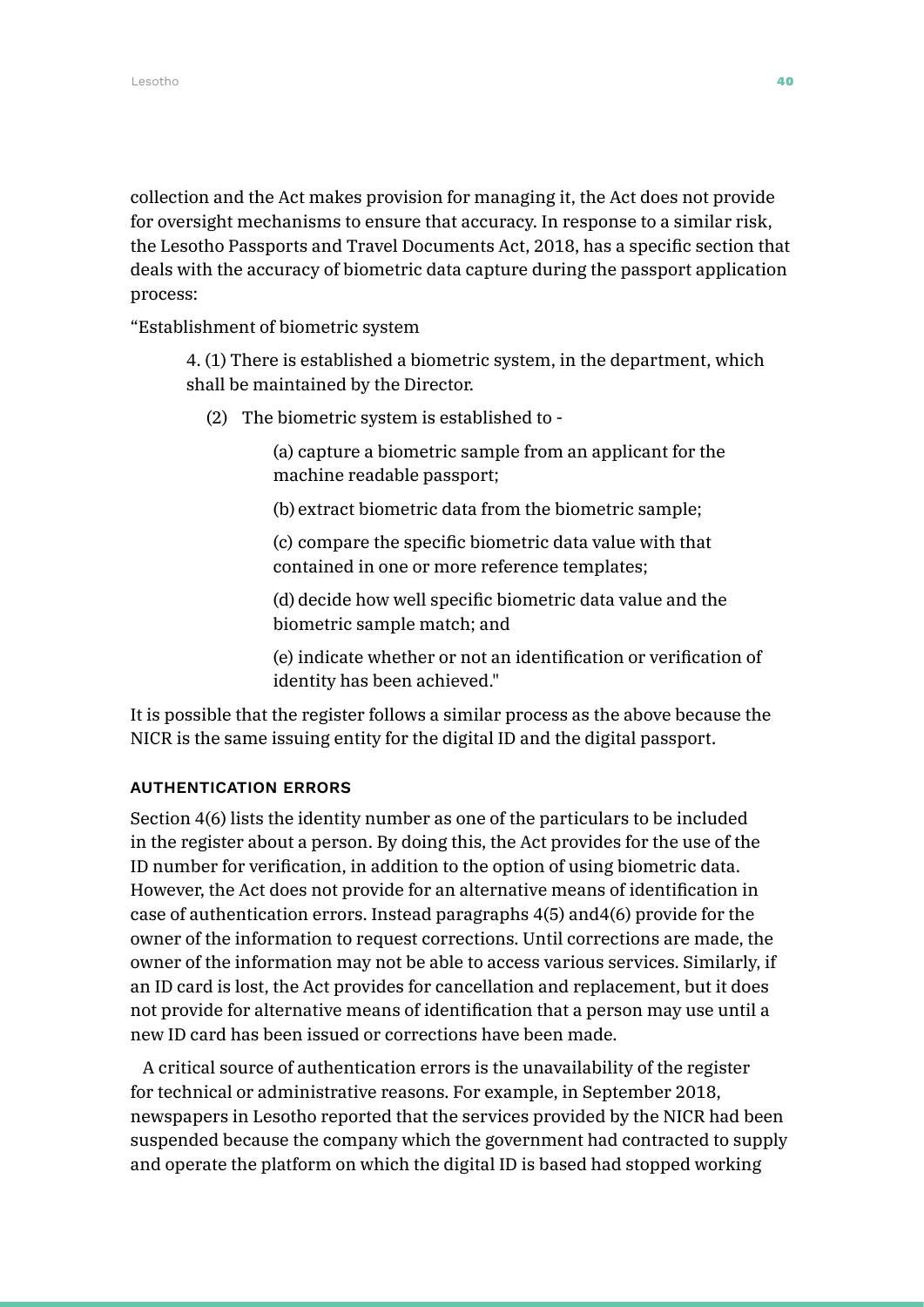over non-payment.<sup>166,167</sup> Services also stopped in 2019 over non-payment of contract fees by the government.168,169 The experience of the past years indicates that there will be times in the future when the whole system or parts of it do not work, thus affecting access to authentication services.

### MISSION CREEP

As discussed earlier, the Act has mission creep built in and there are no safeguards for managing it. One safeguard that could have been considered is the requirement to have a risk management framework and annual reporting to parliament.

### INDISCRIMINATE DATA SHARING

The registry is designed and optimised for data sharing. The Act gives discretionary powers regarding which actors may be given access to the data in the registry. The Act specifically provides for access by state agencies and private entities involved in the businesses of banking, insurance, credit provision and credit bureaus. The access is managed through MOUs and NDAs. There are no regulations on the security management of this ecosystem.

### IDENTITY THEFT

If the digital identity of a person in the registry were to be stolen, several other identities, such as their passport, driver's licence and voting card, would be compromised because they are based on the digital ID in the registry.

### 5.4 RESPONSE TO RISKS

Response strategies in the law and the regulatory framework vary depending on the risk. Multiple identification options address exclusion risks while privacy by design reduces privacy-related risks.

### PRIVACY HARMS

As a response to privacy harms, privacy by design is a strategy that might have been considered by the NICR; however, it is not explicitly stated in the Act. Instead, Section 7 paragraph (5) makes it an important consideration by the director because it reads:

- 167 *<https://sundayexpress.co.ls/nikuv-hits-back-at-govt-over-passports/>*
- 168 *<https://www.thereporter.co.ls/2019/09/24/passports-saga-endangers-lives/>*
- 169 *<http://publiceyenews.com/raw-nikuv-deal-haunts-lesotho-passports/>*

<sup>166</sup> *<https://lestimes.com/ministry-stops-issuing-passports-ids/>*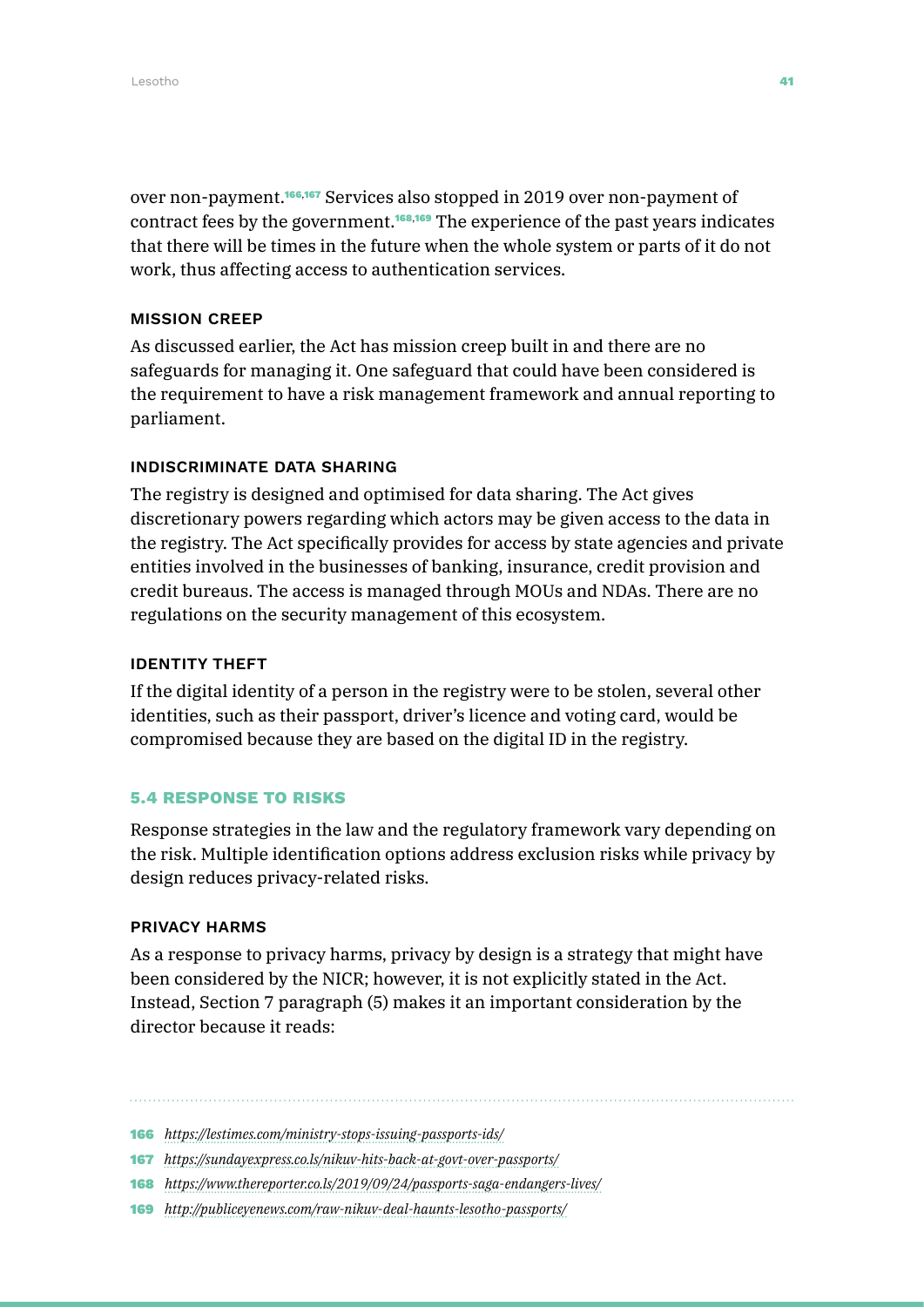"The Director shall have due regard to generally acceptable information security practices and procedures which may apply to public registers of personal information."<sup>170</sup>

The Act makes it a crime to publish or communicate to any other person any information recorded in the register unless such publication or communication is provided for in the Act. The offence carries a fine of M 25 000, which is equivalent to ZAR 25,000 or about USD 1,800.

Privacy is also addressed in the Statement of Objects and Reasons of the National Identity Cards Act, 2011, paragraph 4, which reads:

"In order to ensure the right to privacy of individuals as enshrined in the Constitution, the Bill provides for data privacy whereby the individual's data or information is to be treated with utmost care and confidentiality. This right to privacy, however, is curtailed in instances where verification of information is needed by Government departments for the purpose of keeping law and order, public safety, health, prosecution or judicial proceedings and also where an individual has authorised disclosure of his or her data to a third party. The third party shall, however, not pass or publish the information to another under any circumstances."

Digital ID data has linkages to financial data, because banks and mobile money have connected to the register for the purpose of verifying the identity of their customers. There is a risk of stolen identity information being used to commit fraud. However, no data on fraud incidents enabled by Lesotho digital ID data theft could be found. Nonetheless, some of the banks in Lesotho address the risk of identity theft in their customer security awareness information.<sup>171</sup> All banks have also introduced multi-factor authentication for online transactions to increase security and ensure notifications are sent for every transaction.<sup>172,173</sup>

The National Identity Cards Act 2011 and the Data Protection Act 2011, according to the World Bank Group, were passed in order to facilitate the provision of a national biometric ID as a foundation for other critical government systems.174 The Data Protection Act was passed in February 2011, while the

174 *[https://openknowledge.worldbank.org/bitstream/handle/10986/33881/Lesotho-Digital-Economy-](https://openknowledge.worldbank.org/bitstream/handle/10986/33881/Lesotho-Digital-Economy-Diagnostic.)[Diagnostic.pdf?sequence=1&isAllowed=y](https://openknowledge.worldbank.org/bitstream/handle/10986/33881/Lesotho-Digital-Economy-Diagnostic.)*

<sup>170</sup> National Identity Card Act 2011, (LSO), s.7(5)

<sup>171</sup> *[https://www.nedbank.co.ls/content/nedbank-lesotho/desktop/lt/en/business/toolsandguidance/bank](https://www.nedbank.co.ls/content/nedbank-lesotho/desktop/lt/en/business/toolsandguidance/bank-anyti)[anytime-anywhere/fraud-awareness/identity-theft.htmlhttps://www.nedbank.co.ls/content/nedbank-lesotho/](https://www.nedbank.co.ls/content/nedbank-lesotho/desktop/lt/en/business/toolsandguidance/bank-anyti) [desktop/lt/en/business/toolsandguidance/bank-anytime-anywhere/fraud-awareness/identity-theft.html](https://www.nedbank.co.ls/content/nedbank-lesotho/desktop/lt/en/business/toolsandguidance/bank-anyti)*

<sup>172</sup> *<https://www.lpb.co.ls/privacy-policy/>*

<sup>173</sup> *<https://www.fnb.co.ls/security-centre/protect-yourself.html>*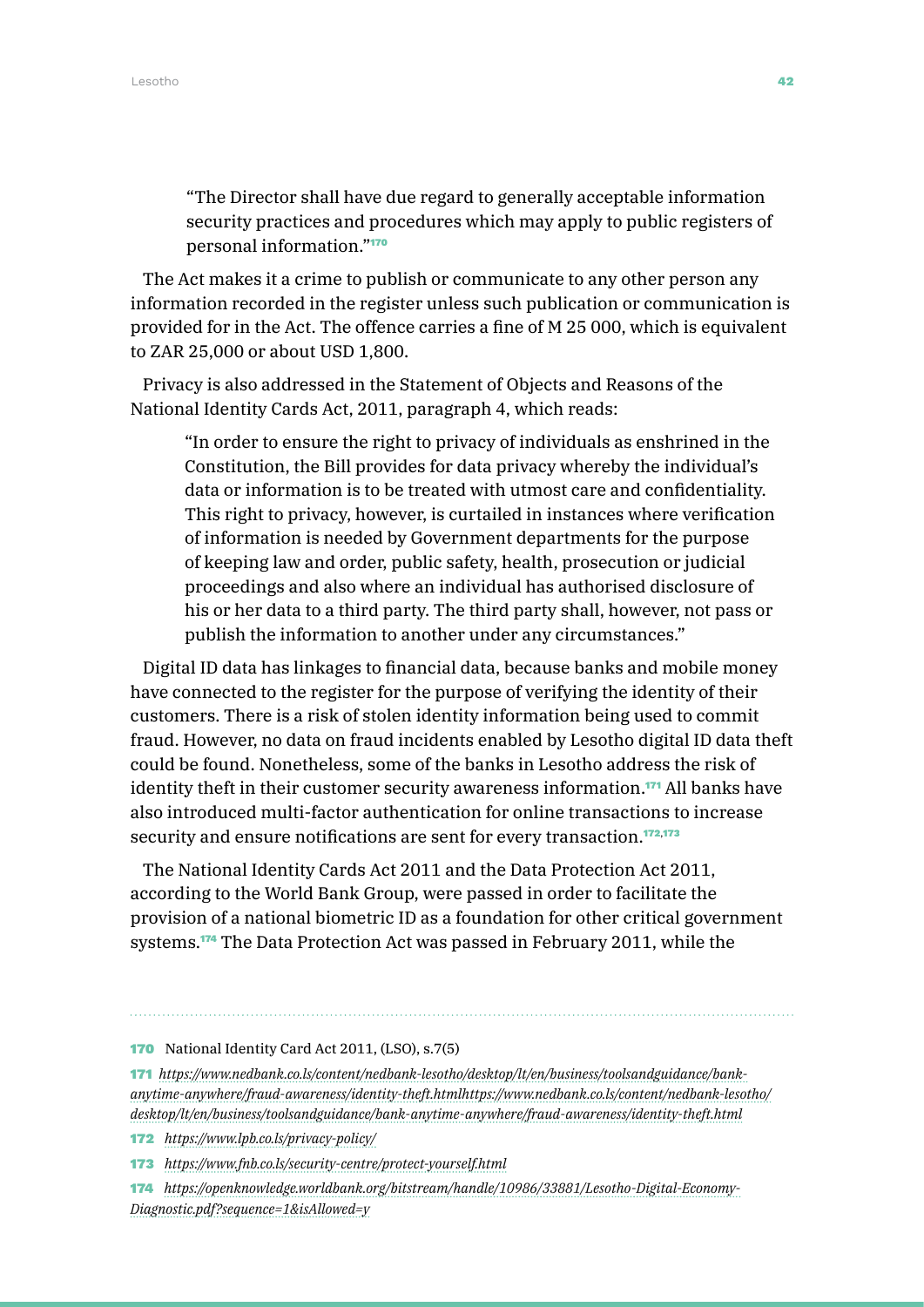National Identity Cards Act 2011 was passed in March of the same year. However, the Data Protection Act 2011 was not implemented; a regulator for it has not been established to enforce the law. A functioning data protection regulator is required to ensure the protection of the privacy rights of digital ID registrants and national ID card bearers. The Data Protection Act itself needs to be updated in line with international best practice such as the GDPR.<sup>175</sup>

### EXCLUSION HARMS

Beginning in 2014, the ministry started a mobile programme whereby officials visited villages to facilitate the issue of birth certificates.176 To further ease the burden for rural dwellers, the ministry has started an outreach programme to travel to remote villages to facilitate the issue of ID cards. Over 6 000 cards have been issued through this outreach programme since it started.<sup>177</sup>

The demand from service providers to conduct biometric authentication is increasing and the NICR system needs to be improved to increase the service providers' ability to conduct biometric authentication.178 According to the World Bank Group, the data privacy and protection functions also need to be improved. Among other things, this will ensure that as the implementation of The Communications (Subscriber Identity Module and Mobile Device Registration) Regulations, 2021 gets underway, there are no capacity constraints that may slow down the pace of registering SIM cards and mobile devices by the deadline of November 2021.

### DISCRIMINATION HARMS

The NICR has addressed risks that might result in discrimination harms, e.g. by issuing ID cards for free when people register and by having the cards as an option for identification in situations where the use of biometric scanning or validation using the ID number is not possible. However, the Act does not provide alternatives for people without limbs or those who have impaired fingerprints. They are not given the option of other biometrics, such as the iris or voice, to use instead.. This can lead to people being discriminated against on account of the physical conditions of their fingers.

- 176 *<https://sundayexpress.co.ls/government-takes-id-registration-to-the-people/>*
- 177 *<https://blogs.worldbank.org/governance/national-id-lesotho-putting-citizens-center>*
- 178 *[https://openknowledge.worldbank.org/bitstream/handle/10986/33881/Lesotho-Digital-Economy-](https://openknowledge.worldbank.org/bitstream/handle/10986/33881/Lesotho-Digital-Economy-Diagnostic.)[Diagnostic.pdf?sequence=1&isAllowed=y](https://openknowledge.worldbank.org/bitstream/handle/10986/33881/Lesotho-Digital-Economy-Diagnostic.)*

<sup>175</sup> *[https://openknowledge.worldbank.org/bitstream/handle/10986/33881/Lesotho-Digital-Economy-](https://openknowledge.worldbank.org/bitstream/handle/10986/33881/Lesotho-Digital-Economy-Diagnostic.)[Diagnostic.pdf?sequence=1&isAllowed=y](https://openknowledge.worldbank.org/bitstream/handle/10986/33881/Lesotho-Digital-Economy-Diagnostic.)*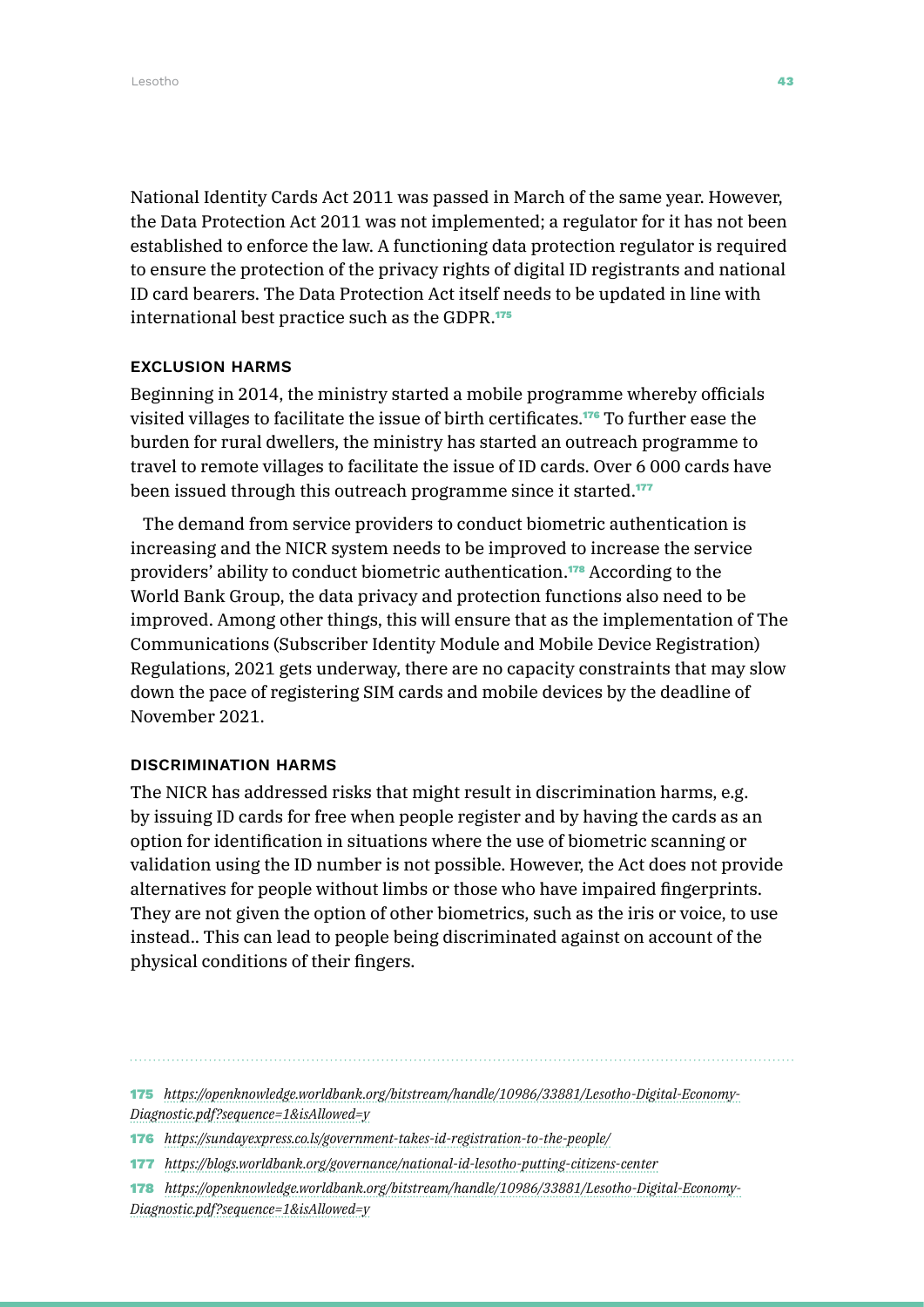#### IDENTITY THEFT

One way to mitigate identity theft is to control access to the register by an authorised person, in addition to operational security controls. According to the World Bank Group, government systems had access to the national ID platform for making queries. A few of them, such as the Ministry of Communications Science and Technology's e-services platform, the ministries of labour tourism and public service, as well as the Old Aged Pensions agency were provided with the ability to query the register. Providing only the ability to query minimises the risk of identity theft. The risk would be increased if third parties had access to download or make copies of data from the register because this would pose a greater risk of identity theft.

In addition to operational considerations, the Act also provides some safeguards to reduce risk. Section 7, which deals with data security, provides several safeguards to minimise the risk of data theft. In relation to third parties accessing the data in the register, paragraph (6) reads:

 "A third party accessing information from the register on the authority of the Director shall treat personal information which comes to his or her knowledge as confidential and shall not disclose it unless required by law or in the course of proper performance of his or her duties."<sup>179</sup>

Furthermore, Section 7<sup>180</sup> makes the director accountable for implementing generally accepted information security practices and to maintain security measures to prevent, among other things, unlawful access to personal information entered in the register. However, these measures are not adequate, because the Act does not provide for a risk management framework and independent annual auditing of the platform and security practices; it also silent on legislative oversight. Furthermore, the Act does not provide for measures that may be taken by the information owner in the case of a detected or suspected identity theft to once again obtain a trusted digital identity. The NICR should consider issuing notifications to inform owners when their data has been accessed by third parties; this would serve as an early warning mechanism in case of identity data theft.

Paragraph 19 (b)<sup>181</sup> of the Act criminalises actions that can form identity theft, and it reads: "a person who, having come into possession of an identity card which belongs to another person  $-$  (i)presents it as his or hers ...." commits a crime.

- 180 National Identity Cards Act 2011, s.7(3) (7)
- 181 National Identity Cards Act 2011, s.19(b)

<sup>179</sup> National Identity Cards Act 2011, s.7(6)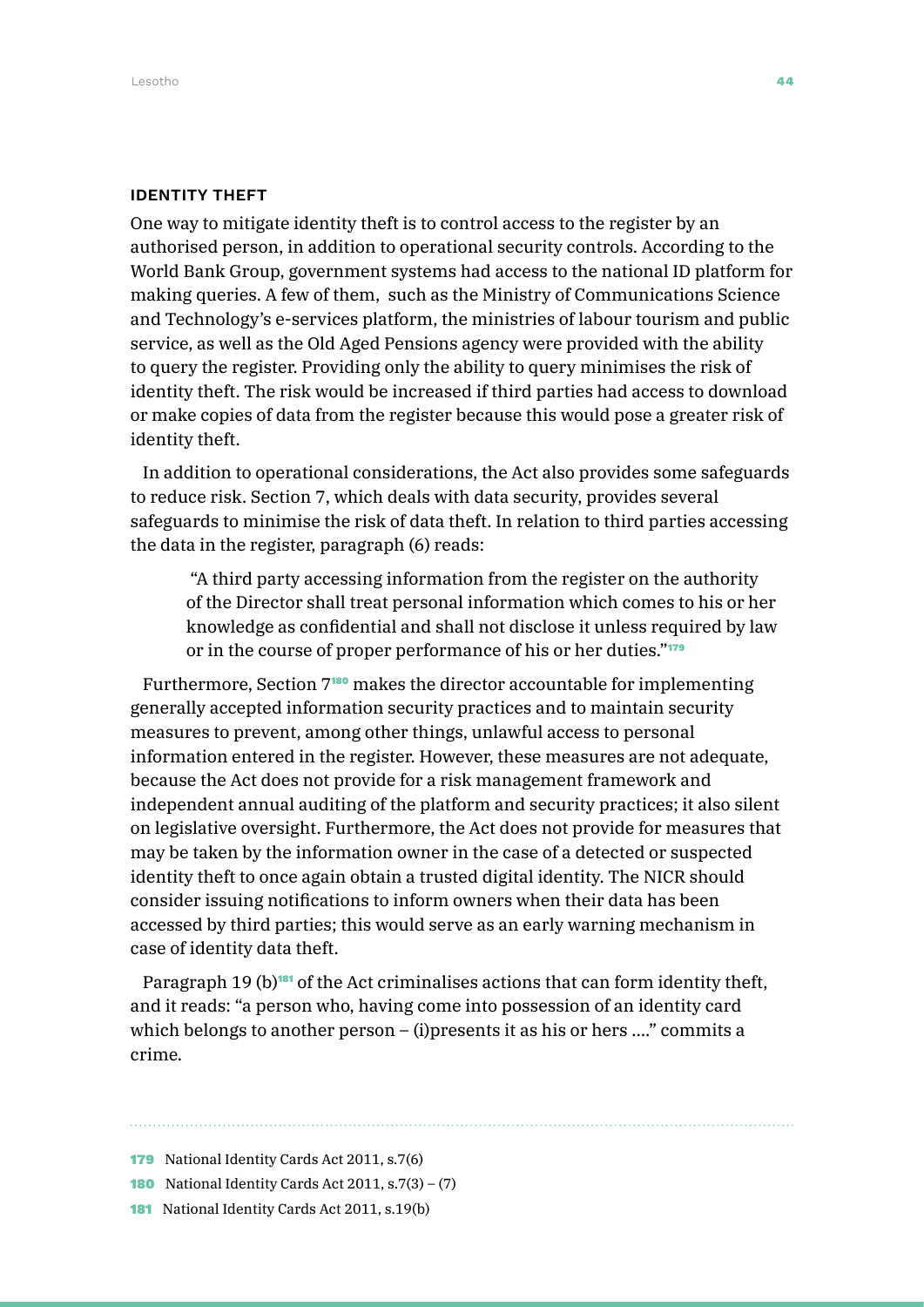### Conclusion and **RECOMMENDATIONS**

The digital ID in Lesotho is in a developmental phase. The implementation of digital ID passes the test of legality because the National Identity Cards Act 2011 provides for the collection of personal data, including biometric data, for purposes specified in the Act (such as the issuance of a national ID) and identity verification. The purpose of the digital ID, however, is not well articulated in the Act. The purpose is found in statements made by the director or the minister in the media or some reports. Use of the digital ID is mandatory for all people who are eligible to register. By doing this, the law introduces risks of exclusion for eligible people, who, for various reasons, may not be able to register as the Act does not provide for the use of multiple types of ID. With digital ID, identity theft is one of the most significant concerns. While the National Identity Cards Act, 2011 has provisions for the protection of data held in the register, and the Data Protection Act 2011 has provisions for the protection of personal data in general, which would be applicable to the register, there is no oversight to ensure compliance.

The concerns raised in this report can be addressed in different ways by different actors. The following recommendations are made:

It is recommended that **civil society**:

- advocate for legislation and regulatory oversights to protect privacy of personal data;
- sensitise citizens about risks inherent in personal data stored in this manner so that they may manage some of the risks.

The main recommendation to **policymakers** is to amend the National Identity Cards Act or repeal it and pass a new law to replace it. Lesotho's digital identity legislation could be improved by:

- ensuring that there is clarity of purpose;
- removing the mandate to use the ID card issued by the Act as the only means of identification. The new law should allow for other means of identification depending on the application and the risks involved;
- ensuring data minimisation. The register must contain only personal data that is required to identify a person;
- including options for biometric data that a person provides the Act only provides for fingerprints;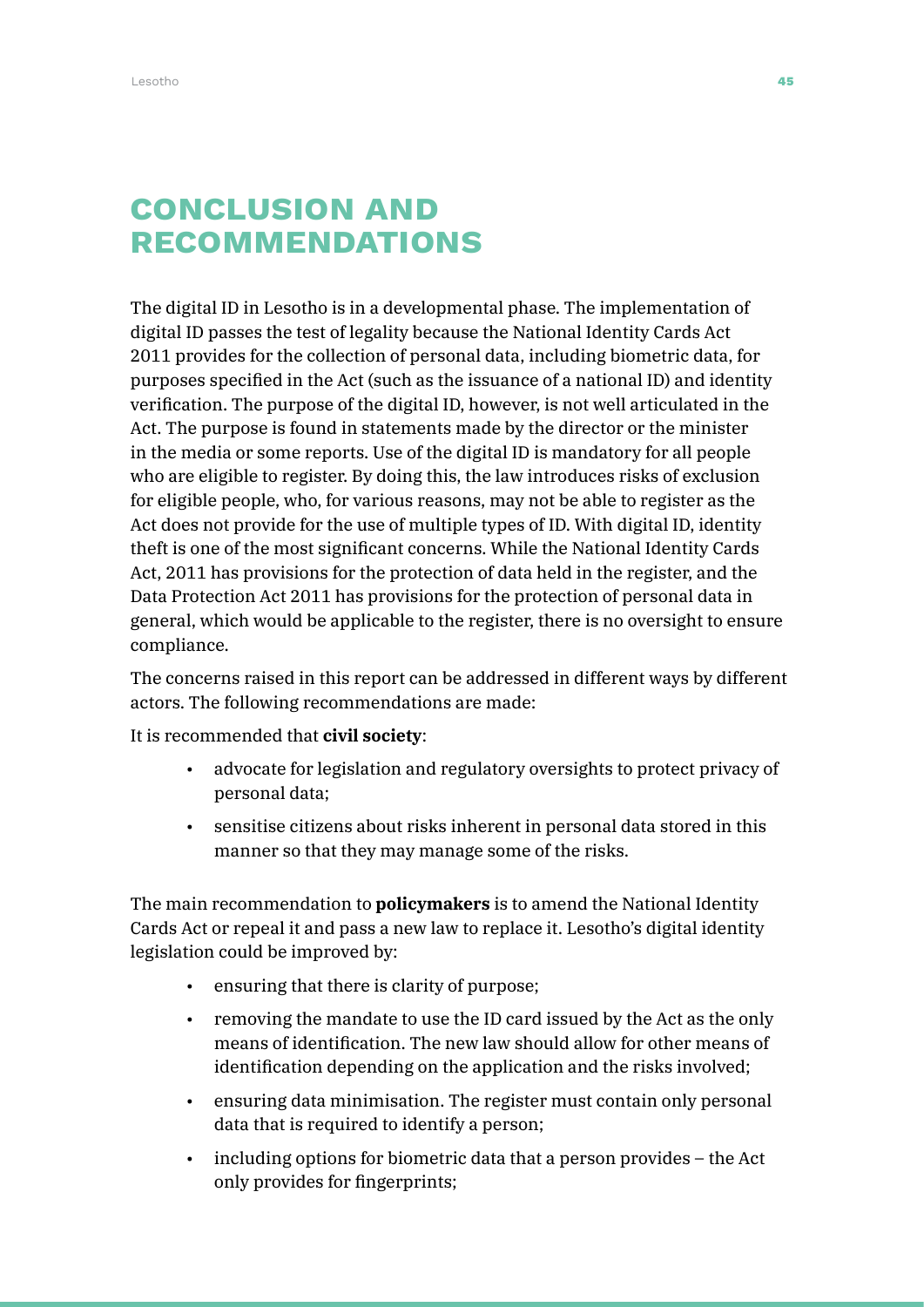- addressing privacy risks, exclusion risks and mission creep risks;
- providing for redress mechanisms to deal with registrants' and applicants' grievances without having to seek external remedies;
- introducing a separation of roles so that there is a regulator, an administrator for the register, and actors authorised to enrol those eligible for the digital ID;
- mandating transparency and accountability by requiring external annual financial and risk audits and a report to parliament;
- conducting risk assessments and human rights impact assessments to avoid the risks to personal privacy and exclusions harms that have been identified in this case study;
- fostering transparency in granting access to the register; information on which entities have been granted access should be published so that citizens know and can be on the lookout for abuses;
- ensuring the transparency of the terms and conditions, including fees payable for access by third parties; terms of access and costs should also be published in the government gazette for transparency and to avoid discrimination.

The digital ID environment in Lesotho requires robust data protection and cybersecurity policy and legal frameworks, both of which are currently lacking. The MoHA should repeal the Data Protection Act 2011 and develop a new data protection law that is more in line with modern data protection laws and conventions. To ensure implementation, the government should have a budget for the implementation of the new data protection law. Furthermore, the country should pass the current Computer Crime and Cybercrime Bill<sup>182</sup> which has been in draft for several years.

It is recommended that **technologists** implement digital ID solutions that are suited to the target population. The technology choices should take into account the fact that biometric online authentication and verification may be affected by the quality of connectivity in some places in Lesotho; some places do not have access to electricity and users have limited, if any, digital skills. They should also implement solutions that are secure by design.

**Further research** is recommended. Due to the limitation of time, it was impossible to assess the impact of digital ID governance on individuals to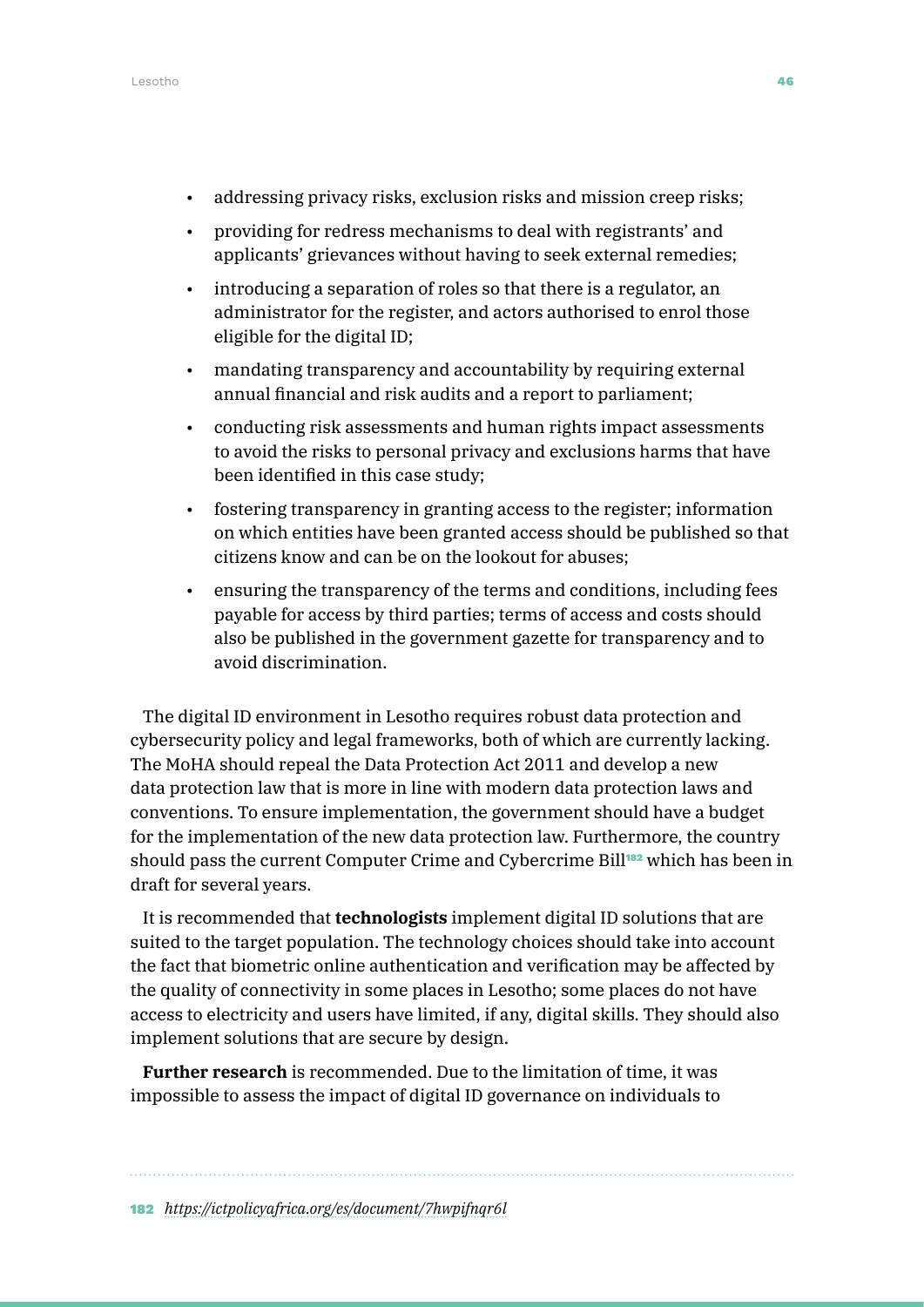establish the extent to which the identified risks and harms affect citizens, especially women, rural dwellers, and vulnerable members of society like orphans and the aged. Future research should also look into the extent to which law enforcement agencies access data in the register, reasons for access, and impact on affected persons.

A recommendation to **donor agencies**, particularly those working the MoHA in the implementation of the digital ID, is to encourage policymakers to review the National Identity Cards Act 2011 and the Data Protection Act 2011 and introduce legislation that better protects personal data and cybersecurity.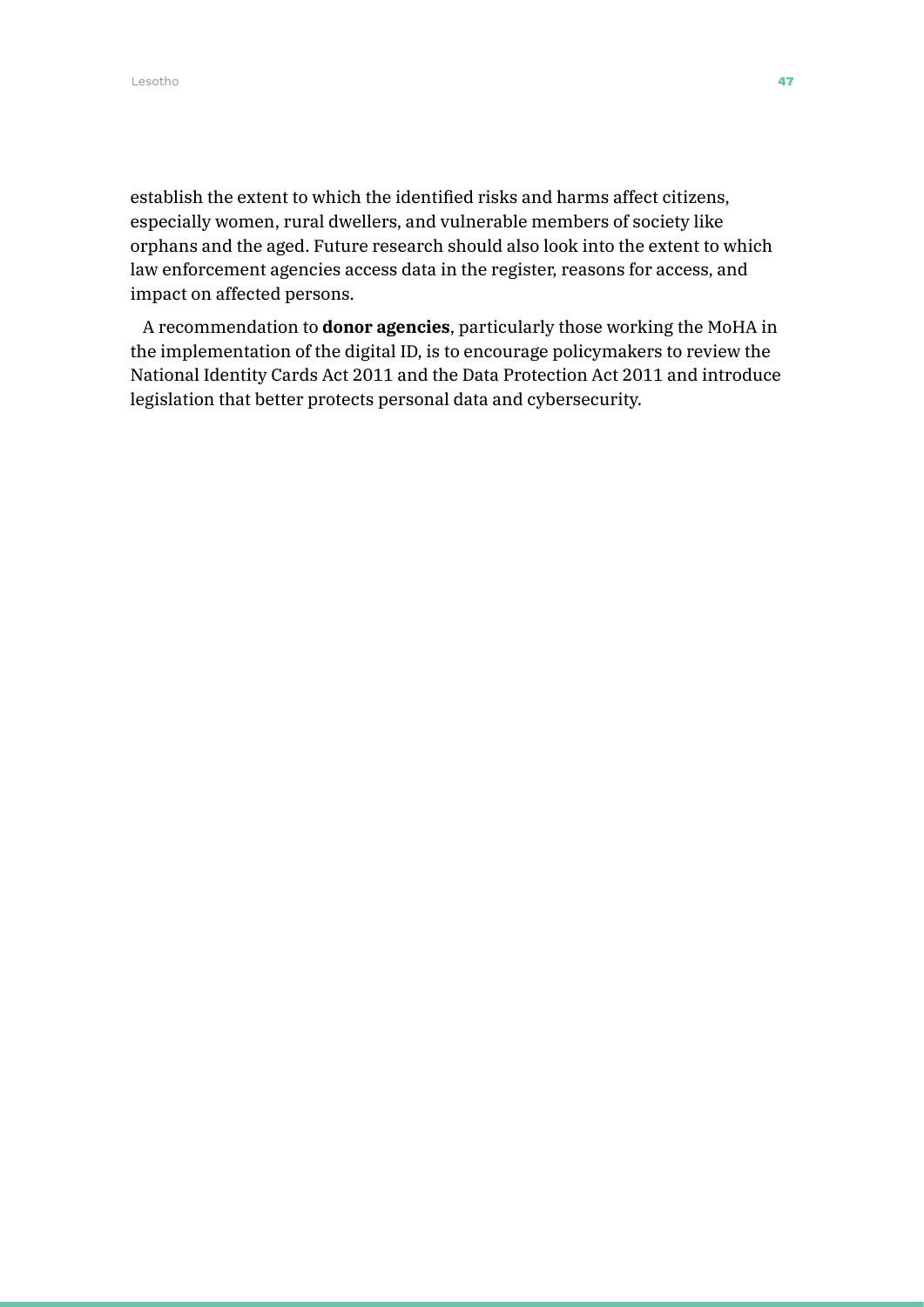### **REFERENCES**

Boloetse, K. (n.d) "Raw Nikuv deal haunts Lesotho passports". *Public Eye*. Available at: *<http://publiceyenews.com/raw-nikuv-deal-haunts-lesotho-passports/>* (accessed 10 June 2021).

Bureau of Statistics. (2021). 2019 Labour force survey (LFS) report. Statistical Report No.5 of 2021. Available at: *<http://www.bos.gov.ls/Publications.htm>* (accessed 27 April, 2021).

Central Bank of Lesotho. (2008). "Lesotho national identification card system as a prerequisite for the establishment of a credit bureau: implications for finance access and economic growth." Available at: *[https://www.centralbank.org.ls/images/](https://www.centralbank.org.ls/images/Publications/Research/Reports/MonthlyEconomicReviews/2008/Economic_Review_June_2008.pdf) [Publications/Research/Reports/MonthlyEconomicReviews/2008/Economic\\_Review\\_](https://www.centralbank.org.ls/images/Publications/Research/Reports/MonthlyEconomicReviews/2008/Economic_Review_June_2008.pdf) [June\\_2008.pdf](https://www.centralbank.org.ls/images/Publications/Research/Reports/MonthlyEconomicReviews/2008/Economic_Review_June_2008.pdf)* (accessed 29 April 2021).

Constitute. (2021). Lesotho's Constitution 1993 (rev. 2018). Available at: *[https://](https://www.constituteproject.org/constitution/Lesotho_2018.pdf?lang=en) [www.constituteproject.org/constitution/Lesotho\\_2018.pdf?lang=en](https://www.constituteproject.org/constitution/Lesotho_2018.pdf?lang=en)* (accessed 31 August 2021).

Davis, B., Silvio Daidone, S. & Dewbre, J. (2015). The Impacts of the Child Grants Programme in Lesotho. International Policy Centre for Inclusive Growth. One pager No. 281. Available at: *[https://ipcig.org/pub/eng/OP281\\_The\\_Impacts\\_of\\_the\\_Child\\_](https://ipcig.org/pub/eng/OP281_The_Impacts_of_the_Child_Grants_Programme_in_Lesotho.pdf) [Grants\\_Programme\\_in\\_Lesotho.pdf](https://ipcig.org/pub/eng/OP281_The_Impacts_of_the_Child_Grants_Programme_in_Lesotho.pdf)* (accessed 9 September 2021)

Government of Lesotho. (2020). NISSA enumeration launched. Available at: *[https://](https://www.gov.ls/nissa-enumeration-launched/) [www.gov.ls/nissa-enumeration-launched/](https://www.gov.ls/nissa-enumeration-launched/)* (accessed 9 September 2021).

Independent Electoral Commission. (2018). Requirements in registration. Available at: *<http://www.iec.org.ls/requirements-in-registration/>* (accessed 31 August 2021).

Kuziński, D., Sopek, M & Trypuz, R. (N.D) A blueprint for the architecture of fully infrastructural and foundational Digital Identification systems based on the blockchained Semantic Approach. Available at: *[https://lei.info/portal/wp-content/](https://lei.info/portal/wp-content/uploads/2020/04/whitepaper_lei.pdf) [uploads/2020/04/whitepaper\\_lei.pdf](https://lei.info/portal/wp-content/uploads/2020/04/whitepaper_lei.pdf)*

Lesotho Citizenship Order 1971 [Lesotho], Order No. 16 of 1971, 1971. Available at: *<https://www.refworld.org/docid/4c5849ad2.html>* (accessed 12 June 2021).

Lesotho Passports and Travel Documents Act 2018.[Lesotho]. Available at: *[http://](http://citizenshiprightsafrica.org/wp-content/uploads/2020/09/Lesotho-Passports-and-Travel-Documents-Act-2018.pdf) [citizenshiprightsafrica.org/wp-content/uploads/2020/09/Lesotho-Passports-and-Travel-](http://citizenshiprightsafrica.org/wp-content/uploads/2020/09/Lesotho-Passports-and-Travel-Documents-Act-2018.pdf)[Documents-Act-2018.pdf](http://citizenshiprightsafrica.org/wp-content/uploads/2020/09/Lesotho-Passports-and-Travel-Documents-Act-2018.pdf)* (accessed: 28 April 2021).

Lesotho Times (2013). "IDs for all Basotho: mission impossible." *Lesotho Times*, 19 September 2013. Available at: *[https://lestimes.com/ids-for-all-basotho-mission](https://lestimes.com/ids-for-all-basotho-mission-impossible/)[impossible/](https://lestimes.com/ids-for-all-basotho-mission-impossible/)* (accessed 27 April 2021).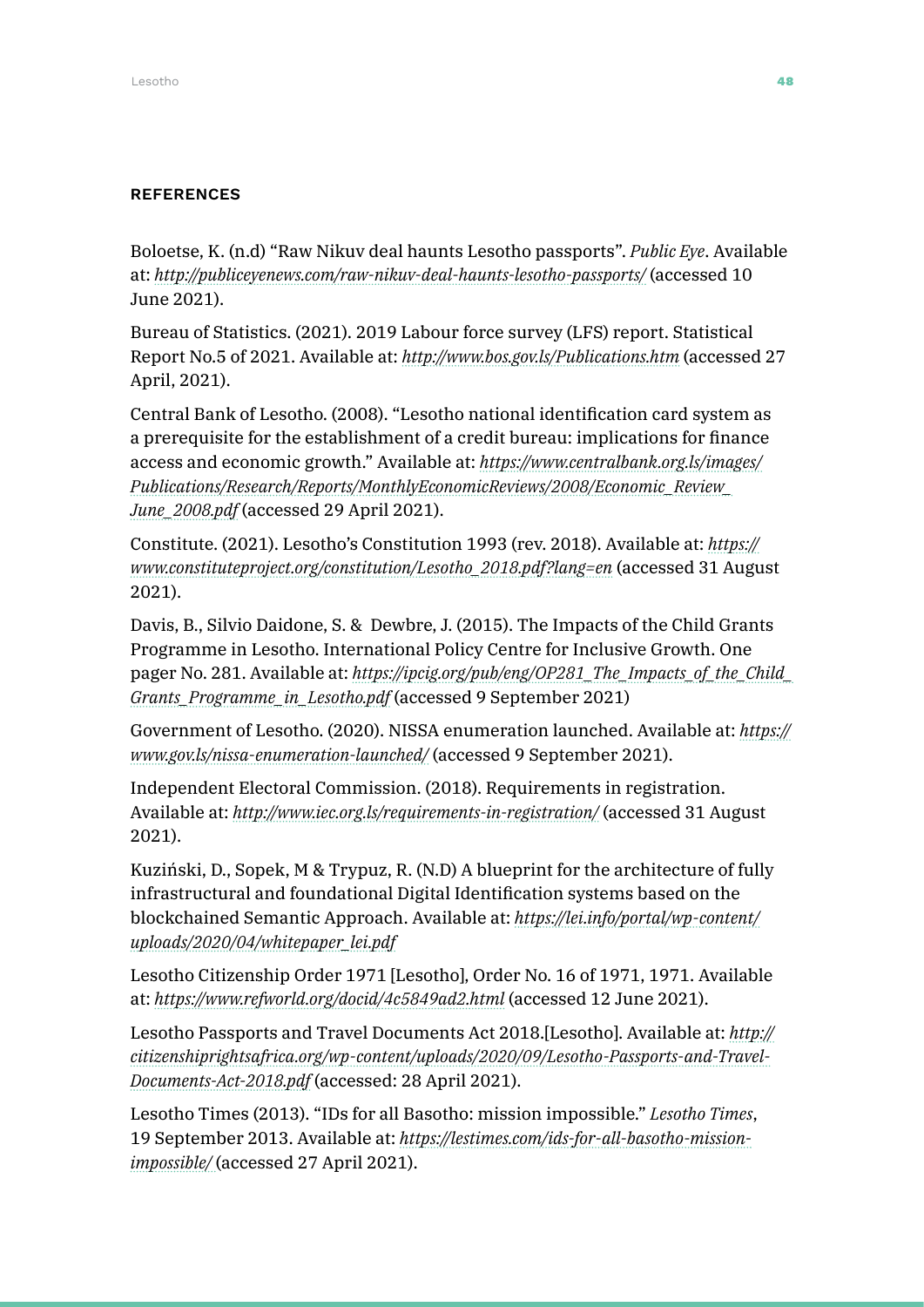Kampong, L., Shale, T., Bhandari, L. Bhattari, P., Dahal, P., Rijal, S., Pervez, K., Khoso, M., Khan, Q. & Denisova, A. (n.d.) Alternative Payment Systems: Experiences from Lesotho, Nepal and Pakistan. Available at: *[https://olc.](https://olc.worldbank.org/sites/default/files/6.%20Alternative%20Payment%20Systems%20-%20Experiences%20from%20Lesotho,%20Nepal%20and%20Pakistan%20_0.pdf) [worldbank.org/sites/default/files/6.%20Alternative%20Payment%20Systems%20-%20](https://olc.worldbank.org/sites/default/files/6.%20Alternative%20Payment%20Systems%20-%20Experiences%20from%20Lesotho,%20Nepal%20and%20Pakistan%20_0.pdf) [Experiences%20from%20Lesotho,%20Nepal%20and%20Pakistan%20\\_0.pdf](https://olc.worldbank.org/sites/default/files/6.%20Alternative%20Payment%20Systems%20-%20Experiences%20from%20Lesotho,%20Nepal%20and%20Pakistan%20_0.pdf)* (access 9 September 2021).

Money Laundering and Proceeds of Crime Act 2008 [Lesotho]. Available at: *[https://](https://fiu.org.ls/legislation/Money_laundering_&_Proceeds_of_Crime_Act.pdf) [fiu.org.ls/legislation/Money\\_laundering\\_&\\_Proceeds\\_of\\_Crime\\_Act.pdf](https://fiu.org.ls/legislation/Money_laundering_&_Proceeds_of_Crime_Act.pdf)* (accessed: 28 April 2021).

National Identity Cards Act 2011 [Lesotho].

Ntaote, B. (2014) "Nikuv Hits Back At Govt Over Passports". Sunday Express, 21 September 2014. Available at: *[https://sundayexpress.co.ls/nikuv-hits-back-at-govt-over](https://sundayexpress.co.ls/nikuv-hits-back-at-govt-over-passports/)[passports/](https://sundayexpress.co.ls/nikuv-hits-back-at-govt-over-passports/)* (accessed 31 August 2019).

Ntaote, B. (2013). "Molapo-eases-id-requirements" Lesotho Times, 31 October 2013. Available at *<https://lestimes.com/molapo-eases-id-requirements/>* (accessed 31 August 2021)

Ort, R & Raboletse, T. (2021 February). National ID in Lesotho is putting citizens at the center. World Bank Blogs: Governance for Development. Available at: *[https://](https://blogs.worldbank.org/governance/national-id-lesotho-putting-citizens-center) [blogs.worldbank.org/governance/national-id-lesotho-putting-citizens-center](https://blogs.worldbank.org/governance/national-id-lesotho-putting-citizens-center)* (accessed 9 June 2021)

Petlane, T. (2013) "African Integration: What do New National IDs in Lesotho and South Africa Mean?". South African Institute of International Affairs (SAIIA), Available at: *[https://saiia.org.za/research/african-integration-what-do-new-national-ids](https://saiia.org.za/research/african-integration-what-do-new-national-ids-in-lesotho-and-south-africa-mean/)[in-lesotho-and-south-africa-mean/](https://saiia.org.za/research/african-integration-what-do-new-national-ids-in-lesotho-and-south-africa-mean/)* (accessed 31 August 2021).

Pivcevic, K. (2021). Lesotho national digital identity system within 200,000 of universal coverage, saving public money. Available at: *[https://www.biometricupdate.](https://www.biometricupdate.com/202103/lesotho-national-digital-identity-system-within-200000-of-universal-coverage-saving-public-money) [com/202103/lesotho-national-digital-identity-system-within-200000-of-universal](https://www.biometricupdate.com/202103/lesotho-national-digital-identity-system-within-200000-of-universal-coverage-saving-public-money)[coverage-saving-public-money](https://www.biometricupdate.com/202103/lesotho-national-digital-identity-system-within-200000-of-universal-coverage-saving-public-money)* (accessed 22 April 2021).

Public Finance Management Act (LSO) Available at: *[http://www.finance.gov.ls/](http://www.finance.gov.ls/documents/laws%20and%20regulations/PFMA%20Act%202011.pdf) [documents/laws%20and%20regulations/PFMA%20Act%202011.pdf](http://www.finance.gov.ls/documents/laws%20and%20regulations/PFMA%20Act%202011.pdf)* (accessed 10 June 2021).

Raboletsi, T. (2016). How to successfully implement ID cards and national registration: the Lesotho perspective. Available at: *[https://id4africa.com/2015/](https://id4africa.com/2015/presentations/31_Tumelo_Raboletsi.pdf) [presentations/31\\_Tumelo\\_Raboletsi.pdf](https://id4africa.com/2015/presentations/31_Tumelo_Raboletsi.pdf)* (accessed 11 June 2021).

Raboletsi, T. (2019). The Multiplier Effect of Digital ID and Financial Inclusion in Lesotho. Available at: *[https://www.id4africa.com/2019\\_event/presentations/InF6/2-](https://www.id4africa.com/2019_event/presentations/InF6/2-Tumelo-Raboletsi-Lesotho.pdf) [Tumelo-Raboletsi-Lesotho.pdf](https://www.id4africa.com/2019_event/presentations/InF6/2-Tumelo-Raboletsi-Lesotho.pdf)* (accessed 31 August, 2021).

SABC News. (2016,). "The Lesotho birth certificates campaign still underway". Available: *<https://www.youtube.com/watch?v=kDMvVQUGETg>* (accessed 31 August 2021).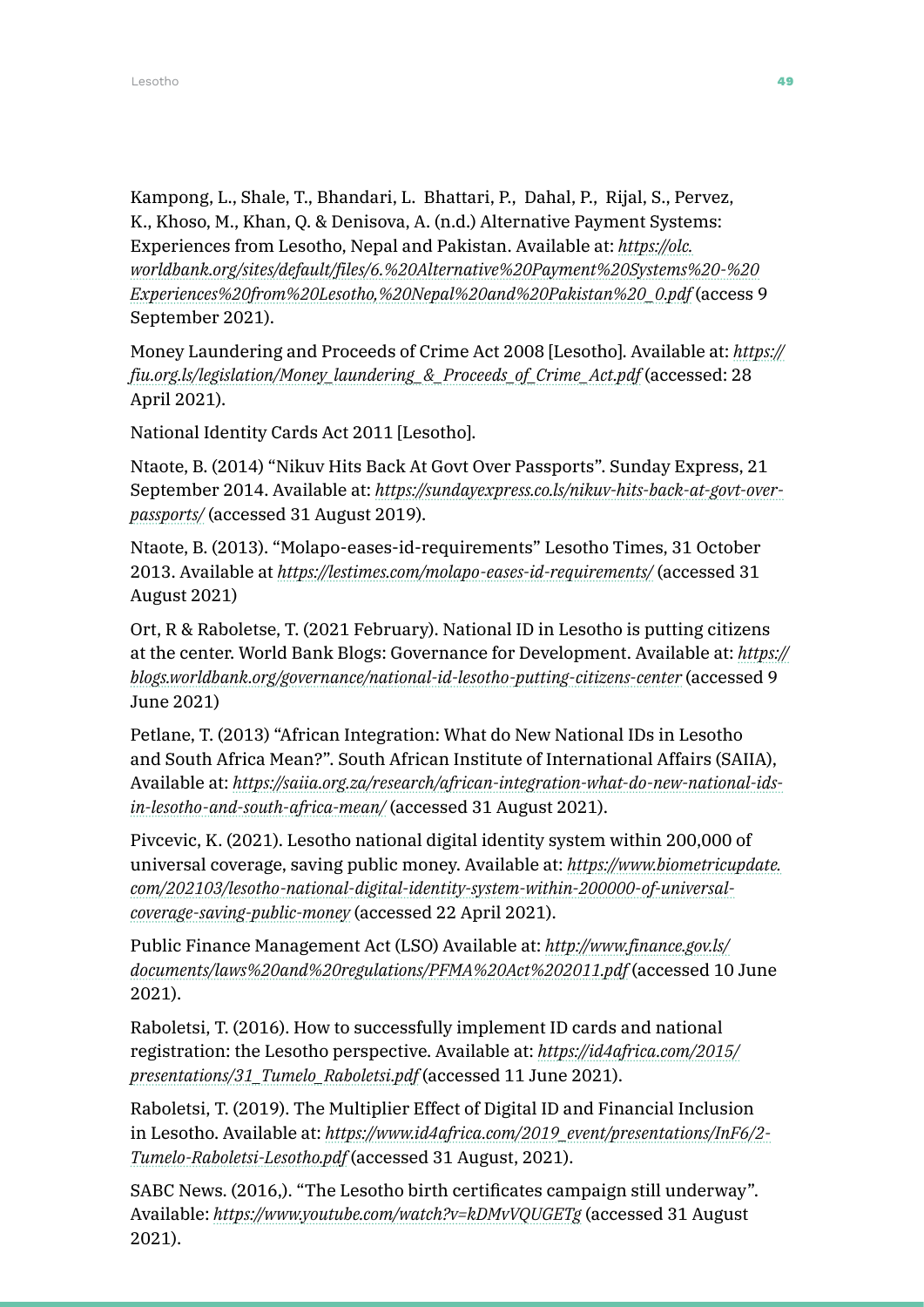Sello, L. (2016). "Registry offices opened at Maseru Mall". *Lesotho Times*. 20 May 2016. Available at: *<https://lestimes.com/registry-offices-opened-at-maseru-mall/>* (accessed 31 August 2021).

The Parliament of Lesotho. (2011). *Statement of Objects and Reasons of the National Identity Cards Act, 2011*. Government Notice No. 21 OF 2011.

The Parliament of Lesotho. (2018). "Statement of Objects and Reasons of the Lesotho Passports and Travel Documents Act, 2018." Government Notice No. 15 OF 2018. Available at: *[http://citizenshiprightsafrica.org/wp-content/uploads/2020/09/](http://citizenshiprightsafrica.org/wp-content/uploads/2020/09/Lesotho-Passports-and-Travel-Documents-Act-2018.pdf) [Lesotho-Passports-and-Travel-Documents-Act-2018.pdf](http://citizenshiprightsafrica.org/wp-content/uploads/2020/09/Lesotho-Passports-and-Travel-Documents-Act-2018.pdf)* (accessed 10 June 2021).

The Refugee Act 1983 [Lesotho]. Available at: *[https://www.refworld.org/](https://www.refworld.org/docid/3ae6b4f024.html) [docid/3ae6b4f024.html](https://www.refworld.org/docid/3ae6b4f024.html)* (accessed 30 April 2021).

The Reporter. (2019) "*Passports saga endangers lives*". The Reporter 24 September 2019. Available from: *[https://www.thereporter.co.ls/2019/09/24/passports-saga](https://www.thereporter.co.ls/2019/09/24/passports-saga-endangers-lives/)[endangers-lives/](https://www.thereporter.co.ls/2019/09/24/passports-saga-endangers-lives/)* (accessed on 12 June 2021).

UNCTAD. (2021). "UN list of least developed countries." Available: *[https://unctad.](https://unctad.org/topic/least-developed-countries/list) [org/topic/least-developed-countries/list](https://unctad.org/topic/least-developed-countries/list)* (accessed 30 April 2021).

UNCTAD. (n.d). "The unctad b2c e-commerce index 2020." Available: *[https://unctad.](https://unctad.org/system/files/official-document/tn_unctad_ict4d17_en.pdf) [org/system/files/official-document/tn\\_unctad\\_ict4d17\\_en.pdf](https://unctad.org/system/files/official-document/tn_unctad_ict4d17_en.pdf)* (accessed 31 August 2021).

UNCTAD.(n.d) Spotlight on Latin America and the Caribbean. Available at: *[https://](https://unctad.org/system/files/official-document/tn_unctad_ict4d17_en.pdf) [unctad.org/system/files/official-document/tn\\_unctad\\_ict4d17\\_en.pdf](https://unctad.org/system/files/official-document/tn_unctad_ict4d17_en.pdf)* (accessed 10 June 2021).

UNHCR (2021). States parties, including reservations and declarations, to the 1951 Refugee Convention. (September 2019). Available at: *[https://www.unhcr.](https://www.unhcr.org/5d9ed32b4) [org/5d9ed32b4](https://www.unhcr.org/5d9ed32b4)* (accessed 30 April 2021).

UNHCR (2021). States parties, including reservations and declarations, to the 1967 Protocol Relating to the Status of Refugees. Available at: *[https://www.unhcr.](https://www.unhcr.org/5d9ed66a4) [org/5d9ed66a4](https://www.unhcr.org/5d9ed66a4)* (accessed 30 April 2021).

UNHCR. (2019). Submission by the United Nations High Commissioner for Refugees for the Office of the High Commissioner for Human Rights' Compilation Report - Universal Periodic Review: 3rd Cycle, 35th Session Kingdom of Lesotho. *[https://uprdoc.ohchr.org/uprweb/downloadfile.](https://uprdoc.ohchr.org/uprweb/downloadfile.aspx?filename=7626&file=EnglishTranslation) [aspx?filename=7626&file=EnglishTranslation](https://uprdoc.ohchr.org/uprweb/downloadfile.aspx?filename=7626&file=EnglishTranslation)* (accessed 10 June 2021).

United Nations Conference on Trade And Development (UNCTAD). (2019). Lesotho rapid eTrade readiness assessment. Available at: *[https://unctad.org/system/](https://unctad.org/system/files/official-document/dtlstict2019d8_en.pdf) [files/official-document/dtlstict2019d8\\_en.pdf](https://unctad.org/system/files/official-document/dtlstict2019d8_en.pdf)* (accessed 10 June 10, 2021).

United Nations.(2021). "E-Government Development Index". Available at: *[https://](https://publicadministration.un.org/egovkb/en-us/Data/Country-Information/id/95-Lesotho/dataYear/2012) [publicadministration.un.org/egovkb/en-us/Data/Country-Information/id/95-Lesotho/](https://publicadministration.un.org/egovkb/en-us/Data/Country-Information/id/95-Lesotho/dataYear/2012) [dataYear/2012](https://publicadministration.un.org/egovkb/en-us/Data/Country-Information/id/95-Lesotho/dataYear/2012)* (accessed 31 August 2021).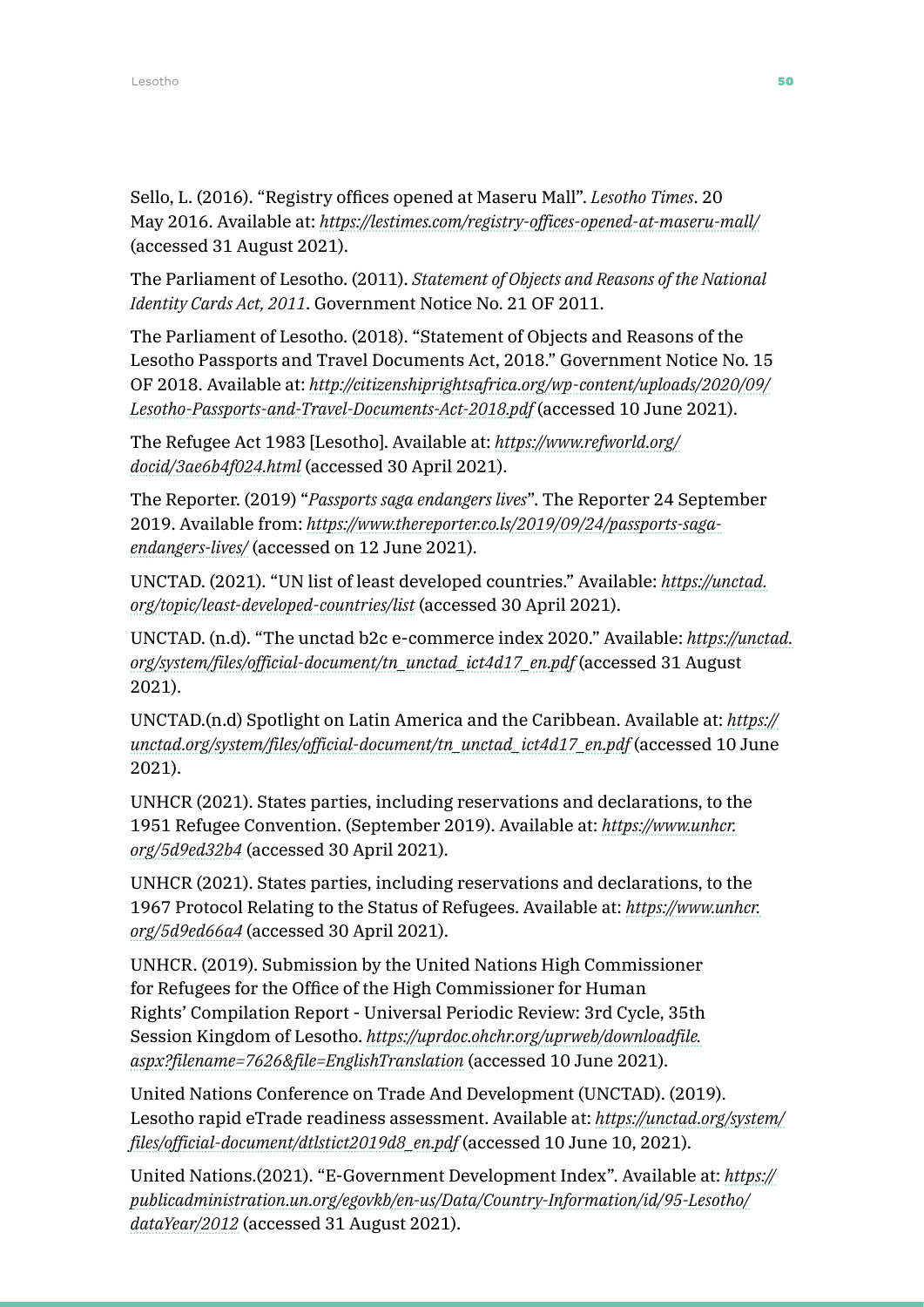Vrinda Bhandari, S. (2020) "Governing ID: Introducing our Evaluation Framework." Digital Identity Design and Uses. Available at: *[https://digitalid.design/](https://digitalid.design/evaluation-framework-02.html) [evaluation-framework-02.html](https://digitalid.design/evaluation-framework-02.html)* (accessed 26 April, 2021).

World Bank Group. (2014) "Digital Identity Toolkit: a guide for stakeholders in Africa." Available at: *[https://openknowledge.worldbank.org/](https://openknowledge.worldbank.org/bitstream/handle/10986/20752/912490WP0Digit00Box385330B00PUBLIC0.pdf?sequence=1&isAllowed=y) [bitstream/handle/10986/20752/912490WP0Digit00Box385330B00PUBLIC0.](https://openknowledge.worldbank.org/bitstream/handle/10986/20752/912490WP0Digit00Box385330B00PUBLIC0.pdf?sequence=1&isAllowed=y) [pdf?sequence=1&isAllowed=y](https://openknowledge.worldbank.org/bitstream/handle/10986/20752/912490WP0Digit00Box385330B00PUBLIC0.pdf?sequence=1&isAllowed=y)* (accessed 31 August 2021).

World Bank Group. (2020). "Lesotho digital economy diagnostic." Available at: *[https://openknowledge.worldbank.org/bitstream/handle/10986/33881/Lesotho-Digital-](https://openknowledge.worldbank.org/bitstream/handle/10986/33881/Lesotho-Digital-Economy-Diagnostic.pdf?sequence=1&isAllowed=y)[Economy-Diagnostic.pdf?sequence=1&isAllowed=y](https://openknowledge.worldbank.org/bitstream/handle/10986/33881/Lesotho-Digital-Economy-Diagnostic.pdf?sequence=1&isAllowed=y)* (accessed 27 April 2021).

World Bank Group. (2021). "Lesotho social protection programs and systems review." Available at *[https://documents1.worldbank.org/curated/](https://documents1.worldbank.org/curated/en/996831624982907050/pdf/Lesotho-Social-Protection-Programs-and-Systems-Review.pdf) [en/996831624982907050/pdf/Lesotho-Social-Protection-Programs-and-Systems-Review.](https://documents1.worldbank.org/curated/en/996831624982907050/pdf/Lesotho-Social-Protection-Programs-and-Systems-Review.pdf) [pdf](https://documents1.worldbank.org/curated/en/996831624982907050/pdf/Lesotho-Social-Protection-Programs-and-Systems-Review.pdf)* (accessed 9 September 2021).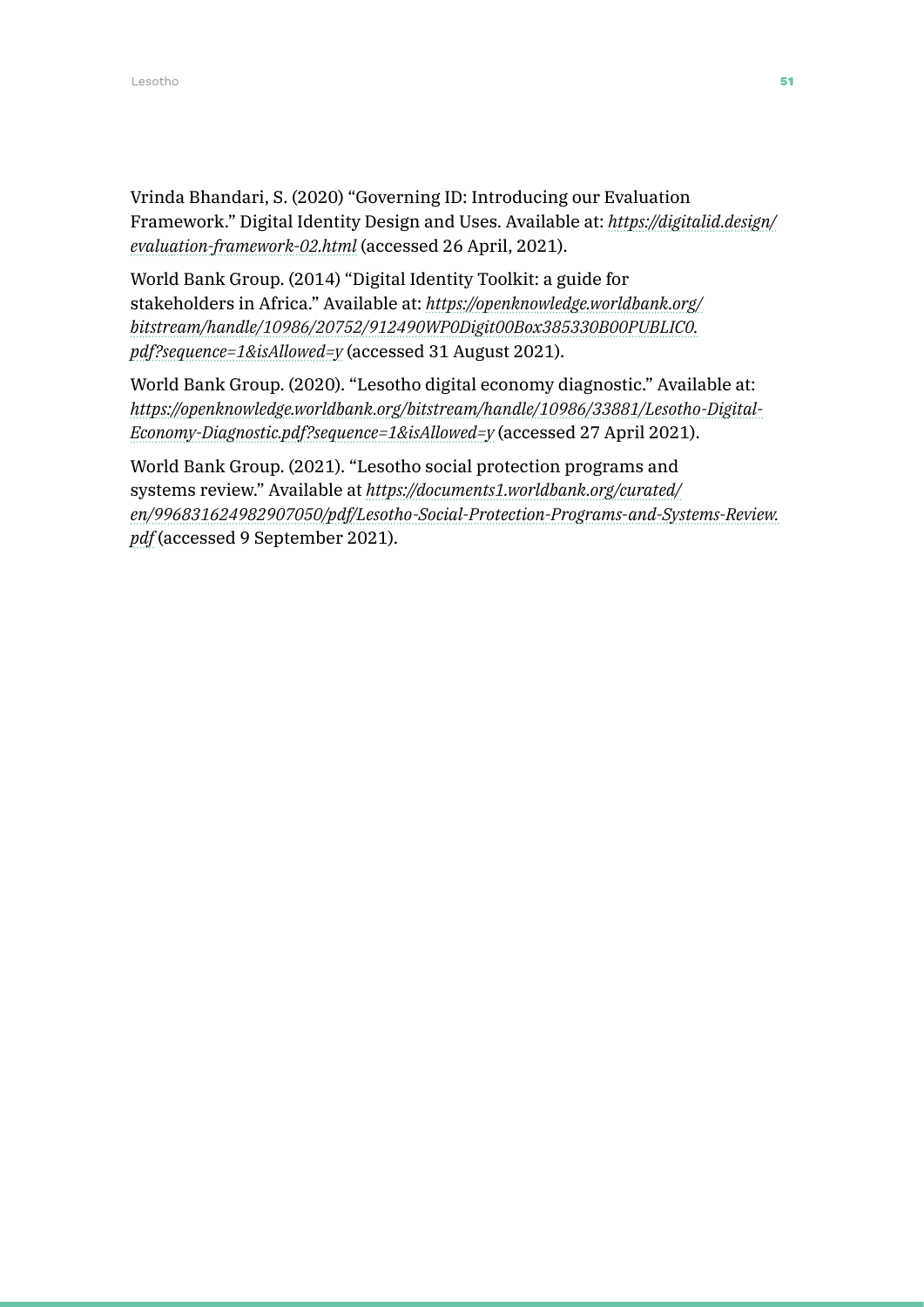### ANNEX 1

#### OVERVIEW OF EVALUATION FRAMEWORK

In 2019, the Centre for Internet and Society (CIS) published "Governing ID: Principles for Evaluation" ("Evaluation Framework"), which set out a framework for the evaluation of digital identity. The Evaluation Framework should be read alongside CIS' glossary of 'Core Concepts and Processes' that explains different principles such as identification, authentication, foundational and functional identity systems, that are present in any Digital ID system. Early draft frameworks were published in the lead up to RightCon 2019 held in Tunisia and were discussed at an event organized by Omidyar Network titled "Holding ID Issuers Accountable, What Works?"

The impetus for this document came from Clause 16.9 of the UN Sustainable Development goal, "By 2030, provide legal identity for all, including birth registration". Thus, countries across the world have begun implementing new, foundational, digital identification systems ("Digital ID"), or begun to modernize their existing ID programs.

The history of digital ID programmes in countries such as India, Kenya, Estonia, Jamaica, and the U.K. demonstrated the different concerns associated with privacy, surveillance, exclusion, and mission creep. CIS felt that there was urgent need for further analysis and discussion into the appropriate (and inappropriate) uses of digital ID systems. Through research, we realised that the use of a Digital ID system is inextricably linked to the governance structure and fundamental attributes of the Digital ID system. Hence, a use analysis of Digital ID systems is best accomplished through an evaluation framework that provides principles against which Digital ID may be evaluated.

Consequently, the Evaluation Framework lays out a series of tests that can be used across jurisdictions to assess the legitimacy and governance of Digital ID. CIS selected three sets of tests – the Rule of Law tests, Rights-based tests, and Risks-based tests – to form the bedrock of the Evaluation Framework for Digital ID. CIS adopted the definition of 'digital identity' provided by David Birch, as a "system where identification (the process of establishing information about an individual), authentication (the process of asserting an identity previously established during identification) and authorisation (the process of determining what actions may be performed or services accessed on the basis of the asserted and authenticated identity) are all performed digitally". Such a definition departs from the ID4D Practitioner's Guide that defines authorisation from the lens of eligibility, i.e. the process of determining whether a person is 'authorised' or 'eligible'.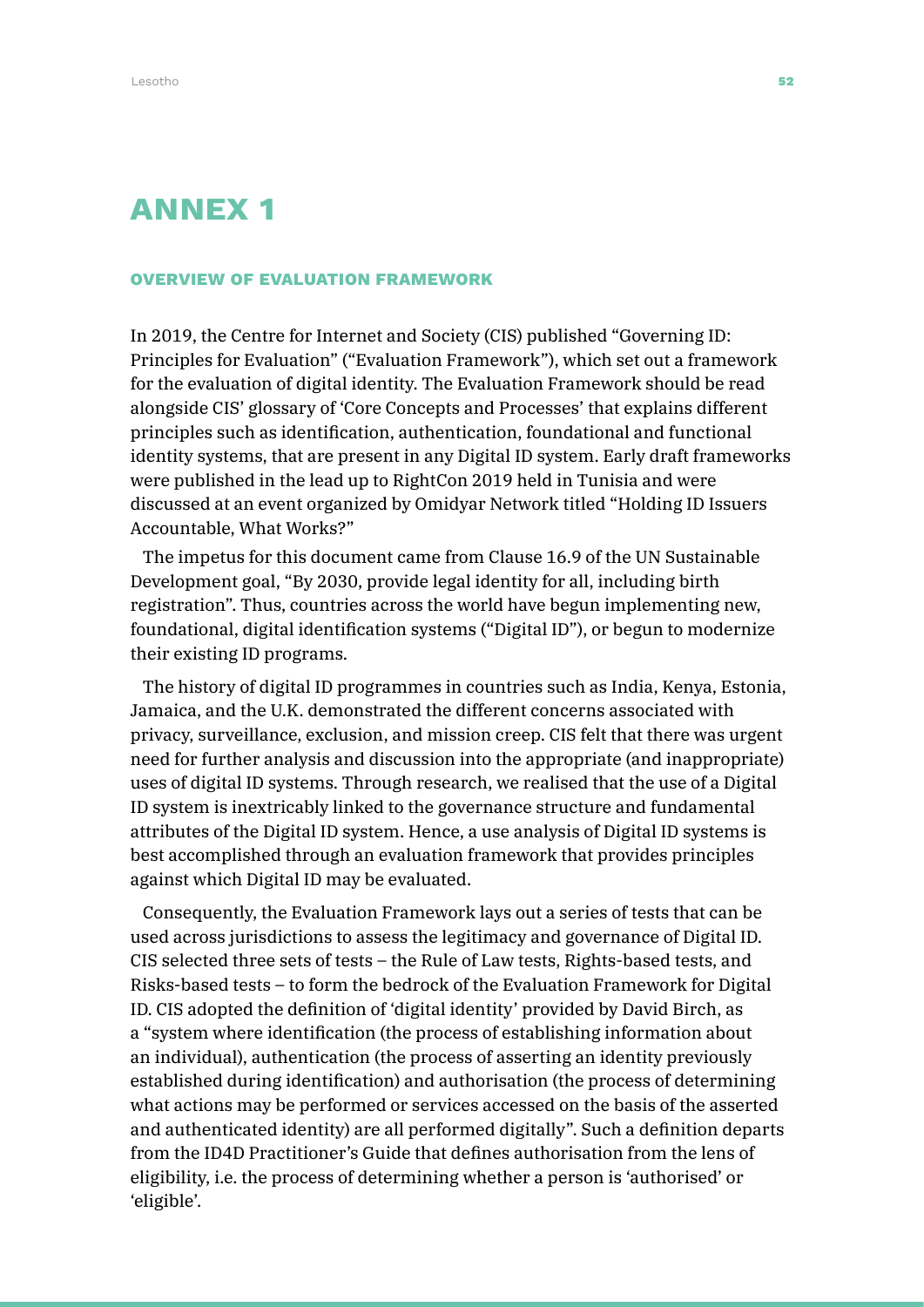In coming up with these tests, CIS adopted a first principles approach, drawing from methodologies used in documents such as the international Necessary & Proportionate Principles on the application of human rights to communication surveillance, the OECD Privacy Guidelines, and international scholarship on harms based approaches.

#### RULE OF LAW TESTS

Digital ID systems per se involve a vast collection of personal and sensitive personal data that infringe the privacy of individuals. Any such restriction on fundamental rights must be legal, backed by a legitimate aim, narrowly tailored in scope and application, accountable, and prevent mission creep. Hence, the Rule of Law tests evaluate whether a rule of law framework exists to govern the use of Digital ID and ensure sufficient deliberation before a Digital ID system is implemented for public and private actors. These tests ask six questions about:

1) **Legislative mandate** – whether the Digital ID project is backed by a validly enacted law, and whether the law amounts to excessive delegation.

2) **Legitimate aim** – whether the law has a validly defined legitimate aim.

3) **Actors and purpose** – whether the law clearly specifies the actors who use digital ID and the purposes for which the Digital ID is used.

4) **Grievance redress** – whether the law provides for adequate redressal mechanisms against actors who use the Digital ID and govern its use.

5) **Accountability** – whether there are adequate systems of accountability for all the (public and private) actors and users in the Digital ID system.

6) **Mission creep** – whether there is a legislative and judicial oversight mechanism to deal with cases of mission creep in the use of Digital ID.

### RIGHTS-BASED TESTS

Criticism of Digital ID systems focus on their violations of privacy – whether through the mandatory collection of sensitive personal data, risk of surveillance and profiling, or the lack of robust access control mechanisms – and the risk of exclusion. Hence, the Rights-based tests put forth certain rights-based principles, such as necessity and proportionality, data minimisation, access control, exclusion, and mandatory use that should be used to evaluate the extent to which the rights of citizens are being infringed through the use of Digital ID systems.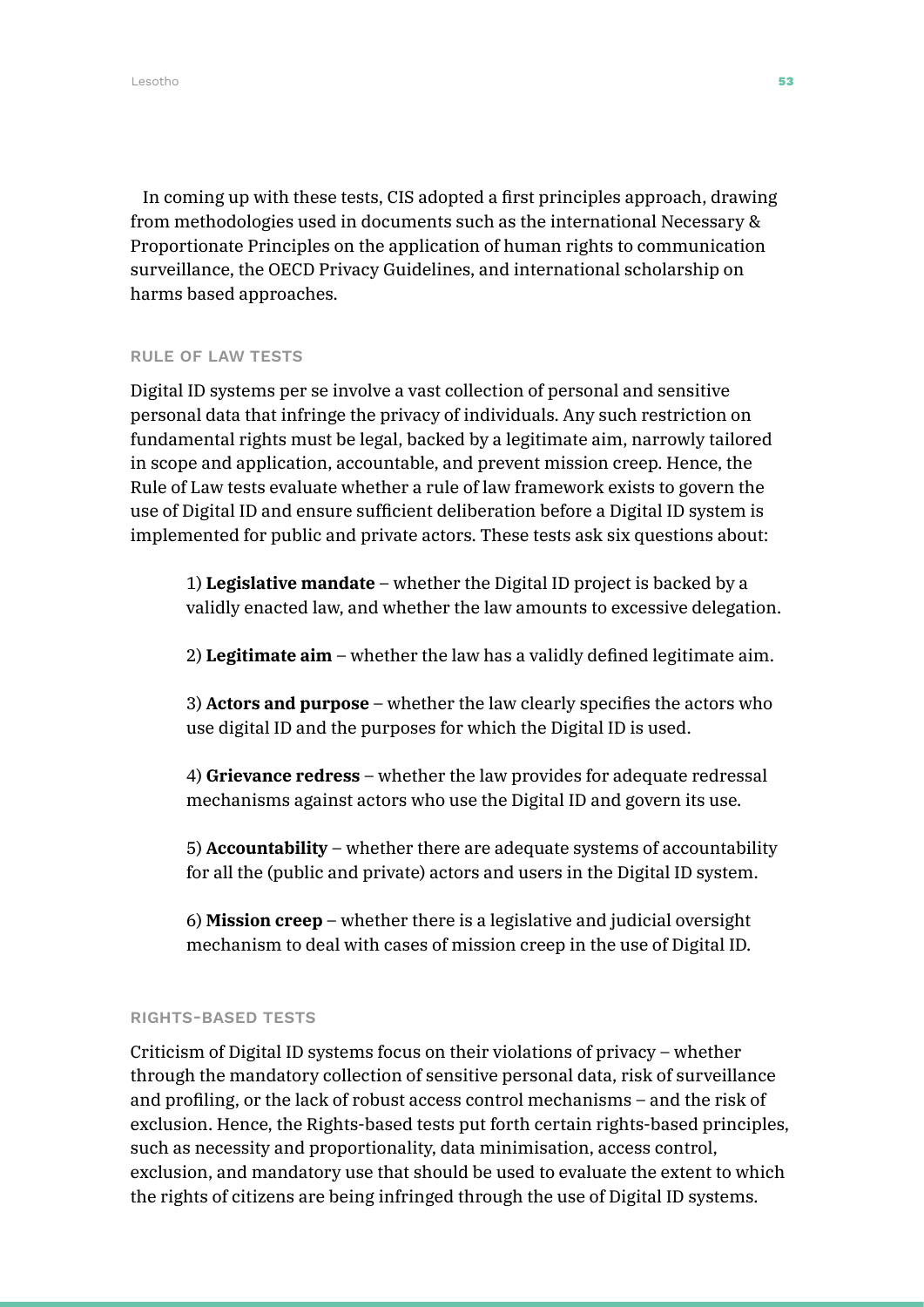These tests ask five questions about:

1) **Necessity and proportionality** – whether the privacy violations arising from the use of Digital ID necessary and proportionate to achieve the legitimate aim.

2) **Data minimisation** – whether there are clear limitations on what data may be collected, how it may be processed, and how long it is retained for, during the use of Digital ID.

3) **Access control** – how is access by state and private actors to personal and sensitive personal data controlled through the law.

4) **Exclusion** – whether there are adequate mechanisms to ensure that the adoption of Digital ID does not exclude citizens/residents or restrict their access to benefits and services.

5) **Mandatory use** – whether there are valid legal grounds to justify the mandatory nature of Digital ID, if any.

### RISK-BASED TESTS

A rights-based constitutional approach to evaluating Digital ID is necessary, but not sufficient, to ensure a well-functioning Digital ID system. Regulation of Digital ID must be sensitive to the different types of harms caused by its uses (such as privacy harms, exclusion harms, and discriminatory harms), the severity and likelihood of the harm, and must build in mitigation mechanisms to reduce the probability or impact of the harm. Although most countries do not perform such risk-based tests, CIS hopes that by incorporating these tests into the Evaluation Framework, governments will have a more realistic picture of the harms that are likely to occur in a Digital ID system and take appropriate steps to reduce the risk of the same. These tests ask five questions about:

1) **Risk assessment** – whether decisions regarding the legitimacy of uses, benefits of using Digital ID, and their impact on individual rights is informed by risk assessment.

2) **Differential risk approach** – whether the law adopts a differentiated approach to governing uses of Digital ID (such as per se harmful, per se not harmful, and sensitive), based on the risk factors.

3) **Proportionality** – whether the governance framework in the Digital ID law is proportional to the likelihood and severity of the possible risks of its use.